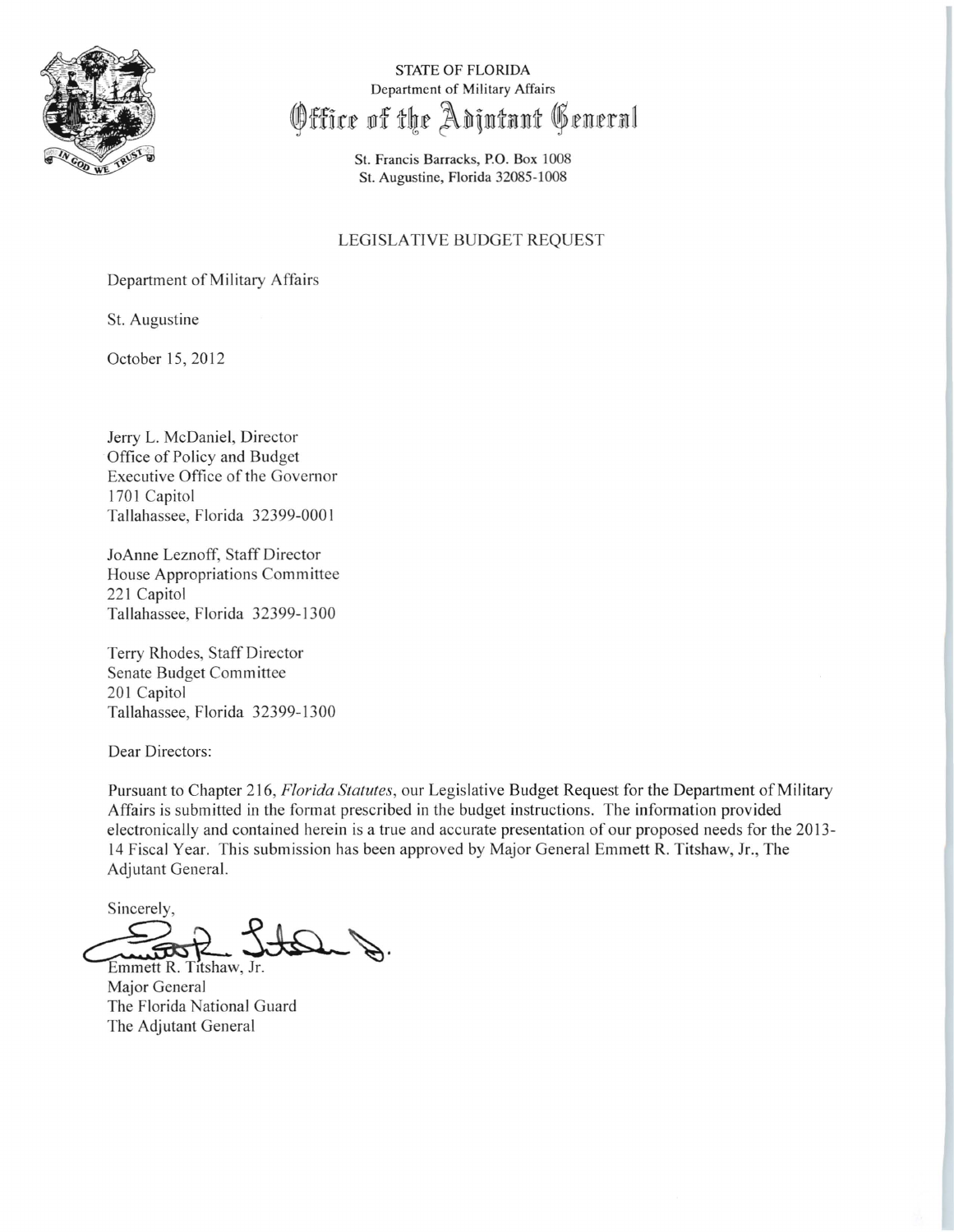# Department of Military Affairs

## Exhibits and Schedules

| $\bullet$ | Schedule IV-B $\sim$ IT Projects |                                              |                           | Not Applicable to DMA |
|-----------|----------------------------------|----------------------------------------------|---------------------------|-----------------------|
| $\bullet$ |                                  | Schedule IV-C ~ Recurring IT Budget Planning | $\overline{ }$            | Included              |
| $\bullet$ | Schedule VI                      | ~ Detail of Debt Service                     |                           | Not Applicable to DMA |
| $\bullet$ | Schedule VII                     | $\sim$ Agency Litigation Inventory           | $\tilde{}$                | Included              |
| $\bullet$ | Schedule IX                      | $\sim$ Major Audit Findings                  | $\tilde{\phantom{a}}$     | Not Applicable to DMA |
| $\bullet$ | Schedule X                       | $\sim$ Organizational Structure              | $\widetilde{\phantom{m}}$ | Included              |
| $\bullet$ | Schedule XI                      | ~ Agency Level Unit Cost                     | $\tilde{}$                | Included              |
| $\bullet$ | Schedule XII                     | $\sim$ Outsourcing or Privatization          | $\tilde{\phantom{a}}$     | Not Applicable to DMA |
| $\bullet$ | Schedule XIII                    | $\sim$ Proposed Consolidated                 | $\tilde{}$                | Not Applicable to DMA |
| $\bullet$ | Schedule XIV                     | $\sim$ Variance - Long Range Outlook $\sim$  |                           | Not Applicable to DMA |
| $\bullet$ | Schedule XV                      | $\sim$ Contract Reporting                    |                           | Not Applicable to DMA |
| $\bullet$ | <b>Technical Checklist</b>       |                                              |                           | Included              |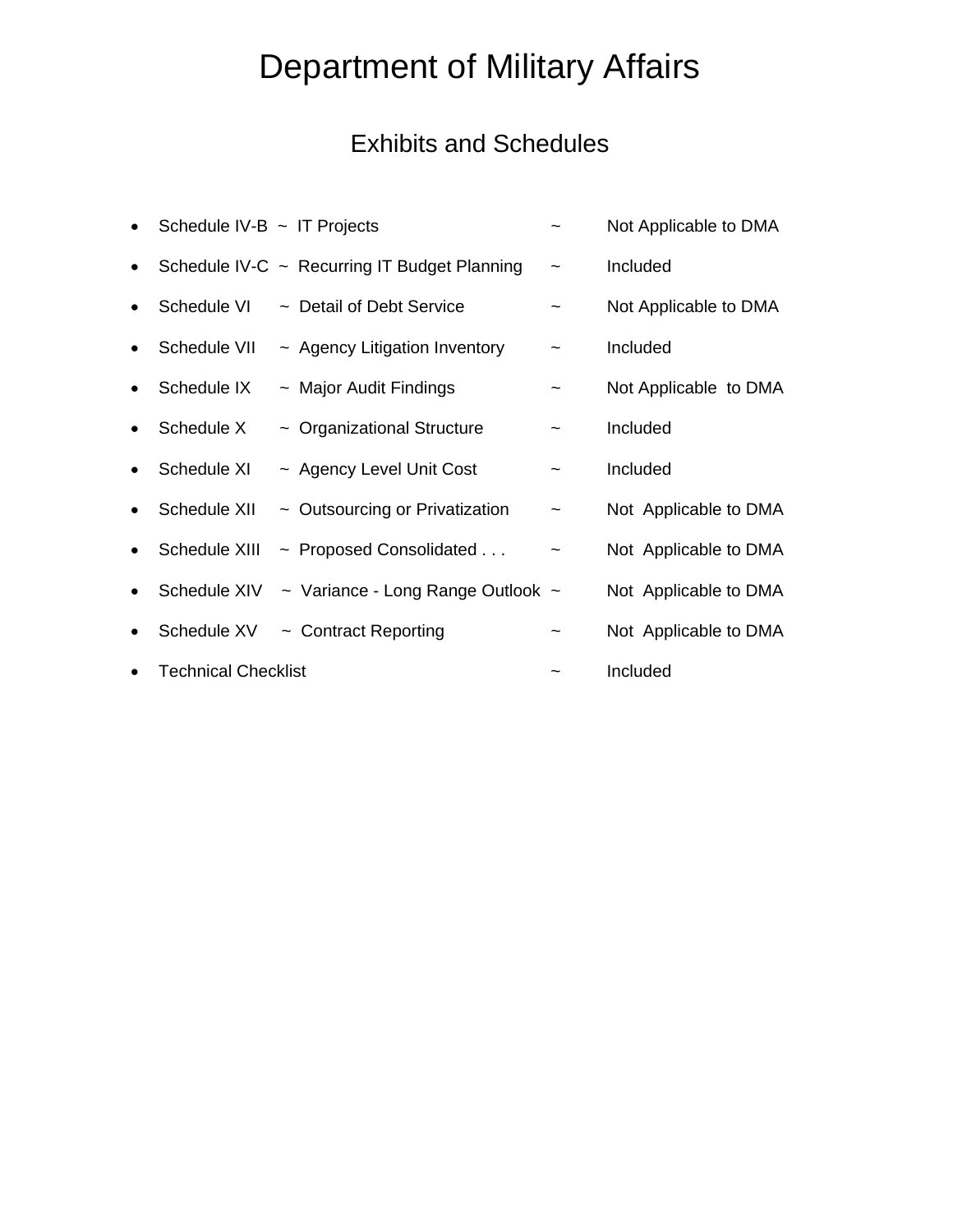| <b>Non-Strategic IT</b><br><b>Network Service</b><br>Service:                                                                                             |                                                                            |                                       |                                            |                                                                                                                    |  |  |
|-----------------------------------------------------------------------------------------------------------------------------------------------------------|----------------------------------------------------------------------------|---------------------------------------|--------------------------------------------|--------------------------------------------------------------------------------------------------------------------|--|--|
| Dept/Agency: Department of Military Affairs<br>Prepared by: CPT Jasmin Blitch<br>Phone: 904-823-0192                                                      | # of Assets & Resources<br>Apportioned to this IT<br>Service in FY 2013-14 |                                       |                                            |                                                                                                                    |  |  |
| Service Provisioning -- Assets & Resources<br>(Cost Elements)                                                                                             | <b>Footnote</b><br><b>Number</b>                                           | Number<br>used for<br>this<br>service | Number<br>w/ costs<br>in FY<br>$2013 - 14$ | Estimated FY 2013-14<br><b>Allocation of Recurring</b><br><b>Base Budget</b><br>(based on Column G64<br>minus G65) |  |  |
| A. Personnel                                                                                                                                              |                                                                            | 1.00                                  |                                            | \$0                                                                                                                |  |  |
| A-1.1 State FTE                                                                                                                                           |                                                                            | 1.00                                  |                                            | \$0                                                                                                                |  |  |
| A-2.1 <b>OPS FTE</b>                                                                                                                                      |                                                                            | 0.00                                  |                                            | \$0                                                                                                                |  |  |
| A-3.1 Contractor Positions (Staff Augmentation)                                                                                                           |                                                                            | 0.00                                  |                                            | \$0                                                                                                                |  |  |
| <b>B.</b> Hardware                                                                                                                                        |                                                                            |                                       |                                            | \$0                                                                                                                |  |  |
| $B-1$<br>Servers                                                                                                                                          | 1                                                                          | $\mathbf{0}$                          | $\mathbf{0}$                               | \$0                                                                                                                |  |  |
| $B-2$<br>Server Maintenance & Support                                                                                                                     | $\overline{2}$                                                             | $\Omega$<br>$\Omega$                  | $\mathbf{0}$<br>$\Omega$                   | \$0                                                                                                                |  |  |
| $B-3$<br>Network Devices & Hardware (e.g., routers, switches, hubs, cabling, etc.)<br>$B-4$<br>Online Storage for file and print (indicate GB of storage) |                                                                            | $\mathbf{0}$                          |                                            | \$0<br>\$0                                                                                                         |  |  |
| Archive Storage for file and print (indicate GB of storage)<br>$B-5$                                                                                      |                                                                            | $\Omega$                              |                                            | $\overline{50}$                                                                                                    |  |  |
| $B-6$<br>Other Hardware Assets (Please specify in Footnote Section below)                                                                                 |                                                                            |                                       |                                            | \$0                                                                                                                |  |  |
| C. Software                                                                                                                                               |                                                                            |                                       |                                            | \$0                                                                                                                |  |  |
| D. External Service Provider(s)                                                                                                                           |                                                                            |                                       |                                            | \$0                                                                                                                |  |  |
| MyFloridaNet<br>$D-1$                                                                                                                                     |                                                                            |                                       |                                            | \$0                                                                                                                |  |  |
| $D-2$<br>Other (Please specify in Footnote Section below)                                                                                                 |                                                                            |                                       |                                            | $\overline{50}$                                                                                                    |  |  |
| E. Other (Please describe in Footnotes Section below)                                                                                                     |                                                                            |                                       |                                            | \$0                                                                                                                |  |  |
| <b>F. Total for IT Service</b>                                                                                                                            |                                                                            |                                       |                                            | \$0                                                                                                                |  |  |
| G. Please identify the number of users of the Network Service                                                                                             |                                                                            |                                       |                                            | 848                                                                                                                |  |  |
| H. How many locations currently host IT assets and resources used to provide LAN services?                                                                |                                                                            |                                       |                                            | 83                                                                                                                 |  |  |
| I. How many locations currently use WAN services?                                                                                                         |                                                                            |                                       |                                            | 83                                                                                                                 |  |  |
| J.<br><b>FOOTNOTES</b> - Please indicate a footnote for each corresponding row above. Maximum footnote length is 1024 characters.                         |                                                                            |                                       |                                            |                                                                                                                    |  |  |
| 1<br>One SAN and two servers (Dell 2850)                                                                                                                  |                                                                            |                                       |                                            |                                                                                                                    |  |  |
| 2<br>Annual maintenance renewal for SAN                                                                                                                   |                                                                            |                                       |                                            |                                                                                                                    |  |  |
| 3                                                                                                                                                         |                                                                            |                                       |                                            |                                                                                                                    |  |  |
| 4                                                                                                                                                         |                                                                            |                                       |                                            |                                                                                                                    |  |  |
| 5                                                                                                                                                         |                                                                            |                                       |                                            |                                                                                                                    |  |  |
| 6                                                                                                                                                         |                                                                            |                                       |                                            |                                                                                                                    |  |  |
| $\overline{7}$                                                                                                                                            |                                                                            |                                       |                                            |                                                                                                                    |  |  |
| 8                                                                                                                                                         |                                                                            |                                       |                                            |                                                                                                                    |  |  |
| 9                                                                                                                                                         |                                                                            |                                       |                                            |                                                                                                                    |  |  |
| 10                                                                                                                                                        |                                                                            |                                       |                                            |                                                                                                                    |  |  |
| 11                                                                                                                                                        |                                                                            |                                       |                                            |                                                                                                                    |  |  |
| 12                                                                                                                                                        |                                                                            |                                       |                                            |                                                                                                                    |  |  |
| 13                                                                                                                                                        |                                                                            |                                       |                                            |                                                                                                                    |  |  |
| 14                                                                                                                                                        |                                                                            |                                       |                                            |                                                                                                                    |  |  |
| 15                                                                                                                                                        |                                                                            |                                       |                                            |                                                                                                                    |  |  |
|                                                                                                                                                           |                                                                            |                                       |                                            |                                                                                                                    |  |  |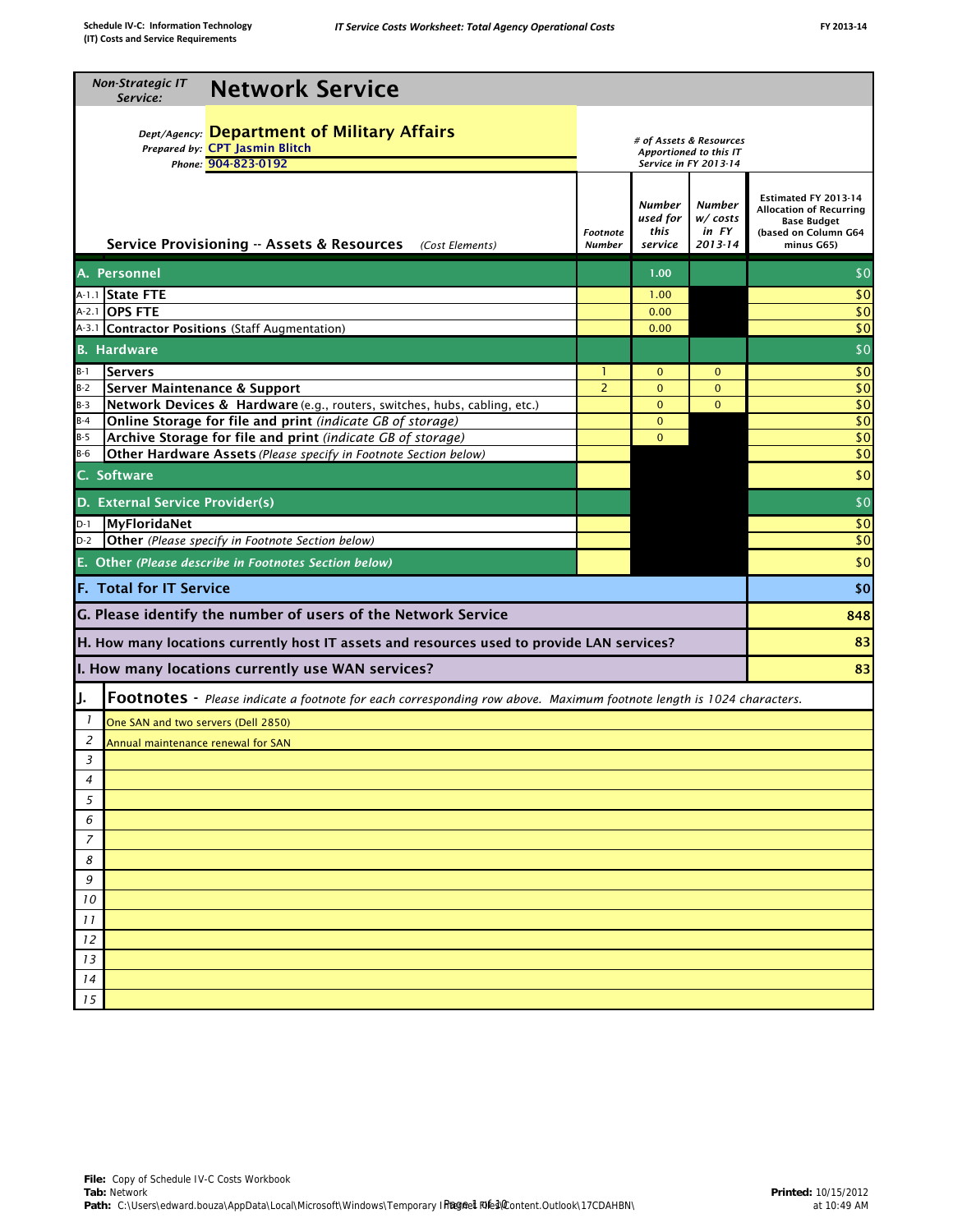| <b>Non-Strategic IT</b><br><b>E-Mail, Messaging, and Calendaring Service</b><br>Service:                                   |                           |                                       |                                                                                                |                                                                                                                    |  |  |  |  |
|----------------------------------------------------------------------------------------------------------------------------|---------------------------|---------------------------------------|------------------------------------------------------------------------------------------------|--------------------------------------------------------------------------------------------------------------------|--|--|--|--|
| Agency: Department of Military Affairs<br>Prepared by: CPT Jasmin Blitch<br>Phone: 904-823-0192                            |                           |                                       | # of Assets &<br><b>Resources</b><br>Apportioned to this<br><b>IT Service in FY</b><br>2013-14 |                                                                                                                    |  |  |  |  |
| Service Provisioning -- Assets & Resources (Cost Elements)                                                                 | Footnote<br><b>Number</b> | Number<br>used for<br>this<br>service | <b>Number</b><br>w/ costs in<br>FY 2013-<br>14                                                 | Estimated FY 2013-14<br><b>Allocation of Recurring</b><br><b>Base Budget</b><br>(based on Column G64<br>minus G65) |  |  |  |  |
| A. Personnel                                                                                                               |                           | 0.00                                  |                                                                                                | \$0                                                                                                                |  |  |  |  |
| <b>State FTE</b><br>A-1                                                                                                    |                           | 0.00                                  |                                                                                                | \$0                                                                                                                |  |  |  |  |
| <b>OPS FTE</b><br>$A-2$                                                                                                    |                           | 0.00                                  |                                                                                                | \$0                                                                                                                |  |  |  |  |
| <b>Contractor Positions (Staff Augmentation)</b><br>A-3                                                                    |                           | 0.00                                  |                                                                                                | \$0                                                                                                                |  |  |  |  |
| <b>B.</b> Hardware                                                                                                         |                           |                                       |                                                                                                | \$0                                                                                                                |  |  |  |  |
| $B-1$<br> Servers                                                                                                          |                           | $\mathbf{0}$                          | $\mathbf{0}$                                                                                   | \$0                                                                                                                |  |  |  |  |
| $B-2$<br><b>Server Maintenance &amp; Support</b>                                                                           |                           | $\Omega$                              | $\overline{0}$                                                                                 | \$0                                                                                                                |  |  |  |  |
| $B-3$<br>Wireless Communication Devices (e.g., Blackberries, iPhones, PDAs, etc.)                                          |                           | $\Omega$                              | $\mathbf{0}$                                                                                   | \$0                                                                                                                |  |  |  |  |
| Online Storage (indicate GB of storage)<br>$B-4$                                                                           |                           | $\mathbf{0}$                          |                                                                                                | \$0                                                                                                                |  |  |  |  |
| $B-5$<br>Archive Storage (indicate GB of storage)                                                                          |                           | $\Omega$                              |                                                                                                | \$0                                                                                                                |  |  |  |  |
| Other Hardware Assets (Please specify in Footnote Section below)<br>$B-6$                                                  |                           |                                       |                                                                                                | \$0                                                                                                                |  |  |  |  |
| C. Software                                                                                                                | $\overline{2}$            |                                       |                                                                                                | \$0                                                                                                                |  |  |  |  |
| D. External Service Provider(s)                                                                                            |                           |                                       |                                                                                                | \$0                                                                                                                |  |  |  |  |
| $D-1$<br><b>Southwood Shared Resource Center</b>                                                                           |                           |                                       |                                                                                                | \$0                                                                                                                |  |  |  |  |
| $D-2$<br>Northwood Shared Resource Center                                                                                  |                           |                                       |                                                                                                | \$0                                                                                                                |  |  |  |  |
| Northwest Regional Data Center<br>$D-3$                                                                                    |                           |                                       |                                                                                                | \$0                                                                                                                |  |  |  |  |
| Other Data Center External Service Provider (specify in Footnotes below)<br>$D-4$                                          |                           |                                       |                                                                                                | \$0                                                                                                                |  |  |  |  |
| E. Other (Please describe in Footnotes Section below)                                                                      |                           |                                       |                                                                                                | \$0                                                                                                                |  |  |  |  |
| <b>F. Total for IT Service</b>                                                                                             |                           |                                       |                                                                                                | \$0                                                                                                                |  |  |  |  |
| Please provide the number of user mailboxes.<br>G.                                                                         |                           |                                       |                                                                                                | 266                                                                                                                |  |  |  |  |
| Please provide the number of resource mailboxes.<br>H.                                                                     |                           |                                       |                                                                                                | 266                                                                                                                |  |  |  |  |
| I.<br>Footnotes - Please indicate a footnote for each corresponding row above. Maximum footnote length is 1024 characters. |                           |                                       |                                                                                                |                                                                                                                    |  |  |  |  |
| $\mathcal{I}$<br>Exchange SVR, Microsoft 2003 SVR, VPN 3000 Concentrator, Webmail SVR, Blackberry SVR                      |                           |                                       |                                                                                                |                                                                                                                    |  |  |  |  |
| $\overline{\mathcal{L}}$<br>MS Exchange 2003                                                                               |                           |                                       |                                                                                                |                                                                                                                    |  |  |  |  |
| $\mathcal{S}_{\mathcal{S}}$                                                                                                |                           |                                       |                                                                                                |                                                                                                                    |  |  |  |  |
| 4                                                                                                                          |                           |                                       |                                                                                                |                                                                                                                    |  |  |  |  |
| 5                                                                                                                          |                           |                                       |                                                                                                |                                                                                                                    |  |  |  |  |
| 6                                                                                                                          |                           |                                       |                                                                                                |                                                                                                                    |  |  |  |  |
| 7                                                                                                                          |                           |                                       |                                                                                                |                                                                                                                    |  |  |  |  |
| 8                                                                                                                          |                           |                                       |                                                                                                |                                                                                                                    |  |  |  |  |
| 9                                                                                                                          |                           |                                       |                                                                                                |                                                                                                                    |  |  |  |  |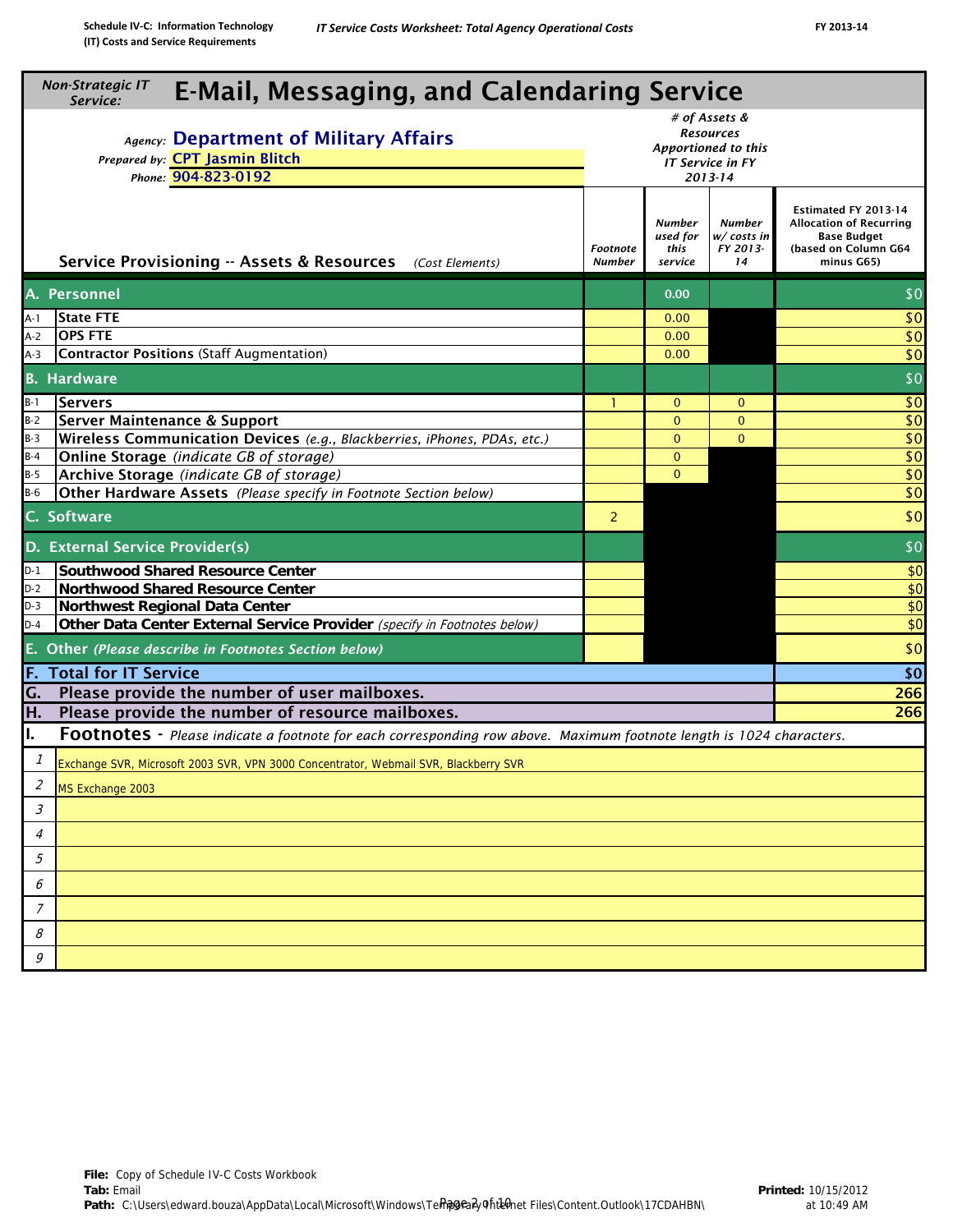| <b>Non-Strategic IT</b><br><b>Desktop Computing Service</b><br>Service:                                                                                |                                                                                                |                                              |                                                   |                                                                                                                    |  |  |  |  |  |
|--------------------------------------------------------------------------------------------------------------------------------------------------------|------------------------------------------------------------------------------------------------|----------------------------------------------|---------------------------------------------------|--------------------------------------------------------------------------------------------------------------------|--|--|--|--|--|
| Agency: Department of Military Affairs<br>Prepared by: CPT Jasmin Blitch<br>Phone: 904-823-0192                                                        | # of Assets &<br><b>Resources</b><br>Apportioned to this<br><b>IT Service in FY</b><br>2013-14 |                                              |                                                   |                                                                                                                    |  |  |  |  |  |
| Service Provisioning -- Assets & Resources (Cost Elements)                                                                                             | Footnote<br><b>Number</b>                                                                      | <b>Number</b><br>used for<br>this<br>service | <b>Number</b><br>w/ costs<br>in FY<br>$2013 - 14$ | Estimated FY 2013-14<br><b>Allocation of Recurring</b><br><b>Base Budget</b><br>(based on Column G64<br>minus G65) |  |  |  |  |  |
| A. Personnel                                                                                                                                           |                                                                                                | 1.00                                         |                                                   | \$0                                                                                                                |  |  |  |  |  |
| <b>State FTE</b><br>A-1                                                                                                                                |                                                                                                | 1.00                                         |                                                   | \$0                                                                                                                |  |  |  |  |  |
| <b>OPS FTE</b><br>$A-2$                                                                                                                                |                                                                                                | 0.00                                         |                                                   | \$0                                                                                                                |  |  |  |  |  |
| <b>Contractor Positions (Staff Augmentation)</b><br>A-3                                                                                                |                                                                                                | 0.00                                         |                                                   | \$0                                                                                                                |  |  |  |  |  |
| <b>B.</b> Hardware                                                                                                                                     |                                                                                                | $\overline{3}$                               | 93                                                | \$112,900                                                                                                          |  |  |  |  |  |
| <b>Servers</b><br>$B-1$                                                                                                                                |                                                                                                | $\overline{2}$                               | $\overline{2}$                                    | \$24,700                                                                                                           |  |  |  |  |  |
| Server Maintenance & Support<br>$B-2$                                                                                                                  | 1                                                                                              | $\mathbf{1}$                                 | $\mathbf{1}$                                      | \$16,800                                                                                                           |  |  |  |  |  |
| B-3.1 Desktop Computers                                                                                                                                |                                                                                                | $\Omega$                                     | 40                                                | \$11,400<br>\$60,000                                                                                               |  |  |  |  |  |
| B-3.2 Mobile Computers (e.g., Laptop, Notebook, Handheld, Wireless Computer)<br>B-3.3 Other Hardware Assets (Please specify in Footnote Section below) | $\overline{2}$                                                                                 | $\mathbf{0}$<br>$\Omega$                     | 50<br>$\Omega$                                    | \$0                                                                                                                |  |  |  |  |  |
| C. Software                                                                                                                                            | 3                                                                                              |                                              |                                                   | \$10,000                                                                                                           |  |  |  |  |  |
| D. External Service Provider(s)                                                                                                                        |                                                                                                | $\mathbf{0}$                                 | $\mathbf 0$                                       | \$0                                                                                                                |  |  |  |  |  |
| E. Other (Please describe in Footnotes Section below)                                                                                                  |                                                                                                |                                              |                                                   | \$0                                                                                                                |  |  |  |  |  |
| <b>F. Total for IT Service</b>                                                                                                                         |                                                                                                |                                              |                                                   | \$122,900                                                                                                          |  |  |  |  |  |
| G. Please identify the number of users of this service.                                                                                                |                                                                                                |                                              |                                                   | 266                                                                                                                |  |  |  |  |  |
| H. How many locations currently use this service?                                                                                                      |                                                                                                |                                              |                                                   |                                                                                                                    |  |  |  |  |  |
| Ι.<br>Footnotes - Please indicate a footnote for each corresponding row above. Maximum footnote length is 1024 characters.                             |                                                                                                |                                              |                                                   |                                                                                                                    |  |  |  |  |  |
| 1<br>Server Maintenance & Support                                                                                                                      |                                                                                                |                                              |                                                   |                                                                                                                    |  |  |  |  |  |
| 2<br>Xerox Maintenance Agreement and Local Printer LCRs                                                                                                |                                                                                                |                                              |                                                   |                                                                                                                    |  |  |  |  |  |
| 3<br><b>Upgrade to Win 7</b>                                                                                                                           |                                                                                                |                                              |                                                   |                                                                                                                    |  |  |  |  |  |
| $\overline{4}$                                                                                                                                         |                                                                                                |                                              |                                                   |                                                                                                                    |  |  |  |  |  |
| $\overline{5}$                                                                                                                                         |                                                                                                |                                              |                                                   |                                                                                                                    |  |  |  |  |  |
|                                                                                                                                                        |                                                                                                |                                              |                                                   |                                                                                                                    |  |  |  |  |  |
| 6                                                                                                                                                      |                                                                                                |                                              |                                                   |                                                                                                                    |  |  |  |  |  |
| 7                                                                                                                                                      |                                                                                                |                                              |                                                   |                                                                                                                    |  |  |  |  |  |
| 8                                                                                                                                                      |                                                                                                |                                              |                                                   |                                                                                                                    |  |  |  |  |  |
| 9                                                                                                                                                      |                                                                                                |                                              |                                                   |                                                                                                                    |  |  |  |  |  |
| 10                                                                                                                                                     |                                                                                                |                                              |                                                   |                                                                                                                    |  |  |  |  |  |
| 11                                                                                                                                                     |                                                                                                |                                              |                                                   |                                                                                                                    |  |  |  |  |  |
| 12                                                                                                                                                     |                                                                                                |                                              |                                                   |                                                                                                                    |  |  |  |  |  |
| 13                                                                                                                                                     |                                                                                                |                                              |                                                   |                                                                                                                    |  |  |  |  |  |
|                                                                                                                                                        |                                                                                                |                                              |                                                   |                                                                                                                    |  |  |  |  |  |
| 14                                                                                                                                                     |                                                                                                |                                              |                                                   |                                                                                                                    |  |  |  |  |  |
| 15                                                                                                                                                     |                                                                                                |                                              |                                                   |                                                                                                                    |  |  |  |  |  |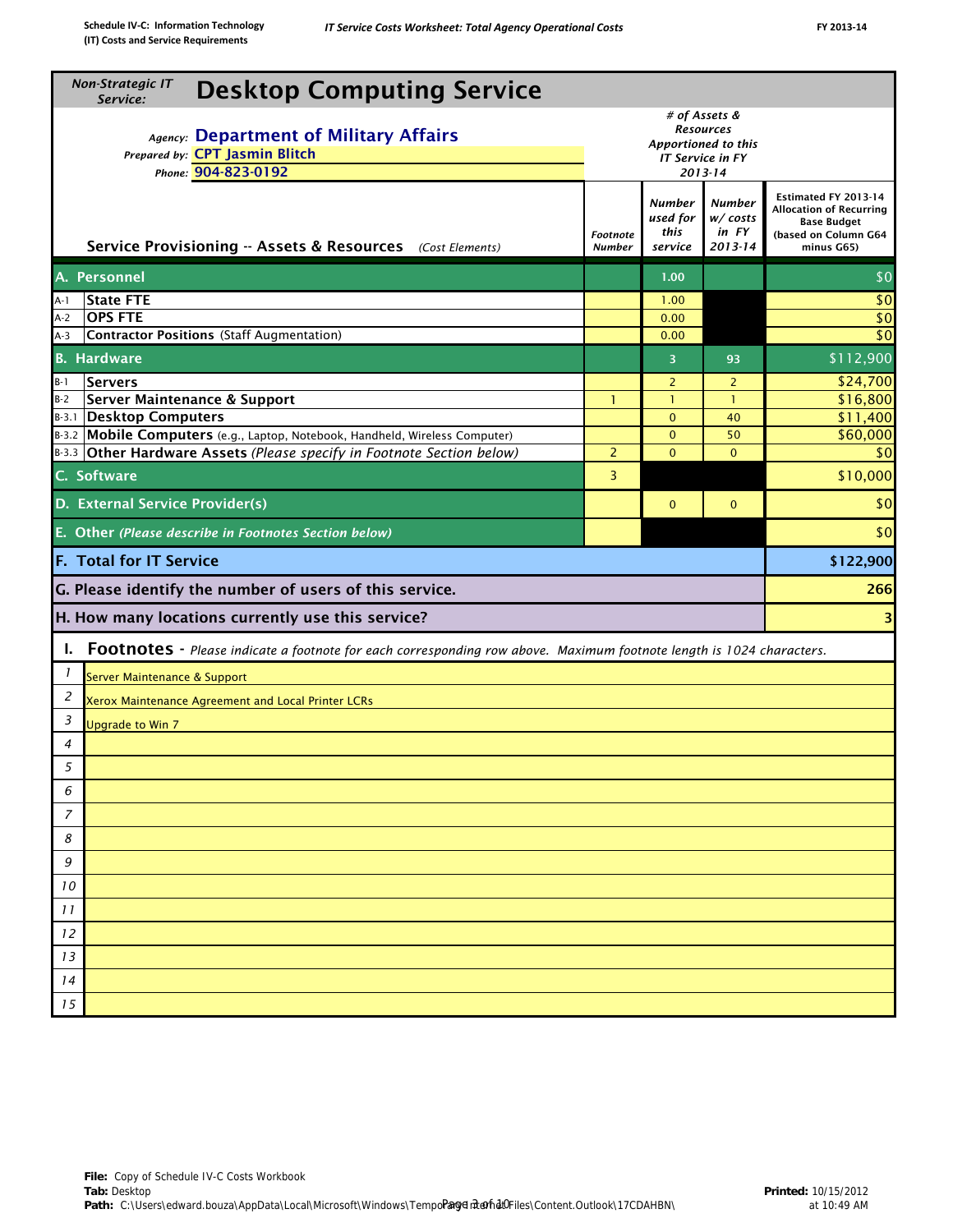| <b>Non-Strategic IT</b><br><b>Helpdesk Service</b><br>Service:                                                                          |                                                                                    |                                                    |                                                                                                                    |                 |  |  |  |  |
|-----------------------------------------------------------------------------------------------------------------------------------------|------------------------------------------------------------------------------------|----------------------------------------------------|--------------------------------------------------------------------------------------------------------------------|-----------------|--|--|--|--|
| Agency: Department of Military Affairs<br>Prepared by: CPT Jasmin Blitch                                                                | # of Assets &<br><b>Resources</b><br>Apportioned to this<br>IT Service in FY 2013- |                                                    |                                                                                                                    |                 |  |  |  |  |
| Phone: 904-823-0192<br>Service Provisioning -- Assets & Resources (Cost Elements)                                                       | Footnote<br><b>Number</b>                                                          | 14<br><b>Number</b><br>used for<br>this<br>service | Estimated FY 2013-14<br><b>Allocation of Recurring</b><br><b>Base Budget</b><br>(based on Column G64<br>minus G65) |                 |  |  |  |  |
| A. Personnel                                                                                                                            |                                                                                    | 3.00                                               | 2013-14                                                                                                            | \$0             |  |  |  |  |
| <b>State FTE</b>                                                                                                                        |                                                                                    |                                                    |                                                                                                                    | \$0             |  |  |  |  |
| A-1<br><b>OPS FTE</b><br>$A-2$                                                                                                          |                                                                                    | 2.00<br>1.00                                       |                                                                                                                    | \$0             |  |  |  |  |
| <b>Contractor Positions (Staff Augmentation)</b><br>$A-3$                                                                               |                                                                                    | 0.00                                               |                                                                                                                    | $\overline{50}$ |  |  |  |  |
| <b>B.</b> Hardware                                                                                                                      |                                                                                    | $\overline{4}$                                     | $\mathbf{0}$                                                                                                       | $\sqrt{50}$     |  |  |  |  |
| <b>Servers</b><br>B-1                                                                                                                   |                                                                                    | $\mathbf{0}$                                       | $\mathbf{0}$                                                                                                       | $\overline{50}$ |  |  |  |  |
| Server Maintenance & Support<br>$B-2$                                                                                                   |                                                                                    | $\mathbf 0$                                        | $\mathbf{0}$                                                                                                       | \$0             |  |  |  |  |
| Other Hardware Assets (Please specify in Footnote Section below)<br>B-3                                                                 |                                                                                    | $\overline{4}$                                     | $\mathbf{0}$                                                                                                       | \$0             |  |  |  |  |
| C. Software                                                                                                                             |                                                                                    |                                                    |                                                                                                                    | \$0             |  |  |  |  |
| D. External Service Provider(s)                                                                                                         |                                                                                    | $\mathbf{0}$                                       | $\mathbf{O}$                                                                                                       | \$0             |  |  |  |  |
| E. Other (Please describe in Footnotes Section below)                                                                                   |                                                                                    |                                                    |                                                                                                                    | \$0             |  |  |  |  |
| <b>F. Total for IT Service</b>                                                                                                          |                                                                                    |                                                    |                                                                                                                    | \$0             |  |  |  |  |
| G. Please identify the number of users of this service.                                                                                 |                                                                                    |                                                    |                                                                                                                    | 266             |  |  |  |  |
| H. How many locations currently host IT assets and resources used to provide this service?                                              |                                                                                    |                                                    |                                                                                                                    | $\overline{2}$  |  |  |  |  |
| I. What is the average monthly volume of calls/cases/tickets?                                                                           |                                                                                    |                                                    |                                                                                                                    | 1,500           |  |  |  |  |
| J. Footnotes - Please indicate a footnote for each corresponding row above. Maximum footnote length is 1024 characters.                 |                                                                                    |                                                    |                                                                                                                    |                 |  |  |  |  |
| $\mathbf{I}$<br>Help Desk workstations (4 SYSTEMS, 2 PER TECHNICIAN)                                                                    |                                                                                    |                                                    |                                                                                                                    |                 |  |  |  |  |
| $\overline{c}$<br>Dameware mini-Remote, Cryastal Reports, Trackit 9.0, MS Office Suite 2007, Cisco Call Center, Hyena<br>$\overline{3}$ |                                                                                    |                                                    |                                                                                                                    |                 |  |  |  |  |
| 4                                                                                                                                       |                                                                                    |                                                    |                                                                                                                    |                 |  |  |  |  |
| 5                                                                                                                                       |                                                                                    |                                                    |                                                                                                                    |                 |  |  |  |  |
| 6                                                                                                                                       |                                                                                    |                                                    |                                                                                                                    |                 |  |  |  |  |
| $\overline{7}$<br>8                                                                                                                     |                                                                                    |                                                    |                                                                                                                    |                 |  |  |  |  |
| 9                                                                                                                                       |                                                                                    |                                                    |                                                                                                                    |                 |  |  |  |  |
| 10                                                                                                                                      |                                                                                    |                                                    |                                                                                                                    |                 |  |  |  |  |
| 11                                                                                                                                      |                                                                                    |                                                    |                                                                                                                    |                 |  |  |  |  |
| 12                                                                                                                                      |                                                                                    |                                                    |                                                                                                                    |                 |  |  |  |  |
| 13<br>14                                                                                                                                |                                                                                    |                                                    |                                                                                                                    |                 |  |  |  |  |
| 15                                                                                                                                      |                                                                                    |                                                    |                                                                                                                    |                 |  |  |  |  |
|                                                                                                                                         |                                                                                    |                                                    |                                                                                                                    |                 |  |  |  |  |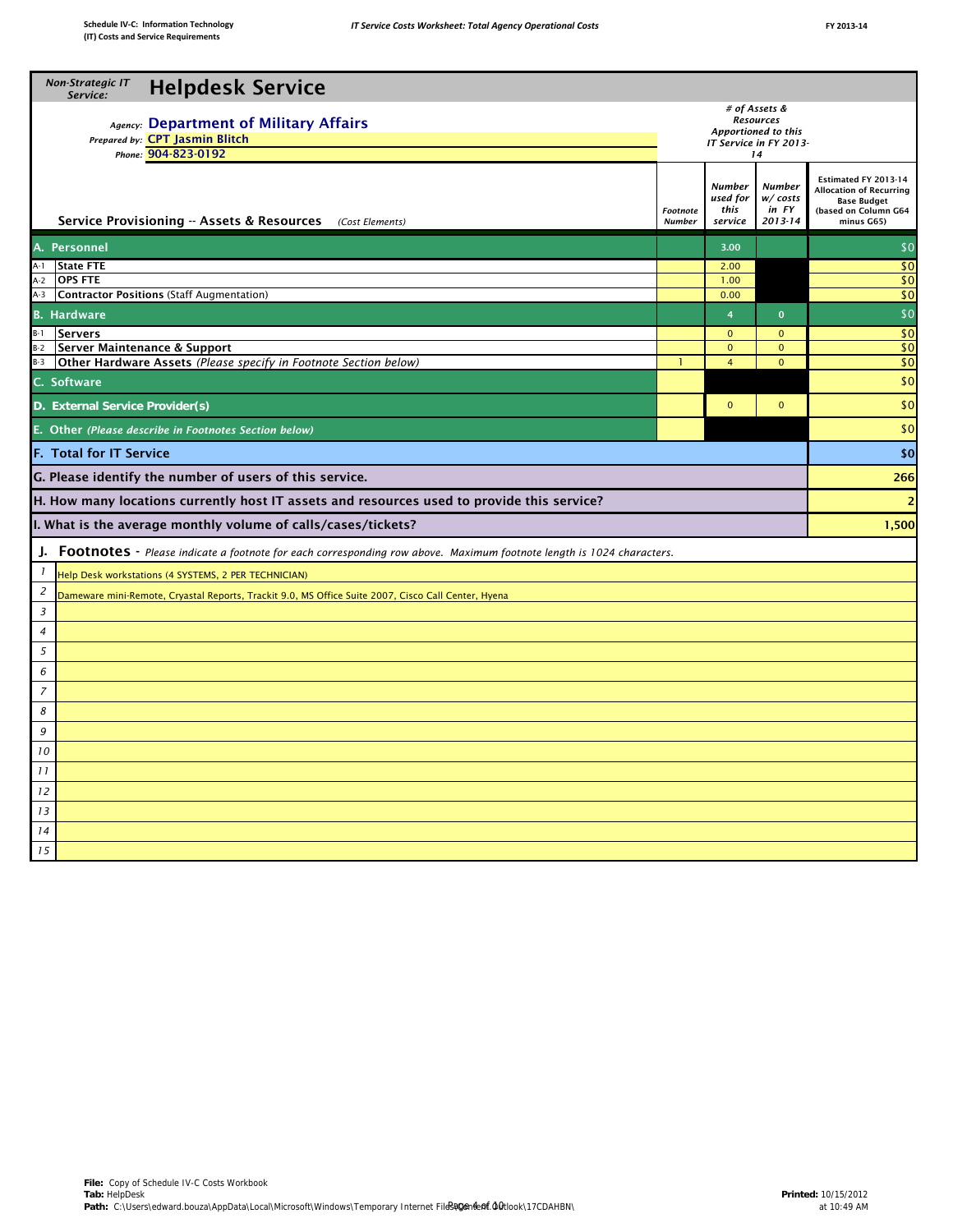| <b>Non-Strategic IT</b><br><b>IT Security/Risk Mitigation Service</b><br>Service:                                                                                                                 |                                                                                                                             |                           |                                              |                                              |                                                                                                             |  |  |  |  |  |
|---------------------------------------------------------------------------------------------------------------------------------------------------------------------------------------------------|-----------------------------------------------------------------------------------------------------------------------------|---------------------------|----------------------------------------------|----------------------------------------------|-------------------------------------------------------------------------------------------------------------|--|--|--|--|--|
| # of Assets &<br><b>Resources</b><br>Agency: Department of Military Affairs<br>Apportioned to this<br>Prepared by: CPT Jasmin Blitch<br><b>IT Service in FY</b><br>Phone: 904-823-0192<br>2013-14 |                                                                                                                             |                           |                                              |                                              |                                                                                                             |  |  |  |  |  |
|                                                                                                                                                                                                   | Service Provisioning -- Assets & Resources (Cost Elements)                                                                  | Footnote<br><b>Number</b> | <b>Number</b><br>used for<br>this<br>service | <b>Number</b><br>w/costs<br>in FY<br>2013-14 | Estimated FY 2013-14<br><b>Allocation of Recurring Base</b><br>Budget<br>(based on Column G64<br>minus G65) |  |  |  |  |  |
|                                                                                                                                                                                                   | A. Personnel                                                                                                                |                           | 0.00                                         |                                              | \$0                                                                                                         |  |  |  |  |  |
| A-1                                                                                                                                                                                               | <b>State FTE</b>                                                                                                            |                           | 0.00                                         |                                              | \$0                                                                                                         |  |  |  |  |  |
| $A-2$                                                                                                                                                                                             | <b>OPS FTE</b>                                                                                                              |                           | 0.00                                         |                                              | \$0                                                                                                         |  |  |  |  |  |
| $A-3$                                                                                                                                                                                             | <b>Contractor Positions (Staff Augmentation)</b>                                                                            |                           | 0.00                                         |                                              | $\overline{50}$                                                                                             |  |  |  |  |  |
|                                                                                                                                                                                                   | <b>B.</b> Hardware                                                                                                          |                           | $\mathbf 0$                                  | $\mathbf{0}$                                 | $\sqrt{50}$                                                                                                 |  |  |  |  |  |
| $B-1$                                                                                                                                                                                             | Servers                                                                                                                     |                           | $\mathbf{0}$                                 | $\mathbf{0}$                                 | \$0                                                                                                         |  |  |  |  |  |
| $B-2$                                                                                                                                                                                             | Server Maintenance & Support                                                                                                |                           | $\mathbf{0}$                                 | $\mathbf{0}$                                 | \$0                                                                                                         |  |  |  |  |  |
| $B-3$                                                                                                                                                                                             | Other Hardware Assets (Please specify in Footnote Section below)                                                            |                           | $\Omega$                                     | $\mathbf{0}$                                 | \$0                                                                                                         |  |  |  |  |  |
|                                                                                                                                                                                                   | \$0<br>C. Software                                                                                                          |                           |                                              |                                              |                                                                                                             |  |  |  |  |  |
|                                                                                                                                                                                                   | D. External Service Provider(s)                                                                                             |                           | $\mathbf 0$                                  | $\mathbf{0}$                                 | \$0                                                                                                         |  |  |  |  |  |
|                                                                                                                                                                                                   | \$0<br>E. Other (Please describe in Footnotes Section below)                                                                |                           |                                              |                                              |                                                                                                             |  |  |  |  |  |
|                                                                                                                                                                                                   | <b>F. Total for IT Service</b>                                                                                              |                           |                                              |                                              | \$0                                                                                                         |  |  |  |  |  |
| G.                                                                                                                                                                                                | <b>Footnotes</b> - Please indicate a footnote for each corresponding row above. Maximum footnote length is 1024 characters. |                           |                                              |                                              |                                                                                                             |  |  |  |  |  |
| $\mathbf{I}$                                                                                                                                                                                      |                                                                                                                             |                           |                                              |                                              |                                                                                                             |  |  |  |  |  |
| 2                                                                                                                                                                                                 |                                                                                                                             |                           |                                              |                                              |                                                                                                             |  |  |  |  |  |
| 3                                                                                                                                                                                                 |                                                                                                                             |                           |                                              |                                              |                                                                                                             |  |  |  |  |  |
| $\overline{4}$                                                                                                                                                                                    |                                                                                                                             |                           |                                              |                                              |                                                                                                             |  |  |  |  |  |
| 5                                                                                                                                                                                                 |                                                                                                                             |                           |                                              |                                              |                                                                                                             |  |  |  |  |  |
| 6                                                                                                                                                                                                 |                                                                                                                             |                           |                                              |                                              |                                                                                                             |  |  |  |  |  |
| 7                                                                                                                                                                                                 |                                                                                                                             |                           |                                              |                                              |                                                                                                             |  |  |  |  |  |
| 8                                                                                                                                                                                                 |                                                                                                                             |                           |                                              |                                              |                                                                                                             |  |  |  |  |  |
| 9                                                                                                                                                                                                 |                                                                                                                             |                           |                                              |                                              |                                                                                                             |  |  |  |  |  |
| 10<br>11                                                                                                                                                                                          |                                                                                                                             |                           |                                              |                                              |                                                                                                             |  |  |  |  |  |
| 12                                                                                                                                                                                                |                                                                                                                             |                           |                                              |                                              |                                                                                                             |  |  |  |  |  |
| 13                                                                                                                                                                                                |                                                                                                                             |                           |                                              |                                              |                                                                                                             |  |  |  |  |  |
| 14                                                                                                                                                                                                |                                                                                                                             |                           |                                              |                                              |                                                                                                             |  |  |  |  |  |
| 15                                                                                                                                                                                                |                                                                                                                             |                           |                                              |                                              |                                                                                                             |  |  |  |  |  |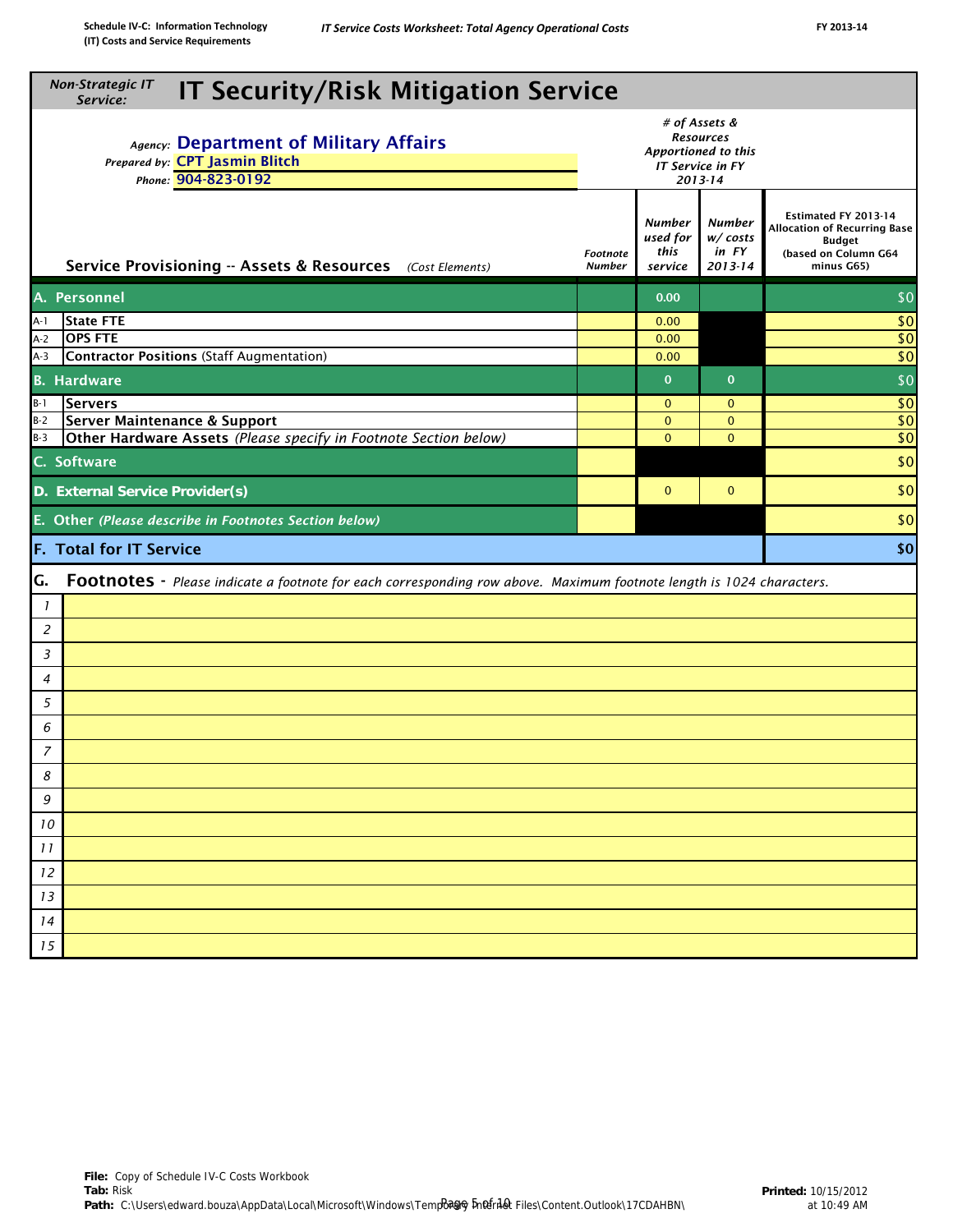| <b>Non-Strategic IT</b><br><b>Agency Financial and Administrative Systems Support Service</b><br>Service:                                                                                                                                                        |   |                          |                                |                   |  |  |  |  |
|------------------------------------------------------------------------------------------------------------------------------------------------------------------------------------------------------------------------------------------------------------------|---|--------------------------|--------------------------------|-------------------|--|--|--|--|
| # of Assets &<br><b>Resources</b><br>Agency: Department of Military Affairs<br>Apportioned to this<br>Prepared by: CPT Jasmin Blitch<br>IT Service in FY 2013-<br>Phone: 904-823-0192<br>14                                                                      |   |                          |                                |                   |  |  |  |  |
| Estimated FY 2013-14<br><b>Number</b><br>Number<br>used for<br>w/costs<br><b>Recurring Base Budget</b><br>this<br>in FY<br>(based on Column G64<br>Footnote<br>Service Provisioning -- Assets & Resources (Cost Elements)<br>2013-14<br><b>Number</b><br>service |   |                          |                                |                   |  |  |  |  |
| A. Personnel                                                                                                                                                                                                                                                     |   | 2.00                     |                                | \$0               |  |  |  |  |
| <b>State FTE</b><br>A-1                                                                                                                                                                                                                                          |   | 2.00                     |                                | \$0               |  |  |  |  |
| <b>OPS FTE</b><br>A-2                                                                                                                                                                                                                                            |   | 0.00                     |                                | \$0               |  |  |  |  |
| Contractor Positions (Staff Augmentation)<br>A-3                                                                                                                                                                                                                 |   | 0.00                     |                                | $\sqrt{6}$        |  |  |  |  |
| <b>B.</b> Hardware                                                                                                                                                                                                                                               |   | $\mathbf{0}$             | $\mathbf{0}$                   | \$0               |  |  |  |  |
| $B-1$<br><b>Servers</b>                                                                                                                                                                                                                                          |   | $\mathbf{0}$<br>$\Omega$ | $\mathbf{0}$                   | $\sqrt{6}$<br>\$0 |  |  |  |  |
| <b>Server Maintenance &amp; Support</b><br>$B-2$<br>Other Hardware Assets (Please specify in Footnote Section below)<br>$B-3$                                                                                                                                    |   | $\Omega$                 | $\mathbf{O}$<br>$\overline{0}$ | $\sqrt{50}$       |  |  |  |  |
| C. Software                                                                                                                                                                                                                                                      | 1 |                          |                                | \$0               |  |  |  |  |
| D. External Service Provider(s)<br>$\mathbf{0}$<br>$\mathbf{0}$                                                                                                                                                                                                  |   |                          |                                |                   |  |  |  |  |
| E. Other (Please describe in Footnotes Section below)                                                                                                                                                                                                            |   |                          |                                | \$0               |  |  |  |  |
| <b>F. Total for IT Service</b>                                                                                                                                                                                                                                   |   |                          |                                | \$0               |  |  |  |  |
| G. Please identify the number of users of this service.                                                                                                                                                                                                          |   |                          |                                | 266               |  |  |  |  |
| H. How many locations currently host agency financial/adminstrative systems?                                                                                                                                                                                     |   |                          |                                | 3                 |  |  |  |  |
| I.<br>Footnotes - Please indicate a footnote for each corresponding row above. Maximum footnote length is 1024 characters.                                                                                                                                       |   |                          |                                |                   |  |  |  |  |
| $\overline{1}$<br>Quicken, Quickbooks Pro, MS Vista, MS Office 07, DMA Fiscal Tracking Syatem, FLAIR, ARIBA Financial Procurement rogram, IEOM, SharePoint                                                                                                       |   |                          |                                |                   |  |  |  |  |
| 2                                                                                                                                                                                                                                                                |   |                          |                                |                   |  |  |  |  |
| 3                                                                                                                                                                                                                                                                |   |                          |                                |                   |  |  |  |  |
| 4                                                                                                                                                                                                                                                                |   |                          |                                |                   |  |  |  |  |
| 5                                                                                                                                                                                                                                                                |   |                          |                                |                   |  |  |  |  |
| 6                                                                                                                                                                                                                                                                |   |                          |                                |                   |  |  |  |  |
| $\overline{7}$                                                                                                                                                                                                                                                   |   |                          |                                |                   |  |  |  |  |
| 8                                                                                                                                                                                                                                                                |   |                          |                                |                   |  |  |  |  |
| 9                                                                                                                                                                                                                                                                |   |                          |                                |                   |  |  |  |  |
| 10                                                                                                                                                                                                                                                               |   |                          |                                |                   |  |  |  |  |
| 11                                                                                                                                                                                                                                                               |   |                          |                                |                   |  |  |  |  |
| 12                                                                                                                                                                                                                                                               |   |                          |                                |                   |  |  |  |  |
| 13                                                                                                                                                                                                                                                               |   |                          |                                |                   |  |  |  |  |
| 14                                                                                                                                                                                                                                                               |   |                          |                                |                   |  |  |  |  |
| 15                                                                                                                                                                                                                                                               |   |                          |                                |                   |  |  |  |  |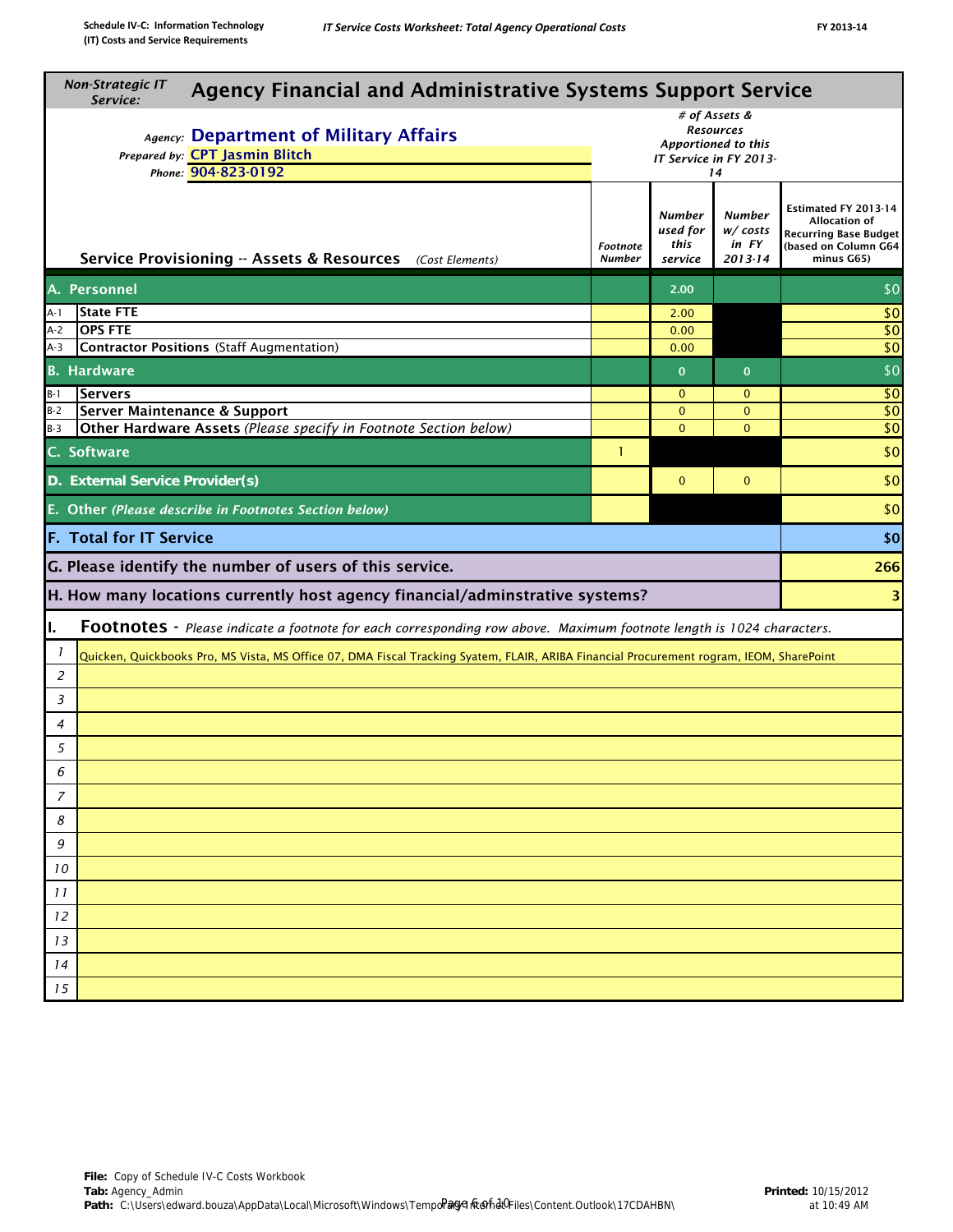|                          | <b>Non-Strategic IT</b><br><b>IT Administration and Management Service</b>                                                                                                                              |                           |                                       |                                       |                                                                                                             |  |  |  |  |
|--------------------------|---------------------------------------------------------------------------------------------------------------------------------------------------------------------------------------------------------|---------------------------|---------------------------------------|---------------------------------------|-------------------------------------------------------------------------------------------------------------|--|--|--|--|
|                          | Service:<br># of Assets &<br><b>Resources</b><br>Agency: Department of Military Affairs<br>Apportioned to this<br>Prepared by: CPT Jasmin Blitch<br>IT Service in FY 2013-<br>Phone: 904-823-0192<br>14 |                           |                                       |                                       |                                                                                                             |  |  |  |  |
|                          | Service Provisioning -- Assets & Resources (Cost Elements)                                                                                                                                              | Footnote<br><b>Number</b> | Number<br>used for<br>this<br>service | Number<br>w/costs<br>in FY<br>2013-14 | Estimated FY 2013-14<br>Allocation of Recurring Base<br><b>Budget</b><br>(based on Column G64<br>minus G65) |  |  |  |  |
|                          | A. Personnel                                                                                                                                                                                            |                           | 0.00                                  |                                       | \$0                                                                                                         |  |  |  |  |
| A-1                      | <b>State FTE</b>                                                                                                                                                                                        |                           | 0.00                                  |                                       | \$0                                                                                                         |  |  |  |  |
| $A-2$                    | <b>OPS FTE</b>                                                                                                                                                                                          |                           | 0.00                                  |                                       | \$0                                                                                                         |  |  |  |  |
| $A-3$                    | <b>Contractor Positions (Staff Augmentation)</b>                                                                                                                                                        |                           | 0.00                                  |                                       | \$0                                                                                                         |  |  |  |  |
|                          | <b>B.</b> Hardware                                                                                                                                                                                      |                           | $\bf{0}$                              | $\mathbf 0$                           | \$0                                                                                                         |  |  |  |  |
| $B-1$                    | <b>Servers</b>                                                                                                                                                                                          |                           | $\mathbf{0}$                          | $\mathbf{0}$                          | \$0                                                                                                         |  |  |  |  |
| $B-2$<br>$B-3$           | Server Maintenance & Support<br>Other Hardware Assets (Please specify in Footnote Section below)                                                                                                        |                           | $\mathbf{0}$<br>$\Omega$              | $\mathbf{0}$<br>$\mathbf{0}$          | \$0<br>\$0                                                                                                  |  |  |  |  |
|                          |                                                                                                                                                                                                         | $\mathbf{1}$              |                                       |                                       |                                                                                                             |  |  |  |  |
|                          | C. Software                                                                                                                                                                                             |                           | \$600                                 |                                       |                                                                                                             |  |  |  |  |
|                          | D. External Service Provider(s)                                                                                                                                                                         |                           | $\mathbf 0$                           | $\mathbf 0$                           | \$0                                                                                                         |  |  |  |  |
|                          | E. Other (Please describe in Footnotes Section below)                                                                                                                                                   |                           |                                       |                                       | \$0                                                                                                         |  |  |  |  |
|                          | <b>F. Total for IT Service</b>                                                                                                                                                                          |                           |                                       |                                       | \$600                                                                                                       |  |  |  |  |
|                          | G. How many locations currently host assets and resources used to provide this service?                                                                                                                 |                           |                                       |                                       | 3                                                                                                           |  |  |  |  |
| G.                       | <b>Footnotes</b> - Please indicate a footnote for each corresponding row above. Maximum footnote length is 1024 characters.                                                                             |                           |                                       |                                       |                                                                                                             |  |  |  |  |
| $\overline{\phantom{a}}$ | Dameware (Remote Admin) for State IT Professionals (Renewal), Quicken, MS Publisher 2007, SharePoint                                                                                                    |                           |                                       |                                       |                                                                                                             |  |  |  |  |
| 2                        |                                                                                                                                                                                                         |                           |                                       |                                       |                                                                                                             |  |  |  |  |
| 3                        |                                                                                                                                                                                                         |                           |                                       |                                       |                                                                                                             |  |  |  |  |
| 4                        |                                                                                                                                                                                                         |                           |                                       |                                       |                                                                                                             |  |  |  |  |
| 5                        |                                                                                                                                                                                                         |                           |                                       |                                       |                                                                                                             |  |  |  |  |
| 6                        |                                                                                                                                                                                                         |                           |                                       |                                       |                                                                                                             |  |  |  |  |
| 7                        |                                                                                                                                                                                                         |                           |                                       |                                       |                                                                                                             |  |  |  |  |
| 8                        |                                                                                                                                                                                                         |                           |                                       |                                       |                                                                                                             |  |  |  |  |
| 9                        |                                                                                                                                                                                                         |                           |                                       |                                       |                                                                                                             |  |  |  |  |
| 10                       |                                                                                                                                                                                                         |                           |                                       |                                       |                                                                                                             |  |  |  |  |
| 11                       |                                                                                                                                                                                                         |                           |                                       |                                       |                                                                                                             |  |  |  |  |
| 12                       |                                                                                                                                                                                                         |                           |                                       |                                       |                                                                                                             |  |  |  |  |
| 13                       |                                                                                                                                                                                                         |                           |                                       |                                       |                                                                                                             |  |  |  |  |
| 14                       |                                                                                                                                                                                                         |                           |                                       |                                       |                                                                                                             |  |  |  |  |
| 15                       |                                                                                                                                                                                                         |                           |                                       |                                       |                                                                                                             |  |  |  |  |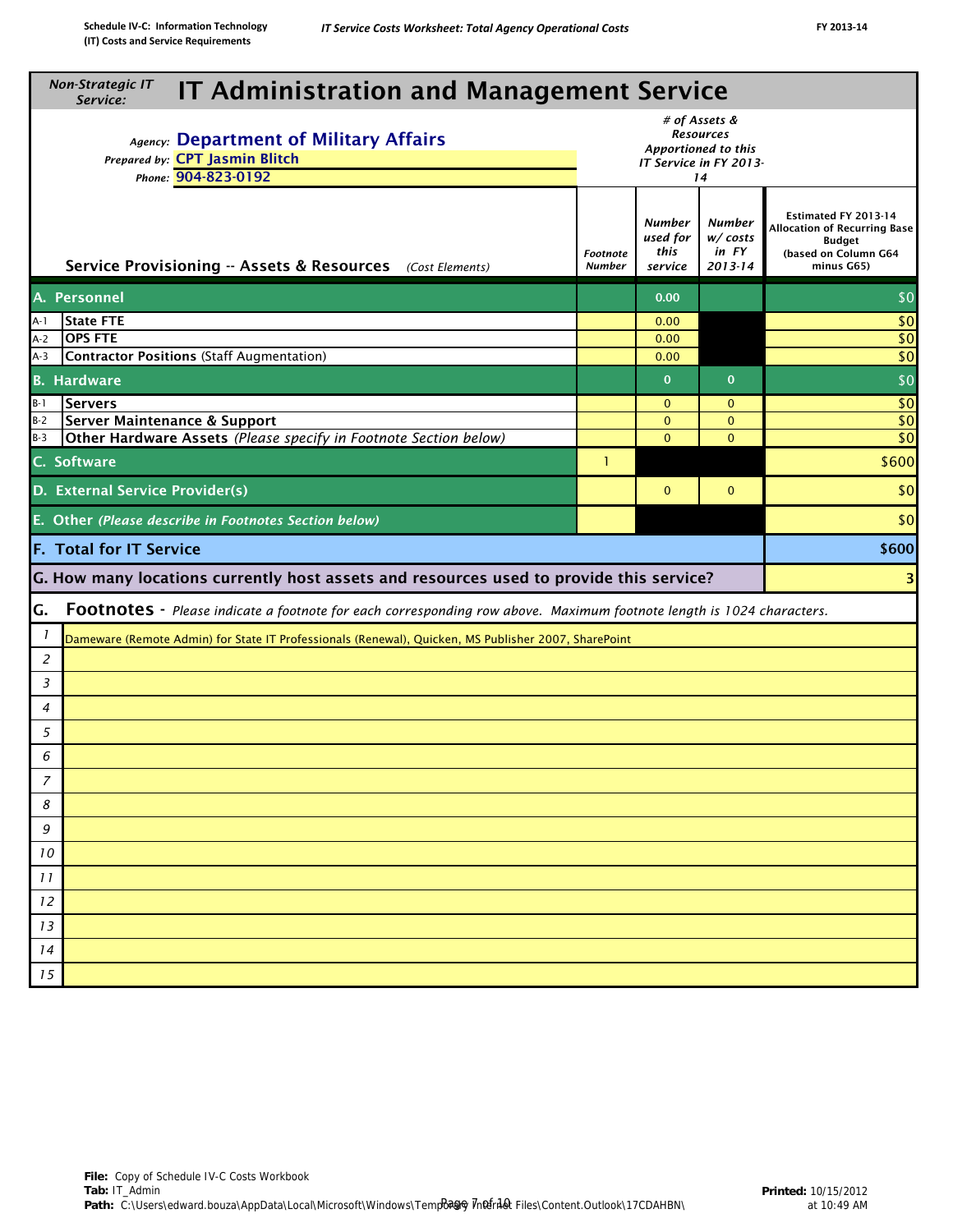|                             | <b>Non-Strategic IT</b><br><b>Web/Portal Service</b><br>Service:                                                     |                                                                                      |                                       |                                       |                                                                                                                    |  |  |
|-----------------------------|----------------------------------------------------------------------------------------------------------------------|--------------------------------------------------------------------------------------|---------------------------------------|---------------------------------------|--------------------------------------------------------------------------------------------------------------------|--|--|
|                             | <b>Dept/Agency: Department of Military Affairs</b><br>Prepared by: CPT Jasmin Blitch<br>Phone: 904-823-0192          | # of Assets &<br><b>Resources Apportioned</b><br>to this IT Service in FY<br>2013-14 |                                       |                                       |                                                                                                                    |  |  |
|                             | <b>Service Provisioning -- Assets &amp; Resources</b><br>(Cost Elements)                                             | Footnote<br><b>Number</b>                                                            | Number<br>used for<br>this<br>service | Number<br>w/costs<br>in FY<br>2013-14 | Estimated FY 2013-14<br><b>Allocation of Recurring</b><br><b>Base Budget</b><br>(based on Column G64<br>minus G65) |  |  |
|                             | A. Personnel                                                                                                         |                                                                                      | 1.00                                  |                                       | \$0                                                                                                                |  |  |
|                             | A-1.1 State FTE                                                                                                      |                                                                                      | 1.00                                  |                                       | \$0                                                                                                                |  |  |
|                             | A-2.1 <b>OPS FTE</b>                                                                                                 |                                                                                      | 0.00                                  |                                       | \$0                                                                                                                |  |  |
|                             | A-3.1 Contractor Positions (Staff Augmentation)                                                                      |                                                                                      | 0.00                                  |                                       | \$0                                                                                                                |  |  |
|                             | <b>B.</b> Hardware                                                                                                   |                                                                                      |                                       |                                       | \$0                                                                                                                |  |  |
| $B-1$                       | <b>Servers</b>                                                                                                       |                                                                                      | $\overline{0}$                        | $\mathbf{0}$                          | \$0                                                                                                                |  |  |
| $B-2$                       | Server Maintenance & Support                                                                                         |                                                                                      | $\mathbf{0}$                          | $\mathbf{0}$                          | \$0                                                                                                                |  |  |
| $B-3$                       | Other Hardware Assets (Please specify in Footnotes Section below)                                                    | $\mathbf{1}$                                                                         | $\mathbf{0}$                          | $\overline{0}$                        | \$0                                                                                                                |  |  |
|                             | C. Software                                                                                                          | $\overline{2}$                                                                       |                                       |                                       | \$0                                                                                                                |  |  |
|                             | D. External Service Provider(s)                                                                                      |                                                                                      | $\mathbf{0}$                          | $\mathbf{0}$                          | \$0                                                                                                                |  |  |
|                             | E. Other (Please describe in Footnotes Section below)                                                                |                                                                                      |                                       |                                       | \$0                                                                                                                |  |  |
|                             | <b>F. Total for IT Service</b>                                                                                       |                                                                                      |                                       |                                       | \$0                                                                                                                |  |  |
|                             | G. Please identify the number of Internet users of this service.                                                     |                                                                                      |                                       |                                       | 5,000                                                                                                              |  |  |
|                             | H. Please identify the number of intranet users of this service.                                                     |                                                                                      |                                       |                                       | 3,000                                                                                                              |  |  |
|                             | I. How many locations currently host IT assets and resources used to provide this service?                           |                                                                                      |                                       |                                       | 3 <sup>1</sup>                                                                                                     |  |  |
| J.                          | Footnotes - Please indicate a footnote for each corresponding row above. Maximum footnote length is 1024 characters. |                                                                                      |                                       |                                       |                                                                                                                    |  |  |
| $\mathcal{I}$               | Dell 2950 Web Server, MacBook Pro, WACOM Digital Tablet, Dell Lattitude E6400                                        |                                                                                      |                                       |                                       |                                                                                                                    |  |  |
| $\mathcal{Z}_{\mathcal{C}}$ | Ektron, Active Publisher, Dreamweaver, MS Office 2003                                                                |                                                                                      |                                       |                                       |                                                                                                                    |  |  |
| 3                           |                                                                                                                      |                                                                                      |                                       |                                       |                                                                                                                    |  |  |
| $\overline{4}$              |                                                                                                                      |                                                                                      |                                       |                                       |                                                                                                                    |  |  |
| 5                           |                                                                                                                      |                                                                                      |                                       |                                       |                                                                                                                    |  |  |
| 6                           |                                                                                                                      |                                                                                      |                                       |                                       |                                                                                                                    |  |  |
| 7                           |                                                                                                                      |                                                                                      |                                       |                                       |                                                                                                                    |  |  |
| 8                           |                                                                                                                      |                                                                                      |                                       |                                       |                                                                                                                    |  |  |
| 9                           |                                                                                                                      |                                                                                      |                                       |                                       |                                                                                                                    |  |  |
| 10                          |                                                                                                                      |                                                                                      |                                       |                                       |                                                                                                                    |  |  |
| 11                          |                                                                                                                      |                                                                                      |                                       |                                       |                                                                                                                    |  |  |
| 12                          |                                                                                                                      |                                                                                      |                                       |                                       |                                                                                                                    |  |  |
| 13                          |                                                                                                                      |                                                                                      |                                       |                                       |                                                                                                                    |  |  |
| 14                          |                                                                                                                      |                                                                                      |                                       |                                       |                                                                                                                    |  |  |
| 15                          |                                                                                                                      |                                                                                      |                                       |                                       |                                                                                                                    |  |  |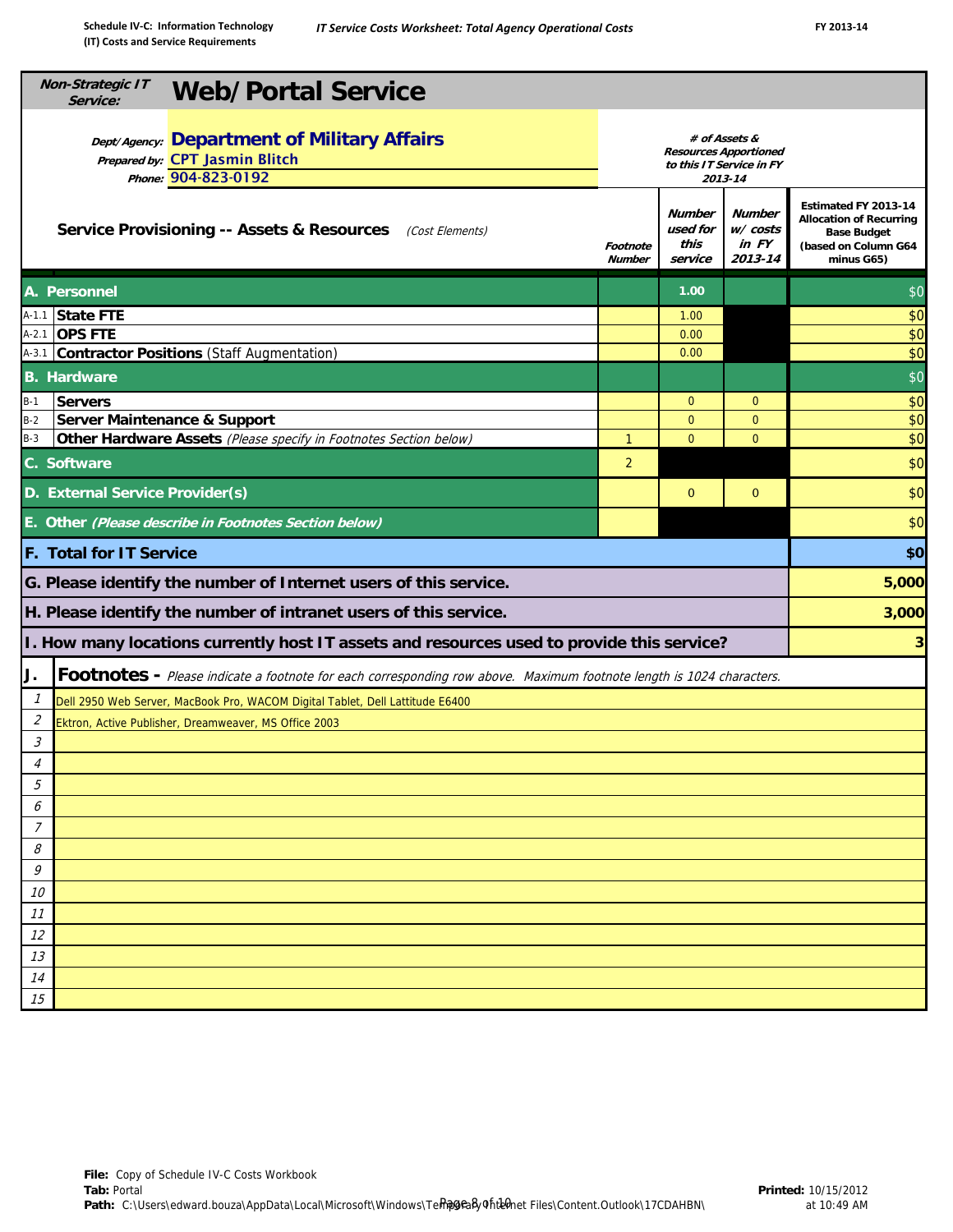| <b>Non-Strategic IT</b><br>Service:                                                   | <b>Data Center Service</b>                                                                                                                                                                      |                                                                            |                |                |              |  |  |
|---------------------------------------------------------------------------------------|-------------------------------------------------------------------------------------------------------------------------------------------------------------------------------------------------|----------------------------------------------------------------------------|----------------|----------------|--------------|--|--|
|                                                                                       | <b>Dept/Agency: Department of Military Affairs</b><br>Prepared by: CPT Jasmin Blitch<br>Phone: 904-823-0192                                                                                     | # of Assets & Resources<br>Apportioned to this IT<br>Service in FY 2013-14 |                |                |              |  |  |
|                                                                                       | <b>Number</b><br>w/costs<br><b>Service Provisioning -- Assets &amp; Resources</b> (Cost Elements)<br><b>Number</b><br>used for this<br>in FY<br>Footnote<br><b>Number</b><br>2013-14<br>service |                                                                            |                |                |              |  |  |
| A. Personnel (performing data center functions defined in w. 282.201(2)(d)1.e., F.S.) | 0.00                                                                                                                                                                                            |                                                                            | \$0            |                |              |  |  |
| $A-1.1$<br><b>State FTE</b>                                                           |                                                                                                                                                                                                 |                                                                            | 0.00           |                | \$0          |  |  |
| <b>OPS FTE</b><br>$A-2.1$                                                             |                                                                                                                                                                                                 |                                                                            | 0.00           |                | \$0          |  |  |
| $A-3.1$                                                                               | <b>Contractor Positions (Staff Augmentation)</b>                                                                                                                                                |                                                                            | 0.00           |                | \$0          |  |  |
| <b>B.</b> Hardware                                                                    |                                                                                                                                                                                                 |                                                                            |                |                | \$0          |  |  |
| $B-1$                                                                                 | Non-Mainframe Servers (including single-function logical servers not assigned to another service)                                                                                               |                                                                            | $\mathbf 0$    | $\overline{0}$ | \$0          |  |  |
| $B-2$                                                                                 | Servers - Mainframe                                                                                                                                                                             |                                                                            | $\mathbf{0}$   | $\overline{0}$ | \$0          |  |  |
| $B-3$                                                                                 | <b>Server Maintenance &amp; Support</b>                                                                                                                                                         |                                                                            | $\mathbf{0}$   | $\overline{0}$ | \$0          |  |  |
| $B-4$                                                                                 | Online or Archival Storage Systems (indicate GB of storage)                                                                                                                                     |                                                                            | $\mathbf{0}$   |                | \$0          |  |  |
| $B-5$                                                                                 | Data Center/ Computing Facility Internal Network                                                                                                                                                |                                                                            |                |                | \$0          |  |  |
| $B-6$                                                                                 | Other Hardware (Please specify in Footnotes Section below)                                                                                                                                      |                                                                            |                |                | \$0          |  |  |
| C. Software                                                                           |                                                                                                                                                                                                 |                                                                            |                |                | \$0          |  |  |
|                                                                                       | D. External Service Provider(s)                                                                                                                                                                 |                                                                            |                |                | \$0          |  |  |
| $D-1$                                                                                 | Southwood Shared Resource Center (indicate # of Board votes)                                                                                                                                    |                                                                            | $\mathbf{0}$   |                | \$0          |  |  |
| $D-2$                                                                                 | Northwood Shared Resource Center (indicate # of Board votes)                                                                                                                                    |                                                                            | $\overline{0}$ |                | \$0          |  |  |
| $D-3$                                                                                 | Northwest Regional Data Center (indicate # of Board votes)                                                                                                                                      |                                                                            | $\Omega$       |                | \$0          |  |  |
| $D-4$                                                                                 | Other Data Center External Service Provider (specify in Footnotes below)                                                                                                                        |                                                                            |                |                | \$0          |  |  |
| E. Plant & Facility                                                                   |                                                                                                                                                                                                 |                                                                            |                |                | \$0          |  |  |
| $E-1$                                                                                 | Data Center/Computing Facilities Rent & Insurance                                                                                                                                               |                                                                            |                |                | \$0          |  |  |
| $E-2$                                                                                 | Utilities (e.g., electricity and water)                                                                                                                                                         |                                                                            |                |                | \$0          |  |  |
| $E-3$                                                                                 | Environmentals (e.g., HVAC, fire control, and physical security)                                                                                                                                |                                                                            |                |                | \$0          |  |  |
| $E-4$                                                                                 | Other (please specify in Footnotes Section below)                                                                                                                                               |                                                                            |                |                | \$0          |  |  |
|                                                                                       | F. Other (Please describe in Footnotes Section below)                                                                                                                                           |                                                                            |                |                | \$0          |  |  |
| <b>G. Total for IT Service</b>                                                        |                                                                                                                                                                                                 |                                                                            |                |                | \$0          |  |  |
|                                                                                       | H. Please provide the number of agency data centers.                                                                                                                                            |                                                                            |                |                | $\mathbf 0$  |  |  |
|                                                                                       | I. Please provide the number of agency computing facilities.                                                                                                                                    |                                                                            |                |                | $\mathbf{O}$ |  |  |
|                                                                                       | J. Please provide the number of single-server installations.                                                                                                                                    |                                                                            |                |                | 0            |  |  |
| Η.                                                                                    | Footnotes - Please indicate a footnote for each corresponding row above. Maximum footnote length is 1024 characters.                                                                            |                                                                            |                |                |              |  |  |
| $\mathcal I$                                                                          |                                                                                                                                                                                                 |                                                                            |                |                |              |  |  |
| $\overline{2}$<br>$\mathcal{S}_{\mathcal{S}}$                                         |                                                                                                                                                                                                 |                                                                            |                |                |              |  |  |
| $\overline{4}$                                                                        |                                                                                                                                                                                                 |                                                                            |                |                |              |  |  |
| 5                                                                                     |                                                                                                                                                                                                 |                                                                            |                |                |              |  |  |
| 6                                                                                     |                                                                                                                                                                                                 |                                                                            |                |                |              |  |  |
| $\overline{7}$                                                                        |                                                                                                                                                                                                 |                                                                            |                |                |              |  |  |
| 8<br>9                                                                                |                                                                                                                                                                                                 |                                                                            |                |                |              |  |  |
|                                                                                       |                                                                                                                                                                                                 |                                                                            |                |                |              |  |  |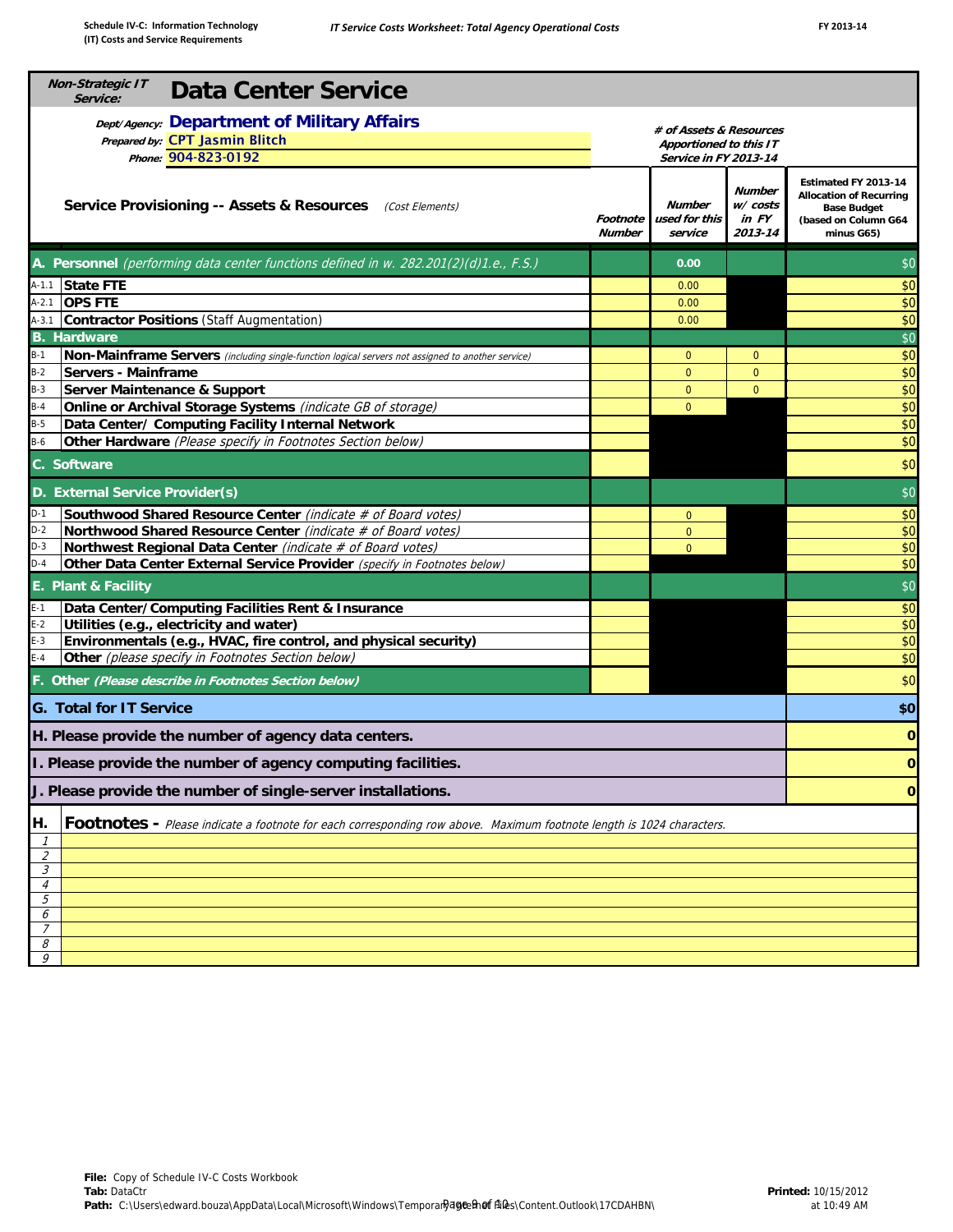| #DIV/0<br><b>Budget Entity</b><br>Appropriation<br>Category Code<br><b>Budget Entity</b> Component Program Component<br>Appropriation Category Fund Code<br>Fund<br><b>FSI</b><br>Line Item Funding Identified<br>Code<br>Code<br>for IT Service<br>Total<br>\$0<br>$\mathfrak{so}$<br>SO<br>SO<br>SO<br>SO<br>50<br>SO<br>SO<br>SO <sub>2</sub><br>\$0<br>$\overline{2}$<br>\$0<br>$\overline{\mathbf{3}}$<br>50<br>$\overline{4}$<br>50<br>$5^{\circ}$<br>\$0<br>6<br>\$0<br>$\overline{7}$<br>\$0<br>$\boldsymbol{8}$<br>$ $ so $ $<br>9<br>50<br>10<br>SO <sub>2</sub><br>11<br>\$0<br>12<br>\$0<br>13<br>\$0<br>14<br>50<br>15<br>50<br>16<br>50<br>17<br>\$0<br>18<br>\$0<br>19<br>50<br>20<br>50<br>21<br>\$0<br>22<br>\$0<br>23<br>\$0<br>24<br>50<br>25<br>\$0<br>26<br>\$0<br>27<br>$\boldsymbol{\mathsf{S}}$<br>${\bf 28}$<br>50<br>29<br>$\frac{1}{2}$<br>30<br>Sum of IT Cost Elements<br><b>Across IT Services</b><br>State FTE (#)<br>7.00<br>0.00<br>1.00<br>1.00<br>2.00<br>0.00<br>2.00<br>0.00<br>1.00<br>0.00<br>日<br>$\overline{\phantom{0}}$<br><b>State FTE (Costs)</b><br>50<br>\$0<br>SO <sub>1</sub><br>SO <sub>2</sub><br>\$0<br>SO <sub>2</sub><br>50<br>SO <sub>1</sub><br>- ≮∩<br>$\epsilon$<br>0.00<br>OPS FTE (#)<br>$1.00$<br>0.00<br>0.00<br>1.00<br>0.00<br>0.00<br>0.00<br>0.00<br>0.00<br>Personnel<br>ਢ<br><b>OPS FTE (Cost)</b><br>50<br>so<br>\$0<br>SO <sub>1</sub><br>-50<br>\$0<br>-50<br>50<br>-50<br><b>Cost Element Data as enter</b><br><b>Vendor/Staff Augmentation (# Positions</b><br>0.00<br>0.00<br>0.00<br>0.00<br>0.00<br>0.00<br>0.00<br>0.00<br>0.00<br>0.00<br><b>Vendor/Staff Augmentation (Costs)</b><br>\$0<br>50<br>\$0<br>50 <sub>1</sub><br>\$0<br>\$0<br>SO <sub>2</sub><br>SO<br>-50<br>-50<br>$\sqrt{50}$<br><b>Hardware</b><br>\$112,90<br>\$112,900<br>\$0<br>SO<br>SO<br>\$0<br>\$0<br>\$0<br>S <sub>0</sub><br>$\sqrt{50}$<br><b>Software</b><br>\$10,600<br>\$0<br>\$10,000<br>SO <sub>2</sub><br>\$600<br>SO<br>\$0<br>50<br>\$0<br>$\sqrt{50}$<br><b>External Services</b><br>\$0<br>S <sub>0</sub><br>\$0<br>50<br>\$0<br>SO<br>50<br>\$0<br>$\sqrt{50}$<br>Plant & Facility (Data Center Only)<br>-50<br>$\sqrt{50}$<br><b>Other</b><br>50<br>\$0<br>SO<br> 50 <br>\$0<br>\$0<br>\$0<br>\$0<br>\$123,500<br><b>Budget Total</b><br>\$0<br>50<br>50 <sup>1</sup><br>\$122,900<br>50<br>\$0<br>\$600<br>\$0<br>\$0<br><b>FTE Total</b><br>8.00<br>1.00<br>1.00<br>3.00<br>0.00<br>$2.00$<br>1.00<br>0.00<br>0.00<br>0.00<br>532<br>848<br>266<br>266<br>266<br>8,000<br><b>Users</b><br>上<br><b>Cost Per User</b><br>\$0<br>462.0300752<br>$\overline{0}$<br>$\overline{0}$<br>$\Omega$<br>$\sqrt{ }$<br>Help Desk Tickets: 1,500<br>(cost/all mailboxes)<br>Cost/Ticket: 0 | Agency: Department of Military Affairs |  |  |         |  |  | E-Mail, Messaging,<br>and Calendaring<br>Service | Service<br>letwork | Desktop Computing<br>Service     | Service<br><b>Helpdesk</b> | IT Security/Risk<br>Mitigation Service | and<br>Agency Financial a<br>Administrative<br>Systems Support<br>Service | <b>T</b> Administration and<br>Management Service | Service<br>Neb/Portal | Service<br>Data Center |         |         |  |  |
|------------------------------------------------------------------------------------------------------------------------------------------------------------------------------------------------------------------------------------------------------------------------------------------------------------------------------------------------------------------------------------------------------------------------------------------------------------------------------------------------------------------------------------------------------------------------------------------------------------------------------------------------------------------------------------------------------------------------------------------------------------------------------------------------------------------------------------------------------------------------------------------------------------------------------------------------------------------------------------------------------------------------------------------------------------------------------------------------------------------------------------------------------------------------------------------------------------------------------------------------------------------------------------------------------------------------------------------------------------------------------------------------------------------------------------------------------------------------------------------------------------------------------------------------------------------------------------------------------------------------------------------------------------------------------------------------------------------------------------------------------------------------------------------------------------------------------------------------------------------------------------------------------------------------------------------------------------------------------------------------------------------------------------------------------------------------------------------------------------------------------------------------------------------------------------------------------------------------------------------------------------------------------------------------------------------------------------------------------------------------------------------------------------------------------------------------------------------------------------------------------------------------------------------------------------------------------------------------------------------------------------------------------------------------------------------------------------------------------------------------------|----------------------------------------|--|--|---------|--|--|--------------------------------------------------|--------------------|----------------------------------|----------------------------|----------------------------------------|---------------------------------------------------------------------------|---------------------------------------------------|-----------------------|------------------------|---------|---------|--|--|
|                                                                                                                                                                                                                                                                                                                                                                                                                                                                                                                                                                                                                                                                                                                                                                                                                                                                                                                                                                                                                                                                                                                                                                                                                                                                                                                                                                                                                                                                                                                                                                                                                                                                                                                                                                                                                                                                                                                                                                                                                                                                                                                                                                                                                                                                                                                                                                                                                                                                                                                                                                                                                                                                                                                                                      |                                        |  |  | Program |  |  |                                                  |                    | <b>Identified Funding as % o</b> | #DIV/0!                    | #DIV/0!                                | 0.00009                                                                   | #DIV/0                                            | #DIV/0!               | #DIV/0!                | 0.0000% | #DIV/0! |  |  |
|                                                                                                                                                                                                                                                                                                                                                                                                                                                                                                                                                                                                                                                                                                                                                                                                                                                                                                                                                                                                                                                                                                                                                                                                                                                                                                                                                                                                                                                                                                                                                                                                                                                                                                                                                                                                                                                                                                                                                                                                                                                                                                                                                                                                                                                                                                                                                                                                                                                                                                                                                                                                                                                                                                                                                      |                                        |  |  |         |  |  |                                                  |                    |                                  |                            |                                        |                                                                           |                                                   |                       |                        |         |         |  |  |
|                                                                                                                                                                                                                                                                                                                                                                                                                                                                                                                                                                                                                                                                                                                                                                                                                                                                                                                                                                                                                                                                                                                                                                                                                                                                                                                                                                                                                                                                                                                                                                                                                                                                                                                                                                                                                                                                                                                                                                                                                                                                                                                                                                                                                                                                                                                                                                                                                                                                                                                                                                                                                                                                                                                                                      |                                        |  |  |         |  |  |                                                  |                    |                                  |                            |                                        |                                                                           |                                                   |                       |                        |         |         |  |  |
|                                                                                                                                                                                                                                                                                                                                                                                                                                                                                                                                                                                                                                                                                                                                                                                                                                                                                                                                                                                                                                                                                                                                                                                                                                                                                                                                                                                                                                                                                                                                                                                                                                                                                                                                                                                                                                                                                                                                                                                                                                                                                                                                                                                                                                                                                                                                                                                                                                                                                                                                                                                                                                                                                                                                                      |                                        |  |  |         |  |  |                                                  |                    |                                  |                            |                                        |                                                                           |                                                   |                       |                        |         |         |  |  |
|                                                                                                                                                                                                                                                                                                                                                                                                                                                                                                                                                                                                                                                                                                                                                                                                                                                                                                                                                                                                                                                                                                                                                                                                                                                                                                                                                                                                                                                                                                                                                                                                                                                                                                                                                                                                                                                                                                                                                                                                                                                                                                                                                                                                                                                                                                                                                                                                                                                                                                                                                                                                                                                                                                                                                      |                                        |  |  |         |  |  |                                                  |                    |                                  |                            |                                        |                                                                           |                                                   |                       |                        |         |         |  |  |
|                                                                                                                                                                                                                                                                                                                                                                                                                                                                                                                                                                                                                                                                                                                                                                                                                                                                                                                                                                                                                                                                                                                                                                                                                                                                                                                                                                                                                                                                                                                                                                                                                                                                                                                                                                                                                                                                                                                                                                                                                                                                                                                                                                                                                                                                                                                                                                                                                                                                                                                                                                                                                                                                                                                                                      |                                        |  |  |         |  |  |                                                  |                    |                                  |                            |                                        |                                                                           |                                                   |                       |                        |         |         |  |  |
|                                                                                                                                                                                                                                                                                                                                                                                                                                                                                                                                                                                                                                                                                                                                                                                                                                                                                                                                                                                                                                                                                                                                                                                                                                                                                                                                                                                                                                                                                                                                                                                                                                                                                                                                                                                                                                                                                                                                                                                                                                                                                                                                                                                                                                                                                                                                                                                                                                                                                                                                                                                                                                                                                                                                                      |                                        |  |  |         |  |  |                                                  |                    |                                  |                            |                                        |                                                                           |                                                   |                       |                        |         |         |  |  |
|                                                                                                                                                                                                                                                                                                                                                                                                                                                                                                                                                                                                                                                                                                                                                                                                                                                                                                                                                                                                                                                                                                                                                                                                                                                                                                                                                                                                                                                                                                                                                                                                                                                                                                                                                                                                                                                                                                                                                                                                                                                                                                                                                                                                                                                                                                                                                                                                                                                                                                                                                                                                                                                                                                                                                      |                                        |  |  |         |  |  |                                                  |                    |                                  |                            |                                        |                                                                           |                                                   |                       |                        |         |         |  |  |
|                                                                                                                                                                                                                                                                                                                                                                                                                                                                                                                                                                                                                                                                                                                                                                                                                                                                                                                                                                                                                                                                                                                                                                                                                                                                                                                                                                                                                                                                                                                                                                                                                                                                                                                                                                                                                                                                                                                                                                                                                                                                                                                                                                                                                                                                                                                                                                                                                                                                                                                                                                                                                                                                                                                                                      |                                        |  |  |         |  |  |                                                  |                    |                                  |                            |                                        |                                                                           |                                                   |                       |                        |         |         |  |  |
|                                                                                                                                                                                                                                                                                                                                                                                                                                                                                                                                                                                                                                                                                                                                                                                                                                                                                                                                                                                                                                                                                                                                                                                                                                                                                                                                                                                                                                                                                                                                                                                                                                                                                                                                                                                                                                                                                                                                                                                                                                                                                                                                                                                                                                                                                                                                                                                                                                                                                                                                                                                                                                                                                                                                                      |                                        |  |  |         |  |  |                                                  |                    |                                  |                            |                                        |                                                                           |                                                   |                       |                        |         |         |  |  |
|                                                                                                                                                                                                                                                                                                                                                                                                                                                                                                                                                                                                                                                                                                                                                                                                                                                                                                                                                                                                                                                                                                                                                                                                                                                                                                                                                                                                                                                                                                                                                                                                                                                                                                                                                                                                                                                                                                                                                                                                                                                                                                                                                                                                                                                                                                                                                                                                                                                                                                                                                                                                                                                                                                                                                      |                                        |  |  |         |  |  |                                                  |                    |                                  |                            |                                        |                                                                           |                                                   |                       |                        |         |         |  |  |
|                                                                                                                                                                                                                                                                                                                                                                                                                                                                                                                                                                                                                                                                                                                                                                                                                                                                                                                                                                                                                                                                                                                                                                                                                                                                                                                                                                                                                                                                                                                                                                                                                                                                                                                                                                                                                                                                                                                                                                                                                                                                                                                                                                                                                                                                                                                                                                                                                                                                                                                                                                                                                                                                                                                                                      |                                        |  |  |         |  |  |                                                  |                    |                                  |                            |                                        |                                                                           |                                                   |                       |                        |         |         |  |  |
|                                                                                                                                                                                                                                                                                                                                                                                                                                                                                                                                                                                                                                                                                                                                                                                                                                                                                                                                                                                                                                                                                                                                                                                                                                                                                                                                                                                                                                                                                                                                                                                                                                                                                                                                                                                                                                                                                                                                                                                                                                                                                                                                                                                                                                                                                                                                                                                                                                                                                                                                                                                                                                                                                                                                                      |                                        |  |  |         |  |  |                                                  |                    |                                  |                            |                                        |                                                                           |                                                   |                       |                        |         |         |  |  |
|                                                                                                                                                                                                                                                                                                                                                                                                                                                                                                                                                                                                                                                                                                                                                                                                                                                                                                                                                                                                                                                                                                                                                                                                                                                                                                                                                                                                                                                                                                                                                                                                                                                                                                                                                                                                                                                                                                                                                                                                                                                                                                                                                                                                                                                                                                                                                                                                                                                                                                                                                                                                                                                                                                                                                      |                                        |  |  |         |  |  |                                                  |                    |                                  |                            |                                        |                                                                           |                                                   |                       |                        |         |         |  |  |
|                                                                                                                                                                                                                                                                                                                                                                                                                                                                                                                                                                                                                                                                                                                                                                                                                                                                                                                                                                                                                                                                                                                                                                                                                                                                                                                                                                                                                                                                                                                                                                                                                                                                                                                                                                                                                                                                                                                                                                                                                                                                                                                                                                                                                                                                                                                                                                                                                                                                                                                                                                                                                                                                                                                                                      |                                        |  |  |         |  |  |                                                  |                    |                                  |                            |                                        |                                                                           |                                                   |                       |                        |         |         |  |  |
|                                                                                                                                                                                                                                                                                                                                                                                                                                                                                                                                                                                                                                                                                                                                                                                                                                                                                                                                                                                                                                                                                                                                                                                                                                                                                                                                                                                                                                                                                                                                                                                                                                                                                                                                                                                                                                                                                                                                                                                                                                                                                                                                                                                                                                                                                                                                                                                                                                                                                                                                                                                                                                                                                                                                                      |                                        |  |  |         |  |  |                                                  |                    |                                  |                            |                                        |                                                                           |                                                   |                       |                        |         |         |  |  |
|                                                                                                                                                                                                                                                                                                                                                                                                                                                                                                                                                                                                                                                                                                                                                                                                                                                                                                                                                                                                                                                                                                                                                                                                                                                                                                                                                                                                                                                                                                                                                                                                                                                                                                                                                                                                                                                                                                                                                                                                                                                                                                                                                                                                                                                                                                                                                                                                                                                                                                                                                                                                                                                                                                                                                      |                                        |  |  |         |  |  |                                                  |                    |                                  |                            |                                        |                                                                           |                                                   |                       |                        |         |         |  |  |
|                                                                                                                                                                                                                                                                                                                                                                                                                                                                                                                                                                                                                                                                                                                                                                                                                                                                                                                                                                                                                                                                                                                                                                                                                                                                                                                                                                                                                                                                                                                                                                                                                                                                                                                                                                                                                                                                                                                                                                                                                                                                                                                                                                                                                                                                                                                                                                                                                                                                                                                                                                                                                                                                                                                                                      |                                        |  |  |         |  |  |                                                  |                    |                                  |                            |                                        |                                                                           |                                                   |                       |                        |         |         |  |  |
|                                                                                                                                                                                                                                                                                                                                                                                                                                                                                                                                                                                                                                                                                                                                                                                                                                                                                                                                                                                                                                                                                                                                                                                                                                                                                                                                                                                                                                                                                                                                                                                                                                                                                                                                                                                                                                                                                                                                                                                                                                                                                                                                                                                                                                                                                                                                                                                                                                                                                                                                                                                                                                                                                                                                                      |                                        |  |  |         |  |  |                                                  |                    |                                  |                            |                                        |                                                                           |                                                   |                       |                        |         |         |  |  |
|                                                                                                                                                                                                                                                                                                                                                                                                                                                                                                                                                                                                                                                                                                                                                                                                                                                                                                                                                                                                                                                                                                                                                                                                                                                                                                                                                                                                                                                                                                                                                                                                                                                                                                                                                                                                                                                                                                                                                                                                                                                                                                                                                                                                                                                                                                                                                                                                                                                                                                                                                                                                                                                                                                                                                      |                                        |  |  |         |  |  |                                                  |                    |                                  |                            |                                        |                                                                           |                                                   |                       |                        |         |         |  |  |
|                                                                                                                                                                                                                                                                                                                                                                                                                                                                                                                                                                                                                                                                                                                                                                                                                                                                                                                                                                                                                                                                                                                                                                                                                                                                                                                                                                                                                                                                                                                                                                                                                                                                                                                                                                                                                                                                                                                                                                                                                                                                                                                                                                                                                                                                                                                                                                                                                                                                                                                                                                                                                                                                                                                                                      |                                        |  |  |         |  |  |                                                  |                    |                                  |                            |                                        |                                                                           |                                                   |                       |                        |         |         |  |  |
|                                                                                                                                                                                                                                                                                                                                                                                                                                                                                                                                                                                                                                                                                                                                                                                                                                                                                                                                                                                                                                                                                                                                                                                                                                                                                                                                                                                                                                                                                                                                                                                                                                                                                                                                                                                                                                                                                                                                                                                                                                                                                                                                                                                                                                                                                                                                                                                                                                                                                                                                                                                                                                                                                                                                                      |                                        |  |  |         |  |  |                                                  |                    |                                  |                            |                                        |                                                                           |                                                   |                       |                        |         |         |  |  |
|                                                                                                                                                                                                                                                                                                                                                                                                                                                                                                                                                                                                                                                                                                                                                                                                                                                                                                                                                                                                                                                                                                                                                                                                                                                                                                                                                                                                                                                                                                                                                                                                                                                                                                                                                                                                                                                                                                                                                                                                                                                                                                                                                                                                                                                                                                                                                                                                                                                                                                                                                                                                                                                                                                                                                      |                                        |  |  |         |  |  |                                                  |                    |                                  |                            |                                        |                                                                           |                                                   |                       |                        |         |         |  |  |
|                                                                                                                                                                                                                                                                                                                                                                                                                                                                                                                                                                                                                                                                                                                                                                                                                                                                                                                                                                                                                                                                                                                                                                                                                                                                                                                                                                                                                                                                                                                                                                                                                                                                                                                                                                                                                                                                                                                                                                                                                                                                                                                                                                                                                                                                                                                                                                                                                                                                                                                                                                                                                                                                                                                                                      |                                        |  |  |         |  |  |                                                  |                    |                                  |                            |                                        |                                                                           |                                                   |                       |                        |         |         |  |  |
|                                                                                                                                                                                                                                                                                                                                                                                                                                                                                                                                                                                                                                                                                                                                                                                                                                                                                                                                                                                                                                                                                                                                                                                                                                                                                                                                                                                                                                                                                                                                                                                                                                                                                                                                                                                                                                                                                                                                                                                                                                                                                                                                                                                                                                                                                                                                                                                                                                                                                                                                                                                                                                                                                                                                                      |                                        |  |  |         |  |  |                                                  |                    |                                  |                            |                                        |                                                                           |                                                   |                       |                        |         |         |  |  |
|                                                                                                                                                                                                                                                                                                                                                                                                                                                                                                                                                                                                                                                                                                                                                                                                                                                                                                                                                                                                                                                                                                                                                                                                                                                                                                                                                                                                                                                                                                                                                                                                                                                                                                                                                                                                                                                                                                                                                                                                                                                                                                                                                                                                                                                                                                                                                                                                                                                                                                                                                                                                                                                                                                                                                      |                                        |  |  |         |  |  |                                                  |                    |                                  |                            |                                        |                                                                           |                                                   |                       |                        |         |         |  |  |
|                                                                                                                                                                                                                                                                                                                                                                                                                                                                                                                                                                                                                                                                                                                                                                                                                                                                                                                                                                                                                                                                                                                                                                                                                                                                                                                                                                                                                                                                                                                                                                                                                                                                                                                                                                                                                                                                                                                                                                                                                                                                                                                                                                                                                                                                                                                                                                                                                                                                                                                                                                                                                                                                                                                                                      |                                        |  |  |         |  |  |                                                  |                    |                                  |                            |                                        |                                                                           |                                                   |                       |                        |         |         |  |  |
|                                                                                                                                                                                                                                                                                                                                                                                                                                                                                                                                                                                                                                                                                                                                                                                                                                                                                                                                                                                                                                                                                                                                                                                                                                                                                                                                                                                                                                                                                                                                                                                                                                                                                                                                                                                                                                                                                                                                                                                                                                                                                                                                                                                                                                                                                                                                                                                                                                                                                                                                                                                                                                                                                                                                                      |                                        |  |  |         |  |  |                                                  |                    |                                  |                            |                                        |                                                                           |                                                   |                       |                        |         |         |  |  |
|                                                                                                                                                                                                                                                                                                                                                                                                                                                                                                                                                                                                                                                                                                                                                                                                                                                                                                                                                                                                                                                                                                                                                                                                                                                                                                                                                                                                                                                                                                                                                                                                                                                                                                                                                                                                                                                                                                                                                                                                                                                                                                                                                                                                                                                                                                                                                                                                                                                                                                                                                                                                                                                                                                                                                      |                                        |  |  |         |  |  |                                                  |                    |                                  |                            |                                        |                                                                           |                                                   |                       |                        |         |         |  |  |
|                                                                                                                                                                                                                                                                                                                                                                                                                                                                                                                                                                                                                                                                                                                                                                                                                                                                                                                                                                                                                                                                                                                                                                                                                                                                                                                                                                                                                                                                                                                                                                                                                                                                                                                                                                                                                                                                                                                                                                                                                                                                                                                                                                                                                                                                                                                                                                                                                                                                                                                                                                                                                                                                                                                                                      |                                        |  |  |         |  |  |                                                  |                    |                                  |                            |                                        |                                                                           |                                                   |                       |                        |         |         |  |  |
|                                                                                                                                                                                                                                                                                                                                                                                                                                                                                                                                                                                                                                                                                                                                                                                                                                                                                                                                                                                                                                                                                                                                                                                                                                                                                                                                                                                                                                                                                                                                                                                                                                                                                                                                                                                                                                                                                                                                                                                                                                                                                                                                                                                                                                                                                                                                                                                                                                                                                                                                                                                                                                                                                                                                                      |                                        |  |  |         |  |  |                                                  |                    |                                  |                            |                                        |                                                                           |                                                   |                       |                        |         |         |  |  |
|                                                                                                                                                                                                                                                                                                                                                                                                                                                                                                                                                                                                                                                                                                                                                                                                                                                                                                                                                                                                                                                                                                                                                                                                                                                                                                                                                                                                                                                                                                                                                                                                                                                                                                                                                                                                                                                                                                                                                                                                                                                                                                                                                                                                                                                                                                                                                                                                                                                                                                                                                                                                                                                                                                                                                      |                                        |  |  |         |  |  |                                                  |                    |                                  |                            |                                        |                                                                           |                                                   |                       |                        |         |         |  |  |
|                                                                                                                                                                                                                                                                                                                                                                                                                                                                                                                                                                                                                                                                                                                                                                                                                                                                                                                                                                                                                                                                                                                                                                                                                                                                                                                                                                                                                                                                                                                                                                                                                                                                                                                                                                                                                                                                                                                                                                                                                                                                                                                                                                                                                                                                                                                                                                                                                                                                                                                                                                                                                                                                                                                                                      |                                        |  |  |         |  |  |                                                  |                    |                                  |                            |                                        |                                                                           |                                                   |                       |                        |         |         |  |  |
|                                                                                                                                                                                                                                                                                                                                                                                                                                                                                                                                                                                                                                                                                                                                                                                                                                                                                                                                                                                                                                                                                                                                                                                                                                                                                                                                                                                                                                                                                                                                                                                                                                                                                                                                                                                                                                                                                                                                                                                                                                                                                                                                                                                                                                                                                                                                                                                                                                                                                                                                                                                                                                                                                                                                                      |                                        |  |  |         |  |  |                                                  |                    |                                  |                            |                                        |                                                                           |                                                   |                       |                        |         |         |  |  |
|                                                                                                                                                                                                                                                                                                                                                                                                                                                                                                                                                                                                                                                                                                                                                                                                                                                                                                                                                                                                                                                                                                                                                                                                                                                                                                                                                                                                                                                                                                                                                                                                                                                                                                                                                                                                                                                                                                                                                                                                                                                                                                                                                                                                                                                                                                                                                                                                                                                                                                                                                                                                                                                                                                                                                      |                                        |  |  |         |  |  |                                                  |                    |                                  |                            |                                        |                                                                           |                                                   |                       |                        |         |         |  |  |
|                                                                                                                                                                                                                                                                                                                                                                                                                                                                                                                                                                                                                                                                                                                                                                                                                                                                                                                                                                                                                                                                                                                                                                                                                                                                                                                                                                                                                                                                                                                                                                                                                                                                                                                                                                                                                                                                                                                                                                                                                                                                                                                                                                                                                                                                                                                                                                                                                                                                                                                                                                                                                                                                                                                                                      |                                        |  |  |         |  |  |                                                  |                    |                                  |                            |                                        |                                                                           |                                                   |                       |                        |         |         |  |  |
|                                                                                                                                                                                                                                                                                                                                                                                                                                                                                                                                                                                                                                                                                                                                                                                                                                                                                                                                                                                                                                                                                                                                                                                                                                                                                                                                                                                                                                                                                                                                                                                                                                                                                                                                                                                                                                                                                                                                                                                                                                                                                                                                                                                                                                                                                                                                                                                                                                                                                                                                                                                                                                                                                                                                                      |                                        |  |  |         |  |  |                                                  |                    |                                  |                            |                                        |                                                                           |                                                   |                       |                        |         |         |  |  |
|                                                                                                                                                                                                                                                                                                                                                                                                                                                                                                                                                                                                                                                                                                                                                                                                                                                                                                                                                                                                                                                                                                                                                                                                                                                                                                                                                                                                                                                                                                                                                                                                                                                                                                                                                                                                                                                                                                                                                                                                                                                                                                                                                                                                                                                                                                                                                                                                                                                                                                                                                                                                                                                                                                                                                      |                                        |  |  |         |  |  |                                                  |                    |                                  |                            |                                        |                                                                           |                                                   |                       |                        |         |         |  |  |
|                                                                                                                                                                                                                                                                                                                                                                                                                                                                                                                                                                                                                                                                                                                                                                                                                                                                                                                                                                                                                                                                                                                                                                                                                                                                                                                                                                                                                                                                                                                                                                                                                                                                                                                                                                                                                                                                                                                                                                                                                                                                                                                                                                                                                                                                                                                                                                                                                                                                                                                                                                                                                                                                                                                                                      |                                        |  |  |         |  |  |                                                  |                    |                                  |                            |                                        |                                                                           |                                                   |                       |                        |         |         |  |  |
|                                                                                                                                                                                                                                                                                                                                                                                                                                                                                                                                                                                                                                                                                                                                                                                                                                                                                                                                                                                                                                                                                                                                                                                                                                                                                                                                                                                                                                                                                                                                                                                                                                                                                                                                                                                                                                                                                                                                                                                                                                                                                                                                                                                                                                                                                                                                                                                                                                                                                                                                                                                                                                                                                                                                                      |                                        |  |  |         |  |  |                                                  |                    |                                  |                            |                                        |                                                                           |                                                   |                       |                        |         |         |  |  |
|                                                                                                                                                                                                                                                                                                                                                                                                                                                                                                                                                                                                                                                                                                                                                                                                                                                                                                                                                                                                                                                                                                                                                                                                                                                                                                                                                                                                                                                                                                                                                                                                                                                                                                                                                                                                                                                                                                                                                                                                                                                                                                                                                                                                                                                                                                                                                                                                                                                                                                                                                                                                                                                                                                                                                      |                                        |  |  |         |  |  |                                                  |                    |                                  |                            |                                        |                                                                           |                                                   |                       |                        |         |         |  |  |
|                                                                                                                                                                                                                                                                                                                                                                                                                                                                                                                                                                                                                                                                                                                                                                                                                                                                                                                                                                                                                                                                                                                                                                                                                                                                                                                                                                                                                                                                                                                                                                                                                                                                                                                                                                                                                                                                                                                                                                                                                                                                                                                                                                                                                                                                                                                                                                                                                                                                                                                                                                                                                                                                                                                                                      |                                        |  |  |         |  |  |                                                  |                    |                                  |                            |                                        |                                                                           |                                                   |                       |                        |         |         |  |  |
|                                                                                                                                                                                                                                                                                                                                                                                                                                                                                                                                                                                                                                                                                                                                                                                                                                                                                                                                                                                                                                                                                                                                                                                                                                                                                                                                                                                                                                                                                                                                                                                                                                                                                                                                                                                                                                                                                                                                                                                                                                                                                                                                                                                                                                                                                                                                                                                                                                                                                                                                                                                                                                                                                                                                                      |                                        |  |  |         |  |  |                                                  |                    |                                  |                            |                                        |                                                                           |                                                   |                       |                        |         |         |  |  |
|                                                                                                                                                                                                                                                                                                                                                                                                                                                                                                                                                                                                                                                                                                                                                                                                                                                                                                                                                                                                                                                                                                                                                                                                                                                                                                                                                                                                                                                                                                                                                                                                                                                                                                                                                                                                                                                                                                                                                                                                                                                                                                                                                                                                                                                                                                                                                                                                                                                                                                                                                                                                                                                                                                                                                      |                                        |  |  |         |  |  |                                                  |                    |                                  |                            |                                        |                                                                           |                                                   |                       |                        |         |         |  |  |
|                                                                                                                                                                                                                                                                                                                                                                                                                                                                                                                                                                                                                                                                                                                                                                                                                                                                                                                                                                                                                                                                                                                                                                                                                                                                                                                                                                                                                                                                                                                                                                                                                                                                                                                                                                                                                                                                                                                                                                                                                                                                                                                                                                                                                                                                                                                                                                                                                                                                                                                                                                                                                                                                                                                                                      |                                        |  |  |         |  |  |                                                  |                    |                                  |                            |                                        |                                                                           |                                                   |                       |                        |         |         |  |  |
|                                                                                                                                                                                                                                                                                                                                                                                                                                                                                                                                                                                                                                                                                                                                                                                                                                                                                                                                                                                                                                                                                                                                                                                                                                                                                                                                                                                                                                                                                                                                                                                                                                                                                                                                                                                                                                                                                                                                                                                                                                                                                                                                                                                                                                                                                                                                                                                                                                                                                                                                                                                                                                                                                                                                                      |                                        |  |  |         |  |  |                                                  |                    |                                  |                            |                                        |                                                                           |                                                   |                       |                        |         |         |  |  |
|                                                                                                                                                                                                                                                                                                                                                                                                                                                                                                                                                                                                                                                                                                                                                                                                                                                                                                                                                                                                                                                                                                                                                                                                                                                                                                                                                                                                                                                                                                                                                                                                                                                                                                                                                                                                                                                                                                                                                                                                                                                                                                                                                                                                                                                                                                                                                                                                                                                                                                                                                                                                                                                                                                                                                      |                                        |  |  |         |  |  |                                                  |                    |                                  |                            |                                        |                                                                           |                                                   |                       |                        |         |         |  |  |
|                                                                                                                                                                                                                                                                                                                                                                                                                                                                                                                                                                                                                                                                                                                                                                                                                                                                                                                                                                                                                                                                                                                                                                                                                                                                                                                                                                                                                                                                                                                                                                                                                                                                                                                                                                                                                                                                                                                                                                                                                                                                                                                                                                                                                                                                                                                                                                                                                                                                                                                                                                                                                                                                                                                                                      |                                        |  |  |         |  |  |                                                  |                    |                                  |                            |                                        |                                                                           |                                                   |                       |                        |         |         |  |  |
|                                                                                                                                                                                                                                                                                                                                                                                                                                                                                                                                                                                                                                                                                                                                                                                                                                                                                                                                                                                                                                                                                                                                                                                                                                                                                                                                                                                                                                                                                                                                                                                                                                                                                                                                                                                                                                                                                                                                                                                                                                                                                                                                                                                                                                                                                                                                                                                                                                                                                                                                                                                                                                                                                                                                                      |                                        |  |  |         |  |  |                                                  |                    |                                  |                            |                                        |                                                                           |                                                   |                       |                        |         |         |  |  |
|                                                                                                                                                                                                                                                                                                                                                                                                                                                                                                                                                                                                                                                                                                                                                                                                                                                                                                                                                                                                                                                                                                                                                                                                                                                                                                                                                                                                                                                                                                                                                                                                                                                                                                                                                                                                                                                                                                                                                                                                                                                                                                                                                                                                                                                                                                                                                                                                                                                                                                                                                                                                                                                                                                                                                      |                                        |  |  |         |  |  |                                                  |                    |                                  |                            |                                        |                                                                           |                                                   |                       |                        |         |         |  |  |
|                                                                                                                                                                                                                                                                                                                                                                                                                                                                                                                                                                                                                                                                                                                                                                                                                                                                                                                                                                                                                                                                                                                                                                                                                                                                                                                                                                                                                                                                                                                                                                                                                                                                                                                                                                                                                                                                                                                                                                                                                                                                                                                                                                                                                                                                                                                                                                                                                                                                                                                                                                                                                                                                                                                                                      |                                        |  |  |         |  |  |                                                  |                    |                                  |                            |                                        |                                                                           |                                                   |                       |                        |         |         |  |  |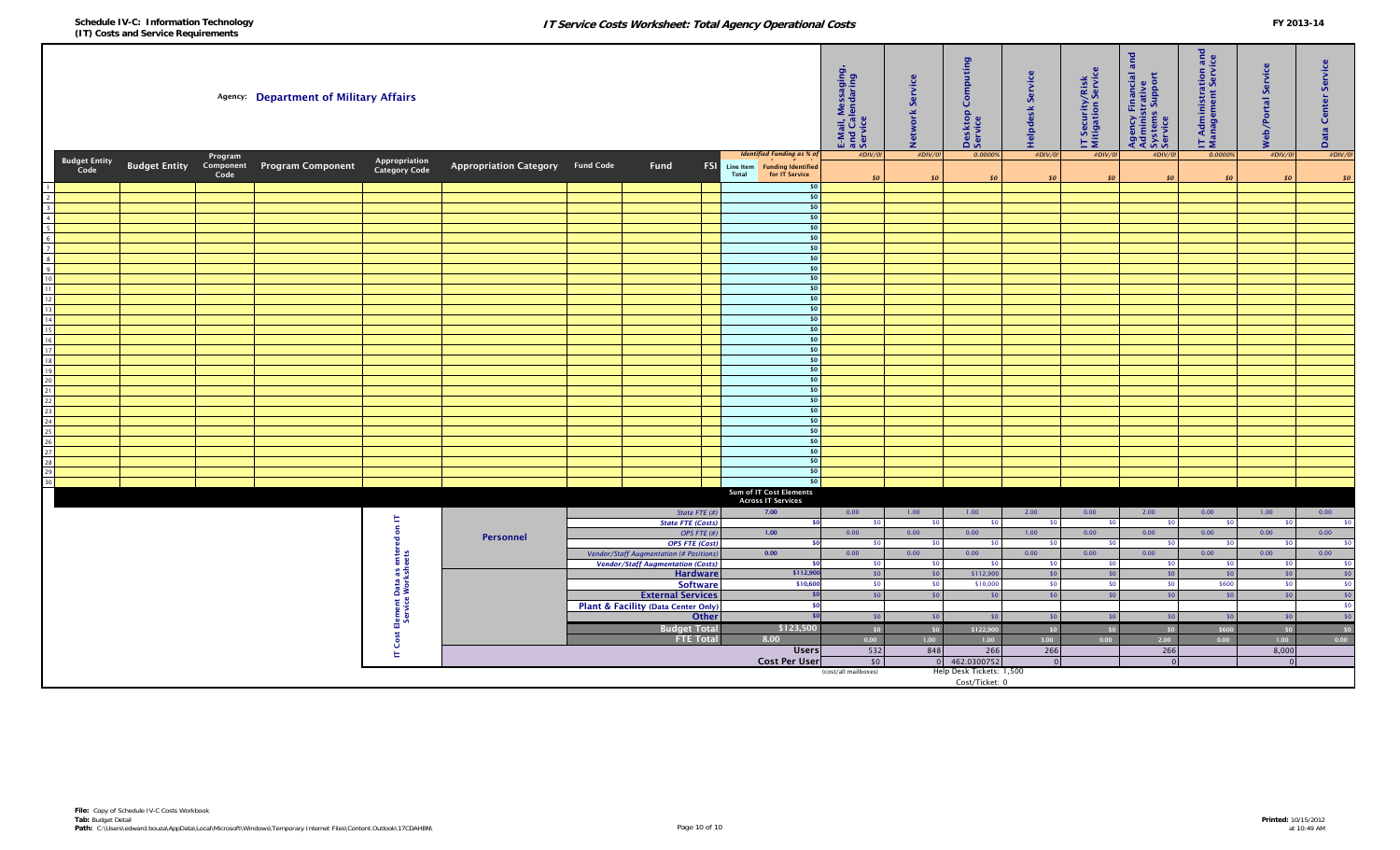| <b>Schedule VII: Agency Litigation Inventory</b>                                                                                                                 |  |                                       |                       |  |               |                                                                                                                                               |  |  |  |
|------------------------------------------------------------------------------------------------------------------------------------------------------------------|--|---------------------------------------|-----------------------|--|---------------|-----------------------------------------------------------------------------------------------------------------------------------------------|--|--|--|
| For directions on completing this schedule, please see the "Legislative Budget Request (LBR) Instructions" located on<br>the Governor's website.                 |  |                                       |                       |  |               |                                                                                                                                               |  |  |  |
| Agency:                                                                                                                                                          |  | <b>Department of Military Affairs</b> |                       |  |               |                                                                                                                                               |  |  |  |
| <b>Contact Person:</b>                                                                                                                                           |  | <b>Edward Bouza</b>                   |                       |  | Phone Number: | 904-823-0203                                                                                                                                  |  |  |  |
| Names of the Case: (If<br>no case name, list the<br>names of the plaintiff<br>and defendant.)                                                                    |  |                                       |                       |  |               | The Department of Military Affairs does not have any pending litigation<br>that would require additional appropriation in excess of \$500,000 |  |  |  |
| Court with Jurisdiction:                                                                                                                                         |  |                                       |                       |  |               |                                                                                                                                               |  |  |  |
| Case Number:                                                                                                                                                     |  |                                       |                       |  |               |                                                                                                                                               |  |  |  |
| Summary of the<br>Complaint:                                                                                                                                     |  |                                       |                       |  |               |                                                                                                                                               |  |  |  |
| Amount of the Claim:                                                                                                                                             |  | \$                                    |                       |  |               |                                                                                                                                               |  |  |  |
| Specific Statutes or<br>Laws (including GAA)<br>Challenged:                                                                                                      |  |                                       |                       |  |               |                                                                                                                                               |  |  |  |
| <b>Status of the Case:</b>                                                                                                                                       |  |                                       |                       |  |               |                                                                                                                                               |  |  |  |
| Who is representing (of<br>record) the state in this                                                                                                             |  |                                       | <b>Agency Counsel</b> |  |               |                                                                                                                                               |  |  |  |
| lawsuit? Check all that                                                                                                                                          |  |                                       |                       |  |               | Office of the Attorney General or Division of Risk Management                                                                                 |  |  |  |
| apply.                                                                                                                                                           |  | <b>Outside Contract Counsel</b>       |                       |  |               |                                                                                                                                               |  |  |  |
| If the lawsuit is a class<br>action (whether the class<br>is certified or not),<br>provide the name of the<br>firm or firms<br>representing the<br>plaintiff(s). |  |                                       |                       |  |               |                                                                                                                                               |  |  |  |

*Office of Policy and Budget – July 2012*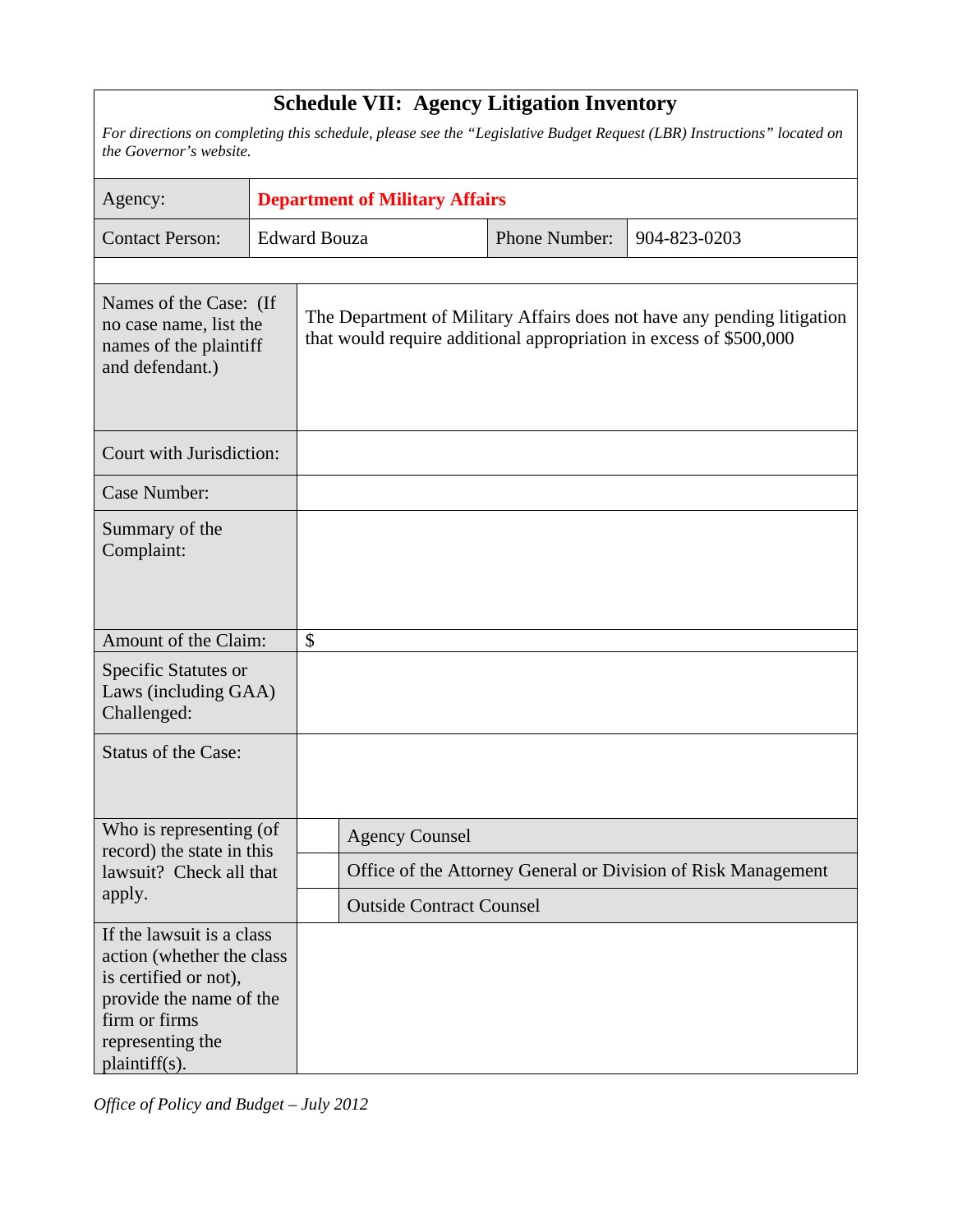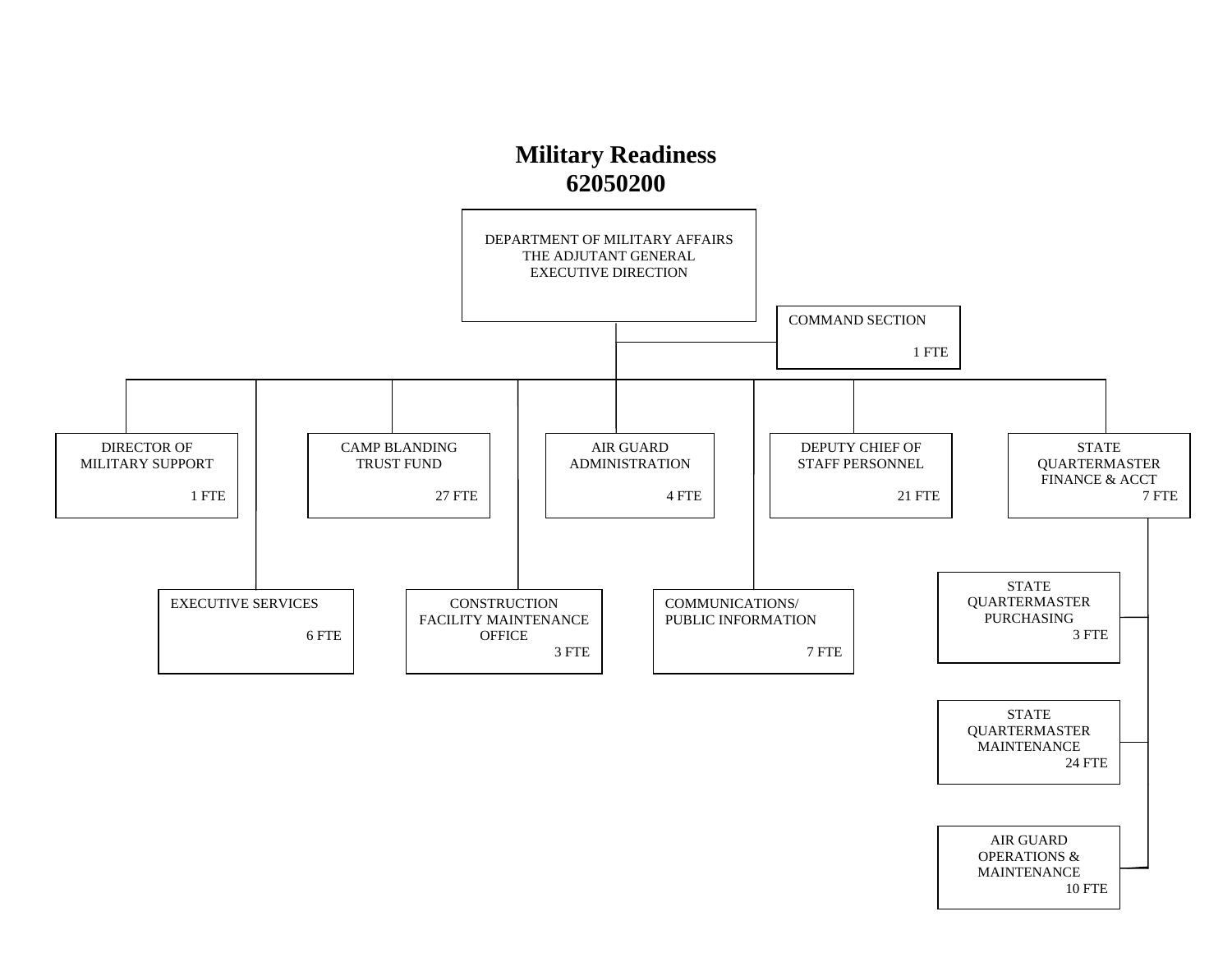#### **Executive Direction and Support Services 62050400**

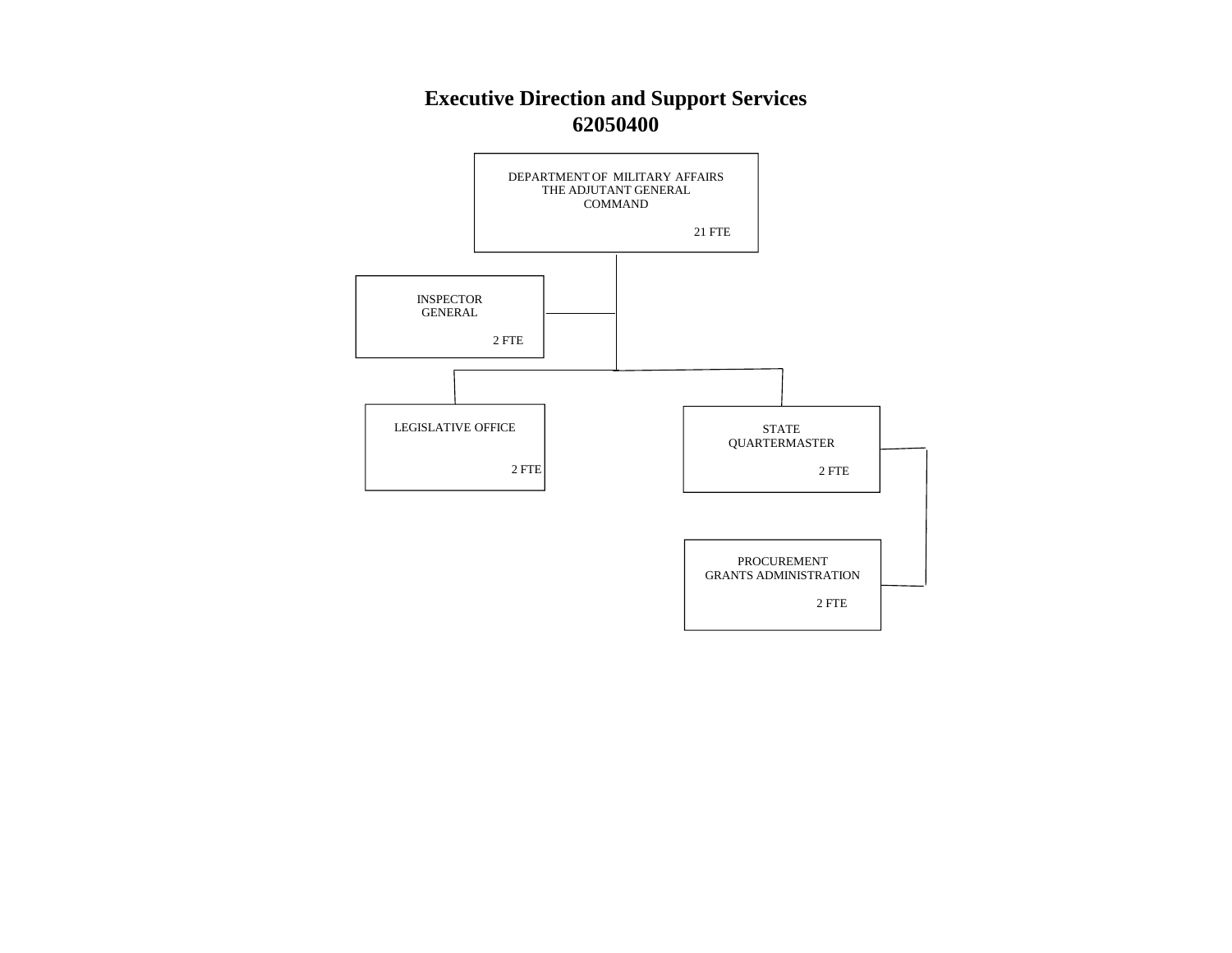### **Federal/State Cooperative Agreements 62050500**

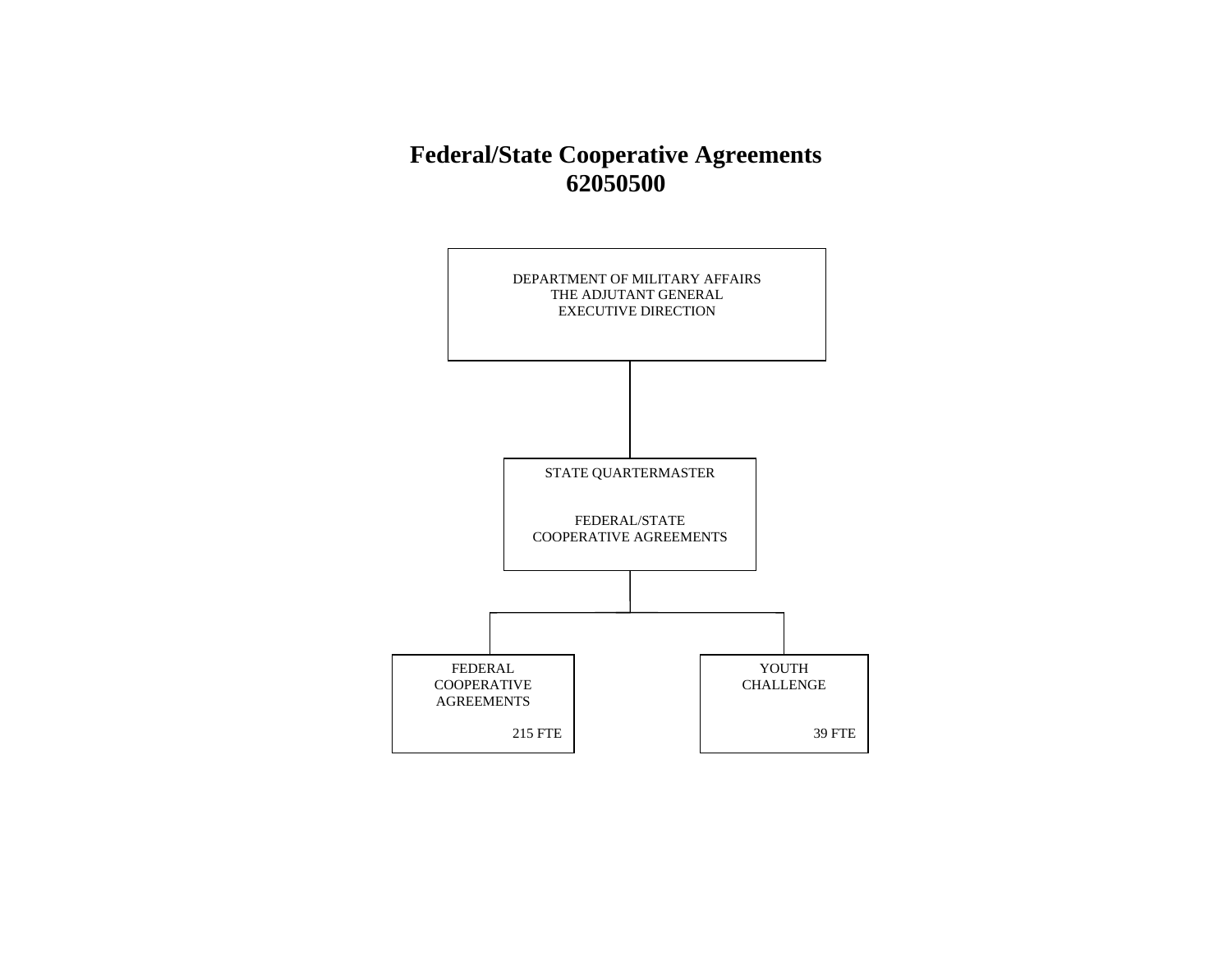| MILITARY AFFAIRS, DEPARTMENT OF                                                                                                                                                                               | FISCAL YEAR 2011-12       |                      |                                 |                                       |
|---------------------------------------------------------------------------------------------------------------------------------------------------------------------------------------------------------------|---------------------------|----------------------|---------------------------------|---------------------------------------|
| <b>SECTION I: BUDGET</b>                                                                                                                                                                                      |                           | <b>OPERATING</b>     |                                 | <b>FIXED CAPITAL</b><br><b>OUTLAY</b> |
| TOTAL ALL FUNDS GENERAL APPROPRIATIONS ACT                                                                                                                                                                    |                           |                      | 57,852,997                      | 1,743,000                             |
| ADJUSTMENTS TO GENERAL APPROPRIATIONS ACT (Supplementals, Vetoes, Budget Amendments, etc.)                                                                                                                    |                           |                      | 222,406                         | 39,515,400                            |
| FINAL BUDGET FOR AGENCY                                                                                                                                                                                       |                           |                      | 58,075,403                      | 41,258,400                            |
| <b>SECTION II: ACTIVITIES * MEASURES</b>                                                                                                                                                                      | Number of<br><b>Units</b> | (1) Unit Cost        | (2) Expenditures<br>(Allocated) | (3) FCO                               |
| Executive Direction, Administrative Support and Information Technology (2)                                                                                                                                    |                           |                      |                                 | 0                                     |
| Improve Drug Awareness Among High School Students *Number of school-aged students attending drug awareness presentations                                                                                      | 167,000                   | 0.14                 | 23,369                          |                                       |
| Number Of Staff Days Devoted To Counterdrug Tasks *<br>Provide Counter-drug Training To Law Enforcement Agencies *Number of law enforcement personnel trained (Counterdrug Training Academy at Camp Blanding) | 36,582<br>1,70;           | 1.71<br>45.73        | 62,384<br>77,878                |                                       |
| Pass Through Federal Department Of Defense Funds To St. Petersburg Junior College To Conduct Multi- Jurisdictional Counterdrug Training "Number of law enforcement                                            |                           |                      |                                 |                                       |
| personnel trained (Multi-Jurisdictional Counterdrug Training in St. Petersburg)                                                                                                                               | 107,148                   | 26.20                | 2,806,795                       |                                       |
| Recruit, Retain, And Administer To Personnel In The Florida National Guard *Number of soldiers assigned                                                                                                       | 11,728                    | 294.65               | 3,455,649                       |                                       |
| Assist New Recruits With The State Education Assistance Program *Number of Guard members using State Education Assistance Program                                                                             | 715                       | 2,635.15             | 1,884,129                       |                                       |
| Maintain And Repair Armories * Number of readiness centers under maintenance and repair<br>Provide Quality Training Areas * Number of civilian personnel using Camp Blanding training area                    | 55<br>6,50                | 95,996.13<br>253.09  | 5,279,787<br>1,645,055          | 15,000,000                            |
| Provide Timely Response To Supported Agencies * Number of agencies supported                                                                                                                                  | 100                       | 5,809.75             | 580,975                         |                                       |
| Provide Liaison Team Training * Number of liaison teams trained                                                                                                                                               | 100                       | 1,860.91             | 186,091                         |                                       |
| Execute Department Of Defense Contracts In Florida                                                                                                                                                            | 100                       | 291,249.22           | 29,124,922                      | 26,258,400                            |
| Execute The About Face Program * Number of participants supported.<br>Execute The Forward March Program * Number of participants supported.                                                                   | 442<br>142                | 1,696.83<br>8,802.82 | 750,000<br>1,250,000            |                                       |
| Execute The Youth Challenge Program * Number of participants who successfully complete the program.                                                                                                           | 318                       | 14,961.95            | 4,757,90                        |                                       |
|                                                                                                                                                                                                               |                           |                      |                                 |                                       |
|                                                                                                                                                                                                               |                           |                      |                                 |                                       |
|                                                                                                                                                                                                               |                           |                      |                                 |                                       |
|                                                                                                                                                                                                               |                           |                      |                                 |                                       |
|                                                                                                                                                                                                               |                           |                      |                                 |                                       |
|                                                                                                                                                                                                               |                           |                      |                                 |                                       |
|                                                                                                                                                                                                               |                           |                      |                                 |                                       |
|                                                                                                                                                                                                               |                           |                      |                                 |                                       |
|                                                                                                                                                                                                               |                           |                      |                                 |                                       |
|                                                                                                                                                                                                               |                           |                      |                                 |                                       |
|                                                                                                                                                                                                               |                           |                      |                                 |                                       |
|                                                                                                                                                                                                               |                           |                      |                                 |                                       |
|                                                                                                                                                                                                               |                           |                      |                                 |                                       |
|                                                                                                                                                                                                               |                           |                      |                                 |                                       |
|                                                                                                                                                                                                               |                           |                      |                                 |                                       |
|                                                                                                                                                                                                               |                           |                      |                                 |                                       |
|                                                                                                                                                                                                               |                           |                      |                                 |                                       |
|                                                                                                                                                                                                               |                           |                      |                                 |                                       |
|                                                                                                                                                                                                               |                           |                      |                                 |                                       |
|                                                                                                                                                                                                               |                           |                      |                                 |                                       |
|                                                                                                                                                                                                               |                           |                      |                                 |                                       |
|                                                                                                                                                                                                               |                           |                      |                                 |                                       |
|                                                                                                                                                                                                               |                           |                      |                                 |                                       |
|                                                                                                                                                                                                               |                           |                      |                                 |                                       |
|                                                                                                                                                                                                               |                           |                      |                                 |                                       |
|                                                                                                                                                                                                               |                           |                      |                                 |                                       |
|                                                                                                                                                                                                               |                           |                      |                                 |                                       |
|                                                                                                                                                                                                               |                           |                      |                                 |                                       |
|                                                                                                                                                                                                               |                           |                      |                                 |                                       |
|                                                                                                                                                                                                               |                           |                      |                                 |                                       |
|                                                                                                                                                                                                               |                           |                      |                                 |                                       |
|                                                                                                                                                                                                               |                           |                      |                                 |                                       |
|                                                                                                                                                                                                               |                           |                      |                                 |                                       |
|                                                                                                                                                                                                               |                           |                      |                                 |                                       |
|                                                                                                                                                                                                               |                           |                      |                                 |                                       |
| <b>TOTAL</b>                                                                                                                                                                                                  |                           |                      | 51,884,935                      | 41,258,400                            |
| <b>SECTION III: RECONCILIATION TO BUDGET</b>                                                                                                                                                                  |                           |                      |                                 |                                       |
| <b>PASS THROUGHS</b>                                                                                                                                                                                          |                           |                      |                                 |                                       |
| <b>TRANSFER - STATE AGENCIES</b>                                                                                                                                                                              |                           |                      |                                 |                                       |
| AID TO LOCAL GOVERNMENTS                                                                                                                                                                                      |                           |                      |                                 |                                       |
| PAYMENT OF PENSIONS, BENEFITS AND CLAIMS                                                                                                                                                                      |                           |                      |                                 |                                       |
| <b>OTHER</b><br><b>REVERSIONS</b>                                                                                                                                                                             |                           |                      | 6,190,469                       |                                       |
|                                                                                                                                                                                                               |                           |                      |                                 |                                       |
| TOTAL BUDGET FOR AGENCY (Total Activities + Pass Throughs + Reversions) - Should equal Section I above. (4)                                                                                                   |                           |                      | 58,075,404                      | 41,258,400                            |
|                                                                                                                                                                                                               |                           |                      |                                 |                                       |
| SCHEDULE XI/EXHIBIT VI: AGENCY-LEVEL UNIT COST SUMMARY                                                                                                                                                        |                           |                      |                                 |                                       |

(1) Some activity unit costs may be overstated due to the allocation of double budgeted items.<br>(2) Expenditure associated with Executive Direction, Administrative Support and Information Technology have been allocated base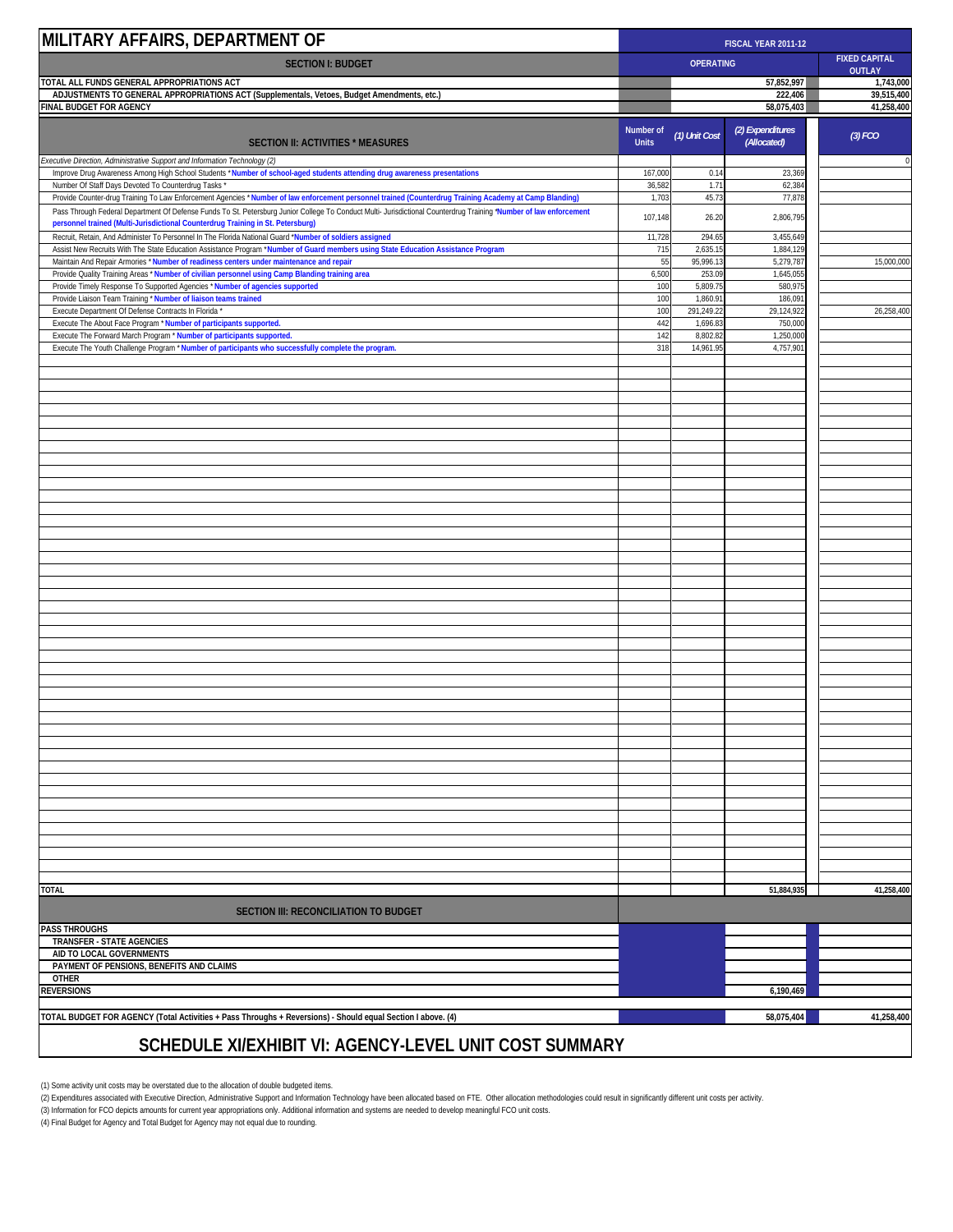### **Fiscal Year 2013-14 LBR Technical Review Checklist**

Department/Budget Entity (Service): DEPARTMENT of MILITARY AFFAIRS / 62050000

Agency Budget Officer/OPB Analyst Name: ED BOUZA / MORGAN HELTON

Program or Service (Budget Entity Codes) *A "Y" indicates "YES" and is acceptable, an "N/J" indicates "NO/Justification Provided" - these require further explanation/justification (additional sheets can be used as necessary), and "TIPS" are other areas to consider.* 

|                | Action                                                                                                                                                                                                                                                                                                                                         | 620501 | 620502 | 620504 | 620505 |  |
|----------------|------------------------------------------------------------------------------------------------------------------------------------------------------------------------------------------------------------------------------------------------------------------------------------------------------------------------------------------------|--------|--------|--------|--------|--|
| 1. GENERAL     |                                                                                                                                                                                                                                                                                                                                                |        |        |        |        |  |
| 1.1            | Are Columns A01, A02, A04, A05, A36, A93, IA1, IA5, IP1, IV1, IV3 and NV1<br>set to TRANSFER CONTROL for DISPLAY status and MANAGEMENT<br>CONTROL for UPDATE status for both the Budget and Trust Fund columns?<br>Are Columns A06, A07, A08 and A09 for Fixed Capital Outlay (FCO) set to<br>TRANSFER CONTROL for DISPLAY status only? (CSDI) | Y      | Y      | Y      | Y      |  |
| 1.2            | Is Column A03 set to TRANSFER CONTROL for DISPLAY and UPDATE<br>status for both the Budget and Trust Fund columns? (CSDI)                                                                                                                                                                                                                      | Y      | Y      | Y      | Y      |  |
| <b>AUDITS:</b> |                                                                                                                                                                                                                                                                                                                                                |        |        |        |        |  |
| 1.3            | Has Column A03 been copied to Column A12? Run the Exhibit B Audit<br>Comparison Report to verify. (EXBR, EXBA)                                                                                                                                                                                                                                 | Y      | Y      | Y      | Y      |  |
| 1.4            | Has security been set correctly? (CSDR, CSA)                                                                                                                                                                                                                                                                                                   | Y      | Y      | Y      | Y      |  |
| <b>TIP</b>     | The agency should prepare the budget request for submission in this order: 1)<br>Lock columns as described above; 2) copy Column A03 to Column A12; and 3)<br>set Column A12 column security to ALL for DISPLAY status and<br>MANAGEMENT CONTROL for UPDATE status.                                                                            |        |        |        |        |  |
|                | 2. EXHIBIT A (EADR, EXA)                                                                                                                                                                                                                                                                                                                       |        |        |        |        |  |
| 2.1            | Is the budget entity authority and description consistent with the agency's LRPP<br>and does it conform to the directives provided on page 58 of the LBR<br>Instructions?                                                                                                                                                                      | Y      | Y      | Y      | Y      |  |
| 2.2            | Are the statewide issues generated systematically (estimated expenditures,<br>nonrecurring expenditures, etc.) included?                                                                                                                                                                                                                       | Y      | Y      | Y      | Y      |  |
| 2.3            | Are the issue codes and titles consistent with Section 3 of the LBR Instructions<br>(pages 15 through 30)? Do they clearly describe the issue?                                                                                                                                                                                                 | Y      | Y      | Y      | Y      |  |
| 2.4            | Have the coding guidelines in Section $3$ of the LBR Instructions (pages 15<br>through 30) been followed?                                                                                                                                                                                                                                      | Y      | Y      | Y      | Y      |  |
|                | 3. EXHIBIT B (EXBR, EXB)                                                                                                                                                                                                                                                                                                                       |        |        |        |        |  |
| 3.1            | Is it apparent that there is a fund shift and were the issues entered into LAS/PBS<br>correctly? Check D-3A funding shift issue 340XXX0 - a unique deduct and<br>unique add back issue should be used to ensure fund shifts display correctly on<br>the LBR exhibits.                                                                          | N/A    | N/A    | N/A    | N/A    |  |
| 3.2            | Are the 33XXXX0 issues negative amounts only and do not restore nonrecurring<br>cuts from a prior year or fund any issues that net to a positive or zero amount?<br>Check D-3A issues 33XXXX0 - a unique issue should be used for issues that net<br>to zero or a positive amount.                                                             | N/A    | N/A    | N/A    | N/A    |  |
| <b>AUDITS:</b> |                                                                                                                                                                                                                                                                                                                                                |        |        |        |        |  |
| 3.3            | Negative Appropriation Category Audit for Agency Request (Columns A03 and<br>A04): Are all appropriation categories positive by budget entity at the FSI level?<br>Are all nonrecurring amounts less than requested amounts? (NACR, NAC -<br>Report should print "No Negative Appropriation Categories Found")                                 | Y      | Y      | Y      | Y      |  |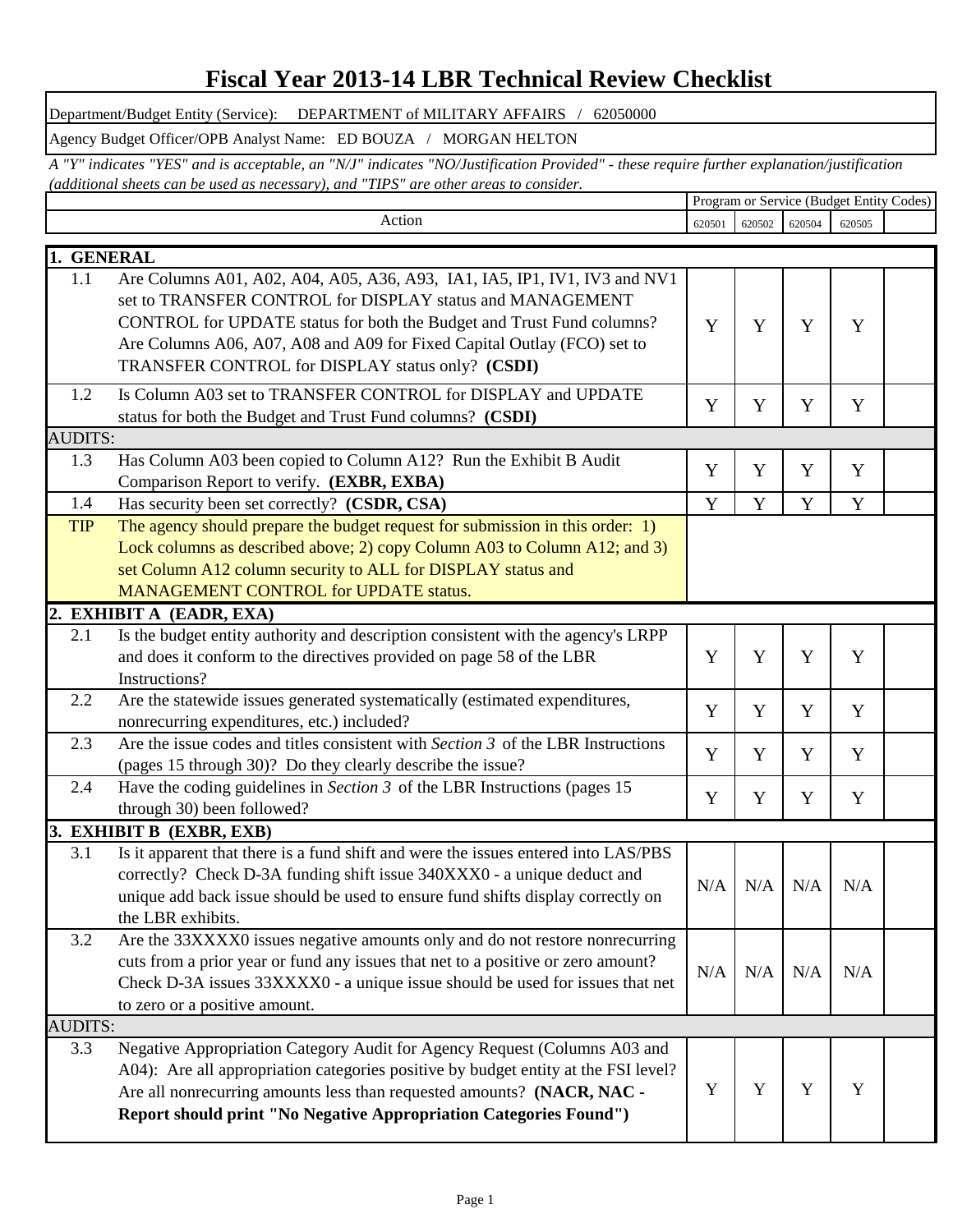|                |                                                                                                                     | Program or Service (Budget Entity Codes) |             |             |             |  |
|----------------|---------------------------------------------------------------------------------------------------------------------|------------------------------------------|-------------|-------------|-------------|--|
|                | Action                                                                                                              | 620501                                   | 620502      | 620504      | 620505      |  |
| 3.4            | Current Year Estimated Verification Comparison Report: Is Column A02 equal                                          |                                          |             |             |             |  |
|                | to Column B07? (EXBR, EXBC - Report should print "Records Selected Net                                              | Y                                        | Y           | Y           | Y           |  |
|                | To Zero")                                                                                                           |                                          |             |             |             |  |
| <b>TIP</b>     | Generally look for and be able to fully explain significant differences between                                     |                                          |             |             |             |  |
|                | A02 and A03.                                                                                                        |                                          |             |             |             |  |
| <b>TIP</b>     | Exhibit B - A02 equal to B07: Compares Current Year Estimated column to a                                           |                                          |             |             |             |  |
|                | backup of A02. This audit is necessary to ensure that the historical detail records                                 |                                          |             |             |             |  |
|                | have not been adjusted. Records selected should net to zero.                                                        |                                          |             |             |             |  |
| <b>TIP</b>     | Requests for appropriations which require advance payment authority must use                                        |                                          |             |             |             |  |
|                | the sub-title "Grants and Aids". For advance payment authority to local units of                                    |                                          |             |             |             |  |
|                | government, the Aid to Local Government appropriation category (05XXXX)                                             |                                          |             |             |             |  |
|                | should be used. For advance payment authority to non-profit organizations or                                        |                                          |             |             |             |  |
|                | other units of state government, the Special Categories appropriation category                                      |                                          |             |             |             |  |
|                | (10XXXX) should be used.                                                                                            |                                          |             |             |             |  |
|                | 4. EXHIBIT D (EADR, EXD)                                                                                            |                                          |             |             |             |  |
| 4.1            | Is the program component objective statement consistent with the agency LRPP,                                       |                                          |             |             |             |  |
|                | and does it conform to the directives provided on page 61 of the LBR                                                | Y                                        | Y           | Y           | Y           |  |
|                | Instructions?                                                                                                       |                                          |             |             |             |  |
| 4.2            | Is the program component code and title used correct?                                                               | $\mathbf Y$                              | $\mathbf Y$ | $\mathbf Y$ | $\mathbf Y$ |  |
| <b>TIP</b>     | Fund shifts or transfers of services or activities between program components will                                  |                                          |             |             |             |  |
|                | be displayed on an Exhibit D whereas it may not be visible on an Exhibit A.                                         |                                          |             |             |             |  |
|                |                                                                                                                     |                                          |             |             |             |  |
|                | 5. EXHIBIT D-1 (ED1R, EXD1)                                                                                         |                                          |             |             |             |  |
| 5.1            | Are all object of expenditures positive amounts? (This is a manual check.)                                          | Y                                        | Y           | Y           | Y           |  |
| <b>AUDITS:</b> |                                                                                                                     |                                          |             |             |             |  |
| 5.2            | Do the fund totals agree with the object category totals within each appropriation                                  | Y                                        | $\mathbf Y$ | $\mathbf Y$ | Y           |  |
|                | category? (ED1R, XD1A - Report should print "No Differences Found For<br>This Report")                              |                                          |             |             |             |  |
| 5.3            | FLAIR Expenditure/Appropriation Ledger Comparison Report: Is Column A01                                             |                                          |             |             |             |  |
|                | less than Column B04? (EXBR, EXBB - Negative differences need to be                                                 |                                          |             |             |             |  |
|                | corrected in Column A01.)                                                                                           | Y                                        | Y           | Y           | Y           |  |
|                |                                                                                                                     |                                          |             |             |             |  |
| 5.4            | A01/State Accounts Disbursements and Carry Forward Comparison Report:                                               |                                          |             |             |             |  |
|                | Does Column A01 equal Column B08? (EXBR, EXBD - Differences need to be                                              | Y                                        | Y           | Y           | Y           |  |
|                | corrected in Column A01.)                                                                                           |                                          |             |             |             |  |
|                |                                                                                                                     |                                          |             |             |             |  |
| <b>TIP</b>     | If objects are negative amounts, the agency must make adjustments to Column                                         |                                          |             |             |             |  |
|                | A01 to correct the object amounts. In addition, the fund totals must be adjusted                                    |                                          |             |             |             |  |
|                | to reflect the adjustment made to the object data.                                                                  |                                          |             |             |             |  |
| <b>TIP</b>     | If fund totals and object totals do not agree or negative object amounts exist, the                                 |                                          |             |             |             |  |
| <b>TIP</b>     | agency must adjust Column A01.<br>Exhibit B - A01 less than B04: This audit is to ensure that the disbursements and |                                          |             |             |             |  |
|                | carry/certifications forward in A01 are less than FY 2011-12 approved budget.                                       |                                          |             |             |             |  |
|                | Amounts should be positive.                                                                                         |                                          |             |             |             |  |
|                |                                                                                                                     |                                          |             |             |             |  |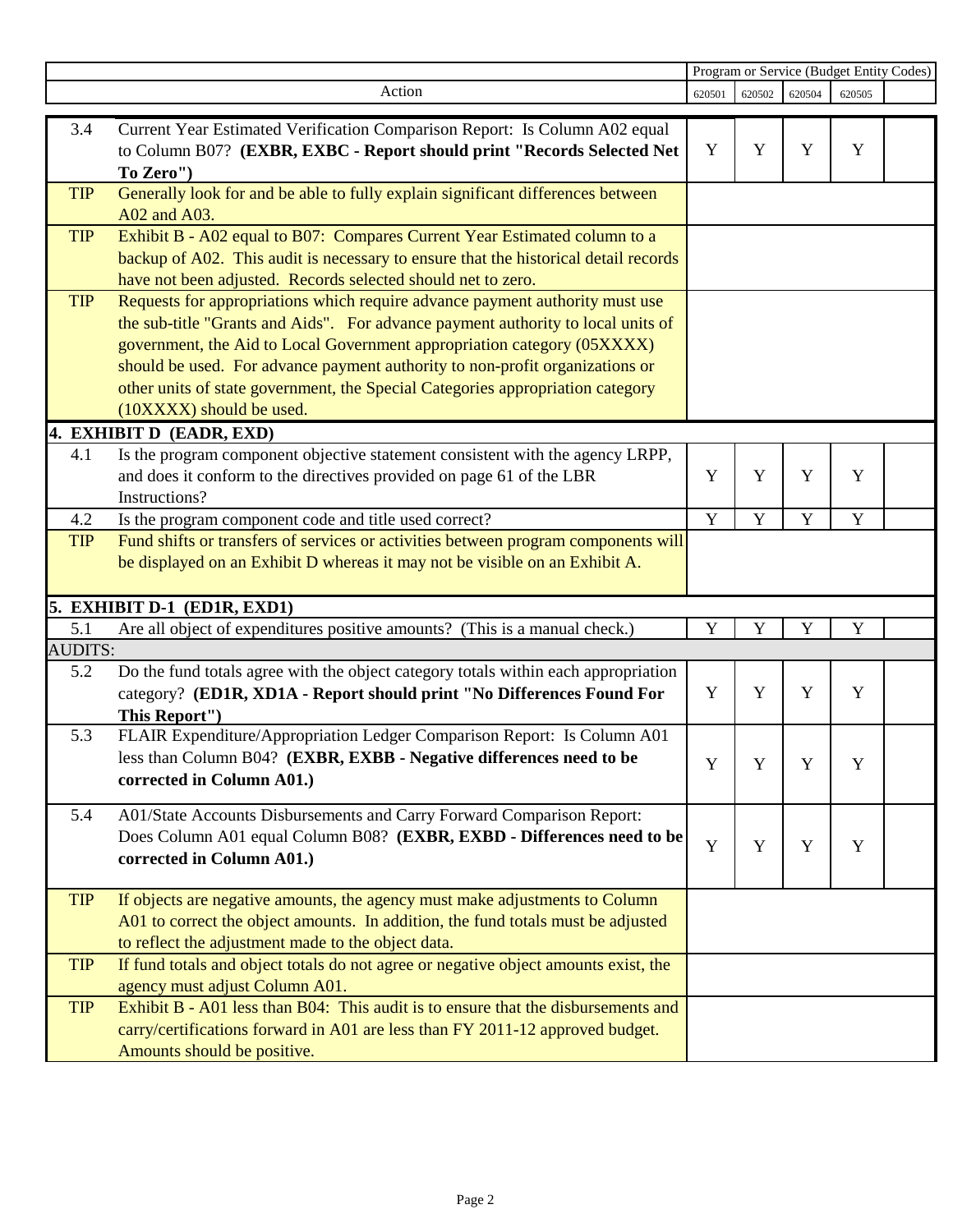|            |                                                                                                                                                                                                                                                                                                                               | Program or Service (Budget Entity Codes) |        |        |        |  |
|------------|-------------------------------------------------------------------------------------------------------------------------------------------------------------------------------------------------------------------------------------------------------------------------------------------------------------------------------|------------------------------------------|--------|--------|--------|--|
|            | Action                                                                                                                                                                                                                                                                                                                        | 620501                                   | 620502 | 620504 | 620505 |  |
| <b>TIP</b> | If B08 is not equal to A01, check the following: 1) the initial FLAIR<br>disbursements or carry forward data load was corrected appropriately in A01; 2)<br>the disbursement data from departmental FLAIR was reconciled to State<br>Accounts; and 3) the FLAIR disbursements did not change after Column B08 was<br>created. |                                          |        |        |        |  |
|            | 6. EXHIBIT D-3 (ED3R, ED3) (Not required in the LBR - for analytical purposes only.)                                                                                                                                                                                                                                          |                                          |        |        |        |  |
| 6.1        | Are issues appropriately aligned with appropriation categories?                                                                                                                                                                                                                                                               | N/A                                      | N/A    | N/A    | N/A    |  |
| <b>TIP</b> | Exhibit D-3 is no longer required in the budget submission but may be needed for<br>this particular appropriation category/issue sort. Exhibit D-3 is also a useful<br>report when identifying negative appropriation category problems.                                                                                      |                                          |        |        |        |  |
|            | 7. EXHIBIT D-3A (EADR, ED3A)                                                                                                                                                                                                                                                                                                  |                                          |        |        |        |  |
| 7.1        | Are the issue titles correct and do they clearly identify the issue? (See pages 15<br>through 30 of the LBR Instructions.)                                                                                                                                                                                                    | Y                                        | Y      | Y      | Y      |  |
| 7.2        | Does the issue narrative adequately explain the agency's request and is the<br>explanation consistent with the LRPP? (See page 66-67 of the LBR Instructions.)                                                                                                                                                                | Y                                        | Y      | Y      | Y      |  |
| 7.3        | Does the narrative for Information Technology (IT) issue follow the additional<br>narrative requirements described on pages 68 through 70 of the LBR Instructions?                                                                                                                                                            | Y                                        | Y      | Y      | Y      |  |
| 7.4        | Are all issues with an IT component identified with a "Y" in the "IT<br>COMPONENT?" field? If the issue contains an IT component, has that<br>component been identified and documented?                                                                                                                                       | Y                                        | Y      | Y      | Y      |  |
| 7.5        | Does the issue narrative explain any variances from the Standard Expense and<br>Human Resource Services Assessments package? Is the nonrecurring portion in<br>the nonrecurring column? (See pages E-4 and E-5 of the LBR Instructions.)                                                                                      | Y                                        | Y      | Y      | Y      |  |
| 7.6        | Does the salary rate request amount accurately reflect any new requests and are<br>the amounts proportionate to the Salaries and Benefits request? Note: Salary rate<br>should always be annualized.                                                                                                                          | Y                                        | Y      | Y      | Y      |  |
| 7.7        | Does the issue narrative thoroughly explain/justify all Salaries and Benefits<br>amounts entered into the Other Salary Amounts transactions (OADA/C)?<br>Amounts entered into OAD are reflected in the Position Detail of Salaries and<br>Benefits section of the Exhibit D-3A.                                               | Y                                        | Y      | Y      | Y      |  |
| 7.8        | Does the issue narrative include the Consensus Estimating Conference forecast,<br>where appropriate?                                                                                                                                                                                                                          | N/A                                      | N/A    | N/A    | N/A    |  |
| 7.9        | Does the issue narrative reference the specific county(ies) where applicable?                                                                                                                                                                                                                                                 | Y                                        | Y      | Y      | Y      |  |
| 7.10       | Do the 160XXX0 issues reflect budget amendments that have been approved (or<br>in the process of being approved) and that have a recurring impact (including<br>Lump Sums)? Have the approved budget amendments been entered in Column<br>A18 as instructed in Memo #13-003?                                                  | N/A                                      | N/A    | N/A    | N/A    |  |
| 7.11       | When appropriate are there any 160XXX0 issues included to delete positions<br>placed in reserve in the OPB Position and Rate Ledger (e.g. unfunded grants)?<br>Note: Lump sum appropriations not yet allocated should not be deleted. (PLRR,<br>PLMO)                                                                         | N/A                                      | N/A    | N/A    | N/A    |  |
| 7.12       | Does the issue narrative include plans to satisfy additional space requirements<br>when requesting additional positions?                                                                                                                                                                                                      | N/A                                      | N/A    | N/A    | N/A    |  |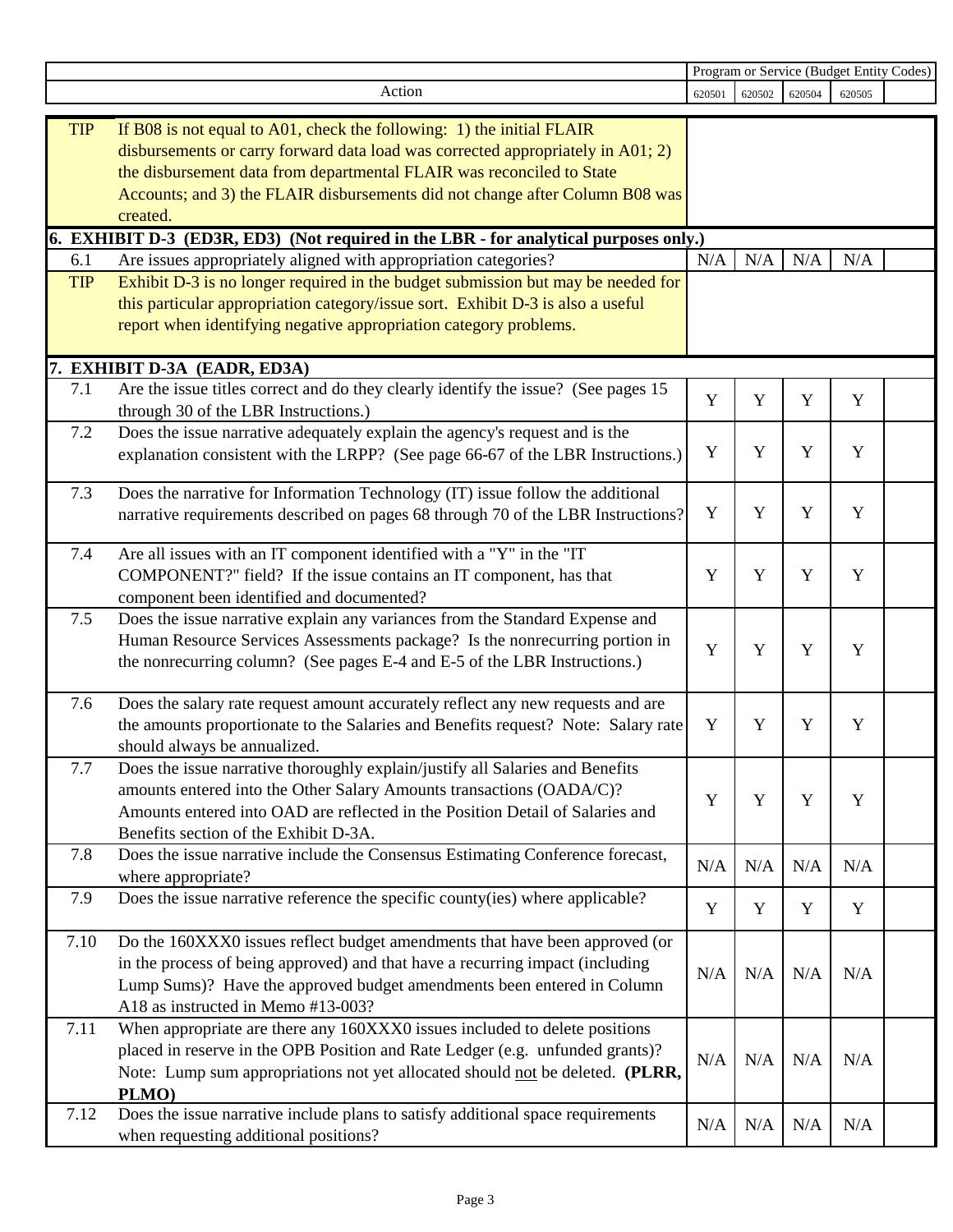|               |                                                                                                                                                   |             | Program or Service (Budget Entity Codes) |             |             |  |
|---------------|---------------------------------------------------------------------------------------------------------------------------------------------------|-------------|------------------------------------------|-------------|-------------|--|
|               | Action                                                                                                                                            | 620501      | 620502                                   | 620504      | 620505      |  |
| 7.13          | Has the agency included a 160XXX0 issue and 210XXXX and 260XXX0 issues                                                                            |             |                                          |             |             |  |
|               | as required for lump sum distributions?                                                                                                           | N/A         | N/A                                      | N/A         | N/A         |  |
| 7.14          | Do the amounts reflect appropriate FSI assignments?                                                                                               | $\mathbf Y$ | $\mathbf Y$                              | Y           | $\mathbf Y$ |  |
| 7.15          | Do the issues relating to <i>salary and benefits</i> have an "A" in the fifth position of                                                         |             |                                          |             |             |  |
|               | the issue code (XXXXAXX) and are they self-contained (not combined with                                                                           |             |                                          |             |             |  |
|               | other issues)? (See page 29 and 88 of the LBR Instructions.)                                                                                      | N/A         | N/A                                      | N/A         | N/A         |  |
|               |                                                                                                                                                   |             |                                          |             |             |  |
| 7.16          | Do the issues relating to <i>Information Technology (IT)</i> have a "C" in the sixth                                                              |             |                                          |             |             |  |
|               | position of the issue code (36XXXCX) and are the correct issue codes used                                                                         |             |                                          |             |             |  |
|               | (361XXC0, 362XXC0, 363XXC0, 17C01C0, 17C02C0, 17C03C0, 24010C0,                                                                                   | $\mathbf Y$ | Y                                        | $\mathbf Y$ | $\mathbf Y$ |  |
|               | 33001C0 or 55C01C0)?                                                                                                                              |             |                                          |             |             |  |
| 7.17          | Are the issues relating to major audit findings and recommendations properly                                                                      |             |                                          |             |             |  |
|               | coded (4A0XXX0, 4B0XXX0)?                                                                                                                         | N/A         | N/A                                      | N/A         | N/A         |  |
| 7.18          | Does the issue narrative identify the strategy or strategies in the Five Year                                                                     |             |                                          |             |             |  |
|               | Statewide Strategic Plan for Economic Development as requested in Memo# 13-                                                                       |             |                                          |             |             |  |
|               | 010?                                                                                                                                              |             |                                          |             |             |  |
| <b>AUDIT:</b> |                                                                                                                                                   |             |                                          |             |             |  |
| 7.19          | Are all FSI's equal to '1', '2', '3', or '9'? There should be no FSI's equal to '0'.                                                              |             |                                          |             |             |  |
|               | (EADR, FSIA - Report should print "No Records Selected For Reporting")                                                                            | Y           | $\mathbf Y$                              | $\mathbf Y$ | Y           |  |
|               |                                                                                                                                                   |             |                                          |             |             |  |
| 7.20          | Does the General Revenue for 160XXXX (Adjustments to Current Year                                                                                 | N/A         | N/A                                      | N/A         | N/A         |  |
|               | Expenditures) issues net to zero? (GENR, LBR1)                                                                                                    |             |                                          |             |             |  |
| 7.21          | Does the General Revenue for 180XXXX (Intra-Agency Reorganizations) issues                                                                        | $\mathbf Y$ | $\mathbf Y$                              | Y           | $\mathbf Y$ |  |
|               | net to zero? (GENR, LBR2)                                                                                                                         |             |                                          |             |             |  |
| 7.22          | Does the General Revenue for 200XXXX (Estimated Expenditures Realignment)                                                                         | N/A         | N/A                                      | N/A         | N/A         |  |
|               | issues net to zero? (GENR, LBR3)                                                                                                                  |             |                                          |             |             |  |
| 7.23          | Have FCO appropriations been entered into the nonrecurring column A04?                                                                            |             |                                          |             |             |  |
|               | (GENR, LBR4 - Report should print "No Records Selected For Reporting"                                                                             |             |                                          |             |             |  |
|               | or a listing of D-3A issue(s) assigned to Debt Service (IOE N) or in some                                                                         | Y           | Y                                        | Y           | Y           |  |
|               | cases State Capital Outlay - Public Education Capital Outlay (IOE L) )                                                                            |             |                                          |             |             |  |
| <b>TIP</b>    |                                                                                                                                                   |             |                                          |             |             |  |
|               | Salaries and Benefits amounts entered using the OADA/C transactions must be<br>thoroughly justified in the D-3A issue narrative. Agencies can run |             |                                          |             |             |  |
|               | <b>OADA/OADR</b> from STAM to identify the amounts entered into OAD and ensure                                                                    |             |                                          |             |             |  |
|               | these entries have been thoroughly explained in the D-3A issue narrative.                                                                         |             |                                          |             |             |  |
|               |                                                                                                                                                   |             |                                          |             |             |  |
| <b>TIP</b>    | The issue narrative must completely and thoroughly explain and justify each D-                                                                    |             |                                          |             |             |  |
|               | 3A issue. Agencies must ensure it provides the information necessary for the                                                                      |             |                                          |             |             |  |
|               | OPB and legislative analysts to have a complete understanding of the issue                                                                        |             |                                          |             |             |  |
|               | submitted. Thoroughly review pages 66 through 70 of the LBR Instructions.                                                                         |             |                                          |             |             |  |
|               |                                                                                                                                                   |             |                                          |             |             |  |
| <b>TIP</b>    | Check BAPS to verify status of budget amendments. Check for reapprovals not                                                                       |             |                                          |             |             |  |
|               | picked up in the General Appropriations Act. Verify that Lump Sum                                                                                 |             |                                          |             |             |  |
|               | appropriations in Column A02 do not appear in Column A03. Review budget                                                                           |             |                                          |             |             |  |
|               | amendments to verify that 160XXX0 issue amounts correspond accurately and                                                                         |             |                                          |             |             |  |
|               | net to zero for General Revenue funds.                                                                                                            |             |                                          |             |             |  |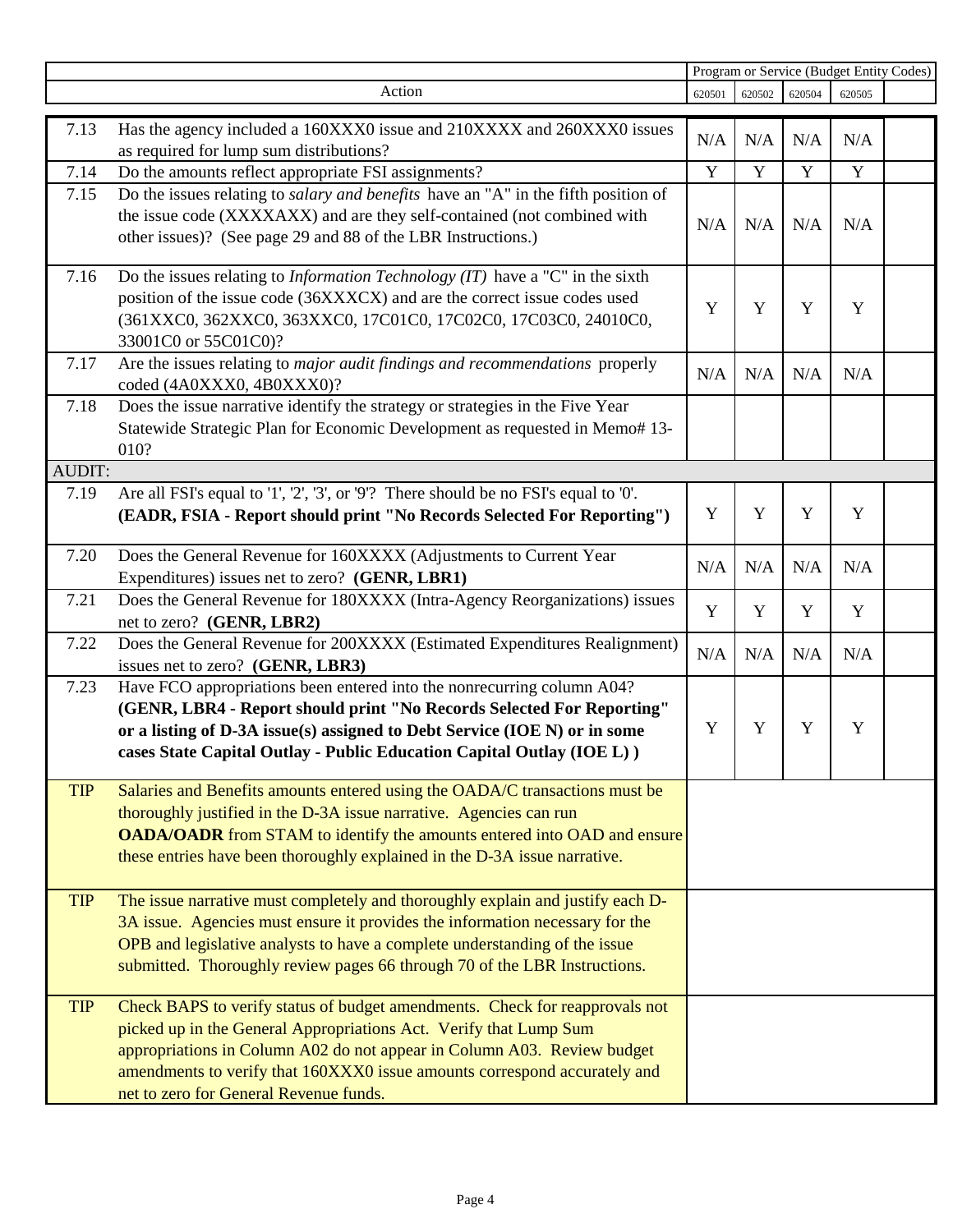|            |                                                                                                                                                                                                                                                                                                                                                                                                                 | Program or Service (Budget Entity Codes) |             |             |        |  |
|------------|-----------------------------------------------------------------------------------------------------------------------------------------------------------------------------------------------------------------------------------------------------------------------------------------------------------------------------------------------------------------------------------------------------------------|------------------------------------------|-------------|-------------|--------|--|
|            | Action                                                                                                                                                                                                                                                                                                                                                                                                          | 620501                                   | 620502      | 620504      | 620505 |  |
| <b>TIP</b> | If an agency is receiving federal funds from another agency the FSI should $= 9$<br>(Transfer - Recipient of Federal Funds). The agency that originally receives the<br>funds directly from the federal agency should use $FSI = 3$ (Federal Funds).                                                                                                                                                            |                                          |             |             |        |  |
| <b>TIP</b> | If an appropriation made in the FY 2012-13 General Appropriations Act<br>duplicates an appropriation made in substantive legislation, the agency must<br>create a unique deduct nonrecurring issue to eliminate the duplicated<br>appropriation. Normally this is taken care of through line item veto.<br>8. SCHEDULE I & RELATED DOCUMENTS (SC1R, SC1 - Budget Entity Level or SC1R, SC1D - Department Level) |                                          |             |             |        |  |
| 8.1        |                                                                                                                                                                                                                                                                                                                                                                                                                 |                                          |             |             |        |  |
|            | Has a separate department level Schedule I and supporting documents package<br>been submitted by the agency?                                                                                                                                                                                                                                                                                                    | Y                                        | $\mathbf Y$ | Y           | Y      |  |
| 8.2        | Has a Schedule I and Schedule IB been completed in LAS/PBS for each operating<br>trust fund?                                                                                                                                                                                                                                                                                                                    | Y                                        | Y           | Y           | Y      |  |
| 8.3        | Have the appropriate Schedule I supporting documents been included for the trust<br>funds (Schedule IA, Schedule IC, and Reconciliation to Trial Balance)?                                                                                                                                                                                                                                                      | $\mathbf Y$                              | Y           | Y           | Y      |  |
| 8.4        | Have the Examination of Regulatory Fees Part I and Part II forms been included<br>for the applicable regulatory programs?                                                                                                                                                                                                                                                                                       | N/A                                      | N/A         | N/A         | N/A    |  |
| 8.5        | Have the required detailed narratives been provided (5% trust fund reserve<br>narrative; method for computing the distribution of cost for general management<br>and administrative services narrative; adjustments narrative; revenue estimating<br>methodology narrative)?                                                                                                                                    | $\mathbf Y$                              | Y           | Y           | Y      |  |
| 8.6        | Has the Inter-Agency Transfers Reported on Schedule I form been included as<br>applicable for transfers totaling \$100,000 or more for the fiscal year?                                                                                                                                                                                                                                                         | N/A                                      | Y           | N/A         | Y      |  |
| 8.7        | If the agency is scheduled for the annual trust fund review this year, have the<br>Schedule ID and applicable draft legislation been included for recreation,<br>modification or termination of existing trust funds?                                                                                                                                                                                           | N/A                                      | N/A         | N/A         | N/A    |  |
| 8.8        | If the agency is scheduled for the annual trust fund review this year, have the<br>necessary trust funds been requested for creation pursuant to section<br>$215.32(2)(b)$ , Florida Statutes - including the Schedule ID and applicable<br>legislation?                                                                                                                                                        | N/A                                      | N/A         | N/A         | N/A    |  |
| 8.9        | Are the revenue codes correct? In the case of federal revenues, has the agency<br>appropriately identified direct versus indirect receipts (object codes 000700,<br>000750, 000799, 001510 and 001599)? For non-grant federal revenues, is the<br>correct revenue code identified (codes 000504, 000119, 001270, 001870,<br>001970)?                                                                            | Y                                        | Y           | Y           | Y      |  |
| 8.10       | Are the statutory authority references correct?                                                                                                                                                                                                                                                                                                                                                                 | $\mathbf Y$                              | $\mathbf Y$ | $\mathbf Y$ | Y      |  |
| 8.11       | Are the General Revenue Service Charge percentage rates used for each revenue<br>source correct? (Refer to Chapter 2009-78, Laws of Florida, for appropriate<br>general revenue service charge percentage rates.)                                                                                                                                                                                               | N/A                                      | N/A         | N/A         | N/A    |  |
| 8.12       | Is this an accurate representation of revenues based on the most recent Consensus<br><b>Estimating Conference forecasts?</b>                                                                                                                                                                                                                                                                                    | N/A                                      | N/A         | N/A         | N/A    |  |
| 8.13       | If there is no Consensus Estimating Conference forecast available, do the revenue<br>estimates appear to be reasonable?                                                                                                                                                                                                                                                                                         | N/A                                      | N/A         | N/A         | N/A    |  |
| 8.14       | Are the federal funds revenues reported in Section I broken out by individual<br>grant? Are the correct CFDA codes used?                                                                                                                                                                                                                                                                                        | Y                                        | Y           | Y           | Y      |  |
| 8.15       | Are anticipated grants included and based on the state fiscal year (rather than<br>federal fiscal year)?                                                                                                                                                                                                                                                                                                        | Y                                        | Y           | Y           | Y      |  |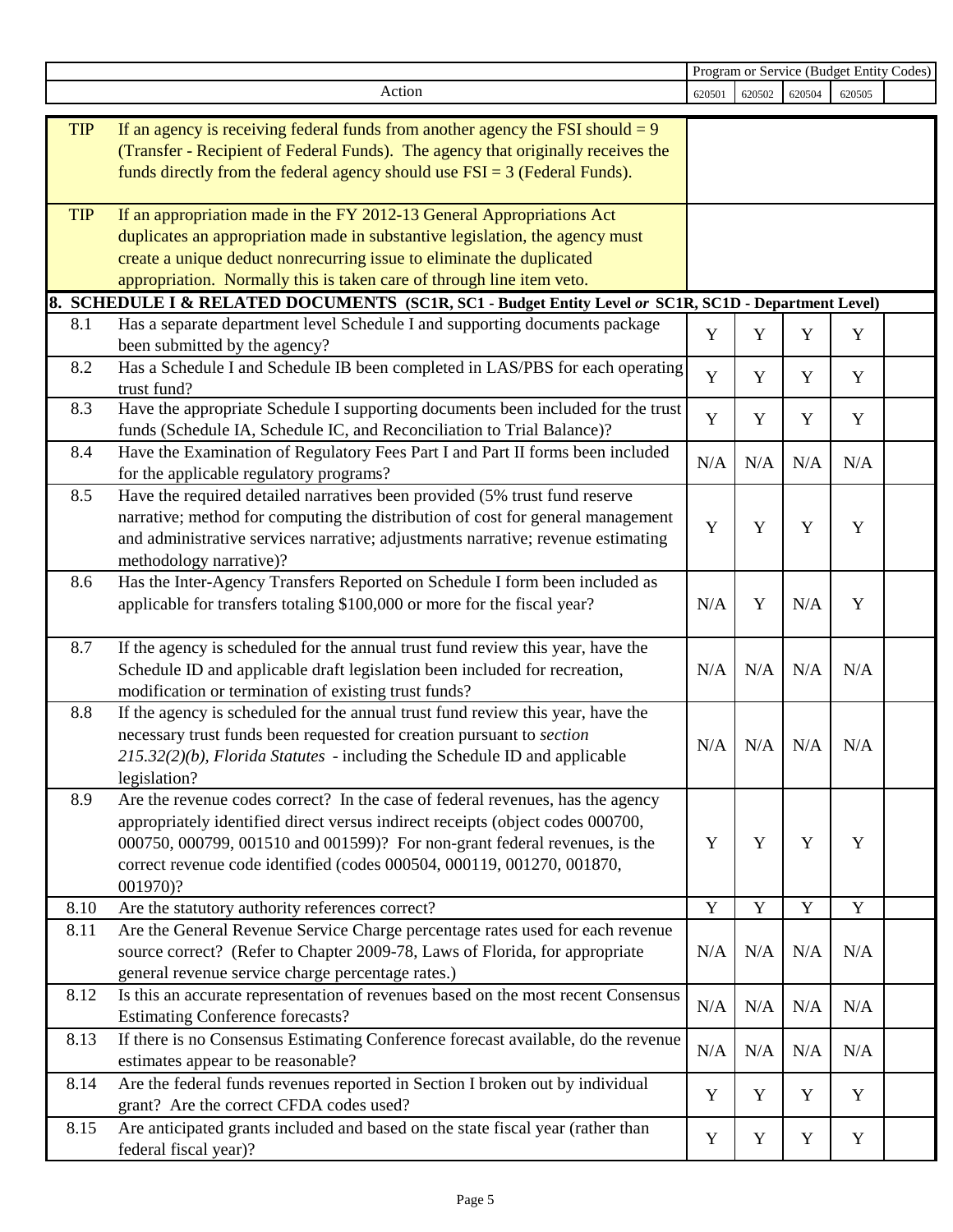|                |                                                                                                                                                                                                                                                                                                                                 | Program or Service (Budget Entity Codes) |        |             |        |  |
|----------------|---------------------------------------------------------------------------------------------------------------------------------------------------------------------------------------------------------------------------------------------------------------------------------------------------------------------------------|------------------------------------------|--------|-------------|--------|--|
|                | Action                                                                                                                                                                                                                                                                                                                          | 620501                                   | 620502 | 620504      | 620505 |  |
| 8.16           | Are the Schedule I revenues consistent with the FSI's reported in the Exhibit D-<br>3A?                                                                                                                                                                                                                                         | Y                                        | Y      | Y           | Y      |  |
| 8.17           | If applicable, are nonrecurring revenues entered into Column A04?                                                                                                                                                                                                                                                               | N/A                                      | N/A    | N/A         | Y      |  |
| 8.18           | Has the agency certified the revenue estimates in columns A02 and A03 to be the<br>latest and most accurate available? Does the certification include a statement that<br>the agency will notify OPB of any significant changes in revenue estimates that<br>occur prior to the Governor's Budget Recommendations being issued? | Y                                        | Y      | Y           | Y      |  |
| 8.19           | Is a 5% trust fund reserve reflected in Section II? If not, is sufficient justification<br>provided for exemption? Are the additional narrative requirements provided?                                                                                                                                                          | Y                                        | Y      | Y           | Y      |  |
| 8.20           | Are appropriate service charge nonoperating amounts included in Section II?                                                                                                                                                                                                                                                     | Y                                        | Y      | Y           | Y      |  |
| 8.21           | Are nonoperating expenditures to other budget entities/departments cross-<br>referenced accurately?                                                                                                                                                                                                                             | Y                                        | Y      | Y           | Y      |  |
| 8.22           | Do transfers balance between funds (within the agency as well as between<br>agencies)? (See also 8.6 for required transfer confirmation of amounts totaling<br>\$100,000 or more.)                                                                                                                                              | $\mathbf Y$                              | Y      | Y           | Y      |  |
| 8.23           | Are nonoperating expenditures recorded in Section II and adjustments recorded in<br>Section III?                                                                                                                                                                                                                                | Y                                        | Y      | Y           | Y      |  |
| 8.24           | Are prior year September operating reversions appropriately shown in column<br>A01?                                                                                                                                                                                                                                             | Y                                        | Y      | Y           | Y      |  |
| 8.25           | Are current year September operating reversions appropriately shown in column<br>A02?                                                                                                                                                                                                                                           | Y                                        | Y      | Y           | Y      |  |
| 8.26           | Does the Schedule IC properly reflect the unreserved fund balance for each trust<br>fund as defined by the LBR Instructions, and is it reconciled to the agency<br>accounting records?                                                                                                                                          | Y                                        | Y      | $\mathbf Y$ | Y      |  |
| 8.27           | Does Column A01 of the Schedule I accurately represent the actual prior year<br>accounting data as reflected in the agency accounting records, and is it provided<br>in sufficient detail for analysis?                                                                                                                         | Y                                        | Y      | $\mathbf Y$ | Y      |  |
| 8.28           | Does Line I of Column A01 (Schedule I) equal Line K of the Schedule IC?                                                                                                                                                                                                                                                         | Y                                        | Y      | Y           | Y      |  |
| <b>AUDITS:</b> |                                                                                                                                                                                                                                                                                                                                 |                                          |        |             |        |  |
| 8.29           | Is Line I a positive number? (If not, the agency must adjust the budget request to<br>eliminate the deficit).                                                                                                                                                                                                                   | Y                                        | Y      | Y           | Y      |  |
| 8.30           | Is the June 30 Adjusted Unreserved Fund Balance (Line I) equal to the July 1<br>Unreserved Fund Balance (Line A) of the following year? If a Schedule IB was<br>prepared, do the totals agree with the Schedule I, Line I? (SC1R, SC1A - Report<br>should print "No Discrepancies Exist For This Report")                       | Y                                        | Y      | Y           | Y      |  |
| 8.31           | Has a Department Level Reconciliation been provided for each trust fund and<br>does Line A of the Schedule I equal the CFO amount? If not, the agency must<br>correct Line A. (SC1R, DEPT)                                                                                                                                      | Y                                        | Y      | Y           | Y      |  |
| <b>TIP</b>     | The Schedule I is the most reliable source of data concerning the trust funds. It is<br>very important that this schedule is as accurate as possible!                                                                                                                                                                           |                                          |        |             |        |  |
| <b>TIP</b>     | Determine if the agency is scheduled for trust fund review. (See page 125 of the<br>LBR Instructions.) Transaction DFTR in LAS/PBS is also available and provides<br>an LBR review date for each trust fund.                                                                                                                    |                                          |        |             |        |  |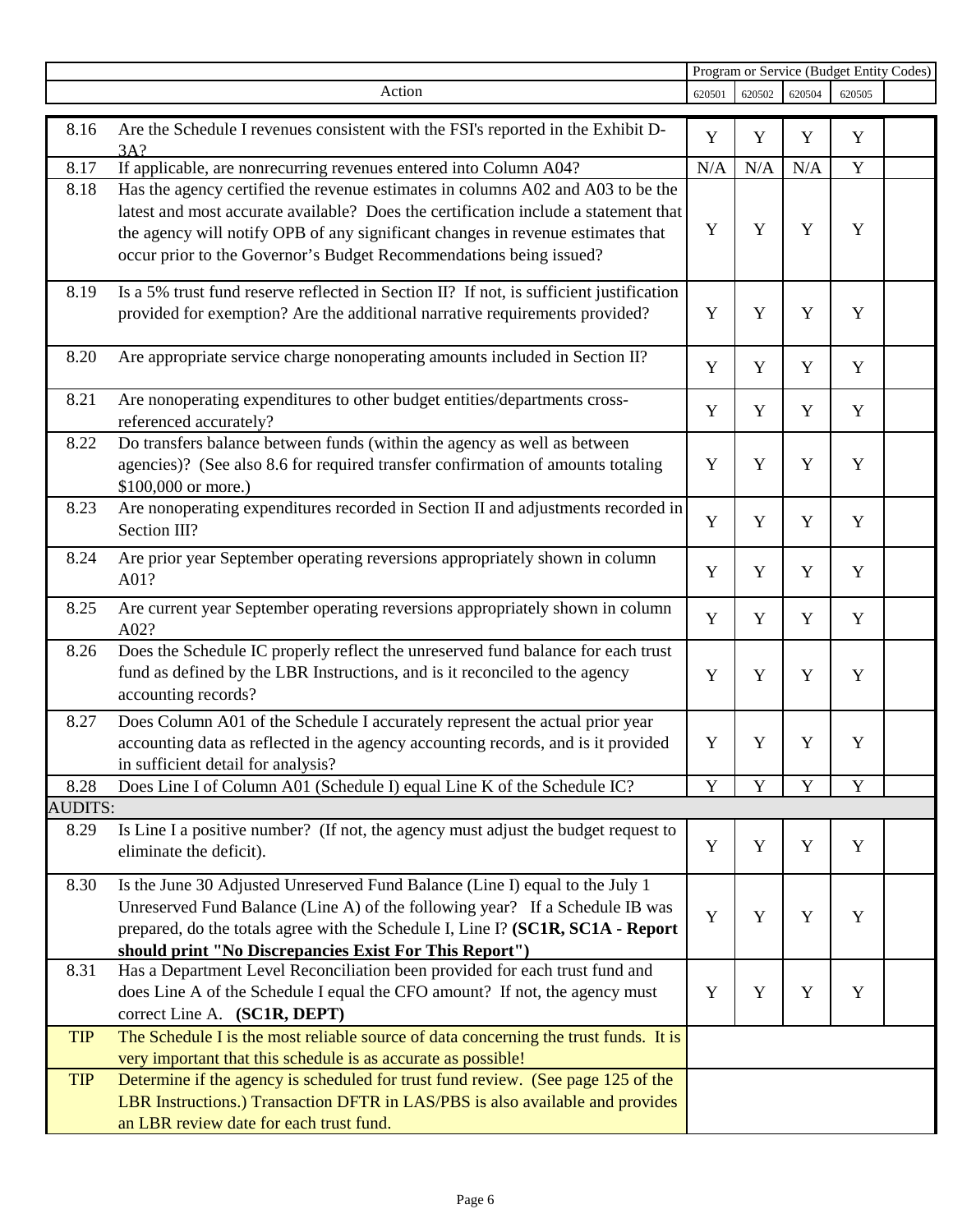|               |                                                                                                                 | Program or Service (Budget Entity Codes) |        |        |        |  |
|---------------|-----------------------------------------------------------------------------------------------------------------|------------------------------------------|--------|--------|--------|--|
|               | Action                                                                                                          | 620501                                   | 620502 | 620504 | 620505 |  |
| <b>TIP</b>    | Review the unreserved fund balances and compare revenue totals to expenditure                                   |                                          |        |        |        |  |
|               | totals to determine and understand the trust fund status.                                                       |                                          |        |        |        |  |
| <b>TIP</b>    | Typically nonoperating expenditures and revenues should not be a negative                                       |                                          |        |        |        |  |
|               | number. Any negative numbers must be fully justified.                                                           |                                          |        |        |        |  |
|               |                                                                                                                 |                                          |        |        |        |  |
| <b>AUDIT:</b> | 9. SCHEDULE II (PSCR, SC2)                                                                                      |                                          |        |        |        |  |
|               |                                                                                                                 |                                          |        |        |        |  |
| 9.1           | Is the pay grade minimum for salary rate utilized for positions in segments 2 and                               |                                          |        |        |        |  |
|               | 3? (BRAR, BRAA - Report should print "No Records Selected For This                                              |                                          |        |        |        |  |
|               | Request") Note: Amounts other than the pay grade minimum should be fully                                        | N/A                                      | Y      | Y      | Y      |  |
|               | justified in the D-3A issue narrative. (See Base Rate Audit on page 157 of the                                  |                                          |        |        |        |  |
|               | LBR Instructions.)                                                                                              |                                          |        |        |        |  |
|               | 10. SCHEDULE III (PSCR, SC3)                                                                                    |                                          |        |        |        |  |
| 10.1          | Is the appropriate lapse amount applied in Segment 3? (See page 90 of the LBR                                   | N/A                                      | Y      | Y      | Y      |  |
|               | Instructions.)                                                                                                  |                                          |        |        |        |  |
| 10.2          | Are amounts in Other Salary Amount appropriate and fully justified? (See page                                   |                                          |        |        |        |  |
|               | 97 of the LBR Instructions for appropriate use of the OAD transaction.) Use                                     | N/A                                      | Y      | Y      | Y      |  |
|               | OADI or OADR to identify agency other salary amounts requested.                                                 |                                          |        |        |        |  |
|               | 11. SCHEDULE IV (EADR, SC4)                                                                                     |                                          |        |        |        |  |
| 11.1          |                                                                                                                 | Y                                        | Y      | Y      | Y      |  |
| <b>TIP</b>    | Are the correct Information Technology (IT) issue codes used?                                                   |                                          |        |        |        |  |
|               | If IT issues are not coded correctly (with "C" in 6th position), they will not appear<br>in the Schedule IV.    |                                          |        |        |        |  |
|               |                                                                                                                 |                                          |        |        |        |  |
|               | 12. SCHEDULE VIIIA (EADR, SC8A)                                                                                 |                                          |        |        |        |  |
| 12.1          | Is there only one #1 priority, one #2 priority, one #3 priority, etc. reported on the                           | Y                                        | Y      | Y      | Y      |  |
|               | Schedule VIII-A? Are the priority narrative explanations adequate?                                              |                                          |        |        |        |  |
|               | 13. SCHEDULE VIIIB-1 (EADR, S8B1)                                                                               |                                          |        |        |        |  |
| 13.1          | <b>NOT REQUIRED FOR THIS YEAR</b>                                                                               | N/A                                      | N/A    | N/A    | N/A    |  |
|               | 14. SCHEDULE VIIIB-2 (EADR, S8B2)                                                                               |                                          |        |        |        |  |
| 14.1          | Do the reductions comply with the instructions provided on pages 102 through                                    |                                          |        |        |        |  |
|               | 104 of the LBR Instructions regarding a 5% reduction in recurring General                                       | Y                                        | Y      | Y      | Y      |  |
|               | Revenue and Trust Funds, including the verification that the 33BXXX0 issue has                                  |                                          |        |        |        |  |
|               | NOT been used?                                                                                                  |                                          |        |        |        |  |
|               | 15. SCHEDULE XI (USCR, SCXI) (LAS/PBS Web - see page 105-109 of the LBR Instructions for detailed instructions) |                                          |        |        |        |  |
| 15.1          | Agencies are required to generate this spreadsheet via the LAS/PBS Web. The                                     |                                          |        |        |        |  |
|               | Final Excel version no longer has to be submitted to OPB for inclusion on                                       |                                          |        |        |        |  |
|               | the Governor's Florida Performs Website. (Note: Pursuant to section                                             | Y                                        | Y      | Y      | Y      |  |
|               | $216.023(4)$ (b), Florida Statutes, the Legislature can reduce the funding level for                            |                                          |        |        |        |  |
|               | any agency that does not provide this information.)                                                             |                                          |        |        |        |  |
| 15.2          | Do the PDF files uploaded to the Florida Fiscal Portal for the LRPP and LBR                                     | Y                                        | Y      | Y      | Y      |  |
|               | match?                                                                                                          |                                          |        |        |        |  |
|               | AUDITS INCLUDED IN THE SCHEDULE XI REPORT:                                                                      |                                          |        |        |        |  |
| 15.3          | Does the FY 2011-12 Actual (prior year) Expenditures in Column A36 reconcile                                    | Y                                        | Y      | Y      | Y      |  |
|               | to Column A01? (GENR, ACT1)                                                                                     |                                          |        |        |        |  |
| 15.4          | None of the executive direction, administrative support and information                                         |                                          |        |        |        |  |
|               | technology statewide activities (ACT0010 thru ACT0490) have output standards                                    | $\mathbf Y$                              | Y      | Y      | Y      |  |
|               | (Record Type 5)? (Audit #1 should print "No Activities Found")                                                  |                                          |        |        |        |  |
|               |                                                                                                                 |                                          |        |        |        |  |